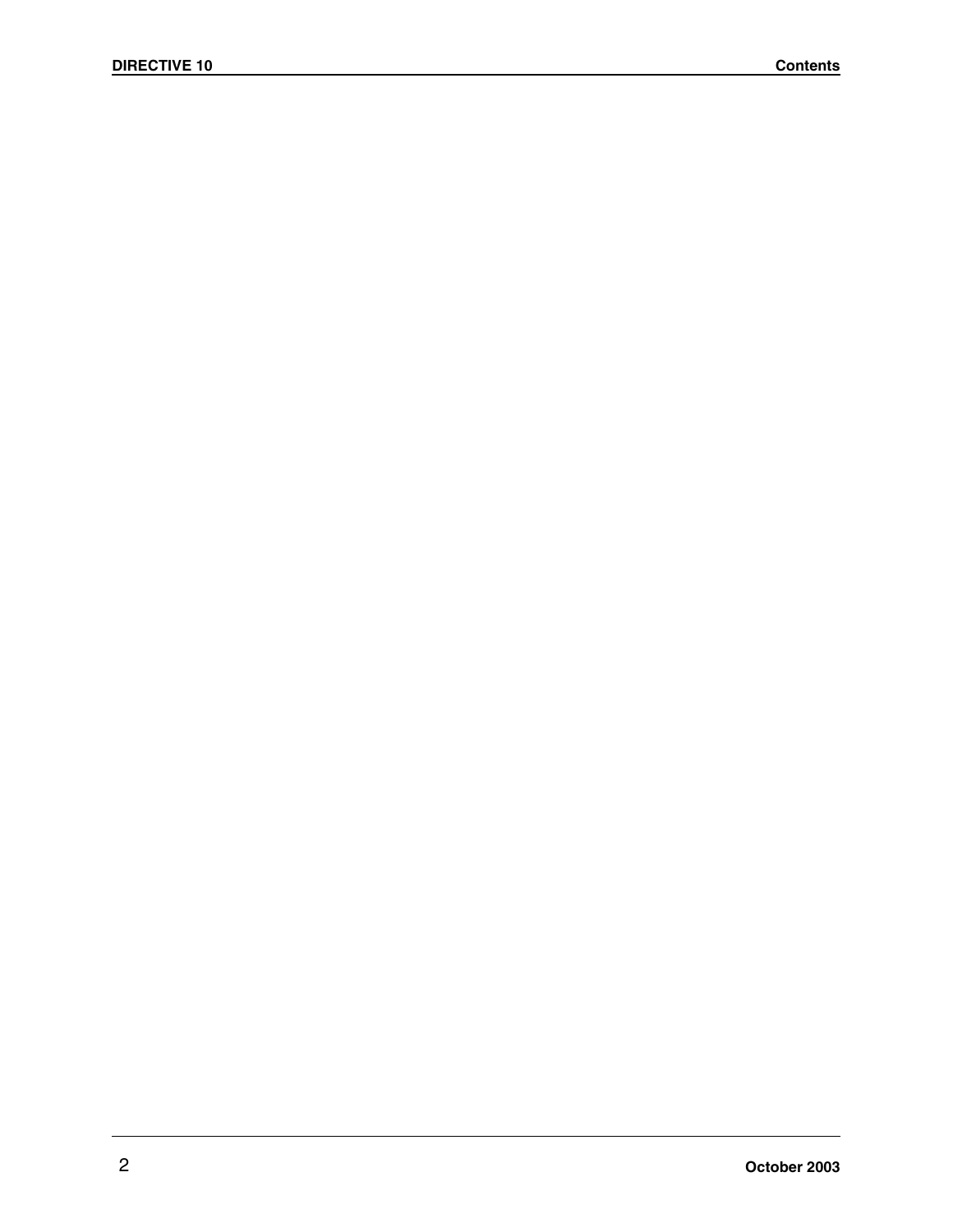# **CONTENTS**

| <b>SECTION</b> | <b>PAGE</b>                           |    |
|----------------|---------------------------------------|----|
|                | Directive 10 - 1                      |    |
| 1.             | Introduction                          | 5  |
| 2.             | Authorities                           | 7  |
| 3.             | <b>Definitions</b>                    | 8  |
| 4.             | <b>ATR Process Overview</b>           | 9  |
| 5.             | <b>ATR Policy Categories</b>          | 10 |
| 6.             | Principles for Site Specific Criteria | 14 |
| 7.             | References                            | 18 |
|                | <b>ANNEX</b>                          |    |

| A. | Site Specific Criteria: Legal Obligation            |    |
|----|-----------------------------------------------------|----|
| В. | Site Specific Criteria: Community Additions         | 31 |
| C. | Site Specific Criteria: New Reserves / Other Policy | 43 |
| D. | The ATR Process                                     | 61 |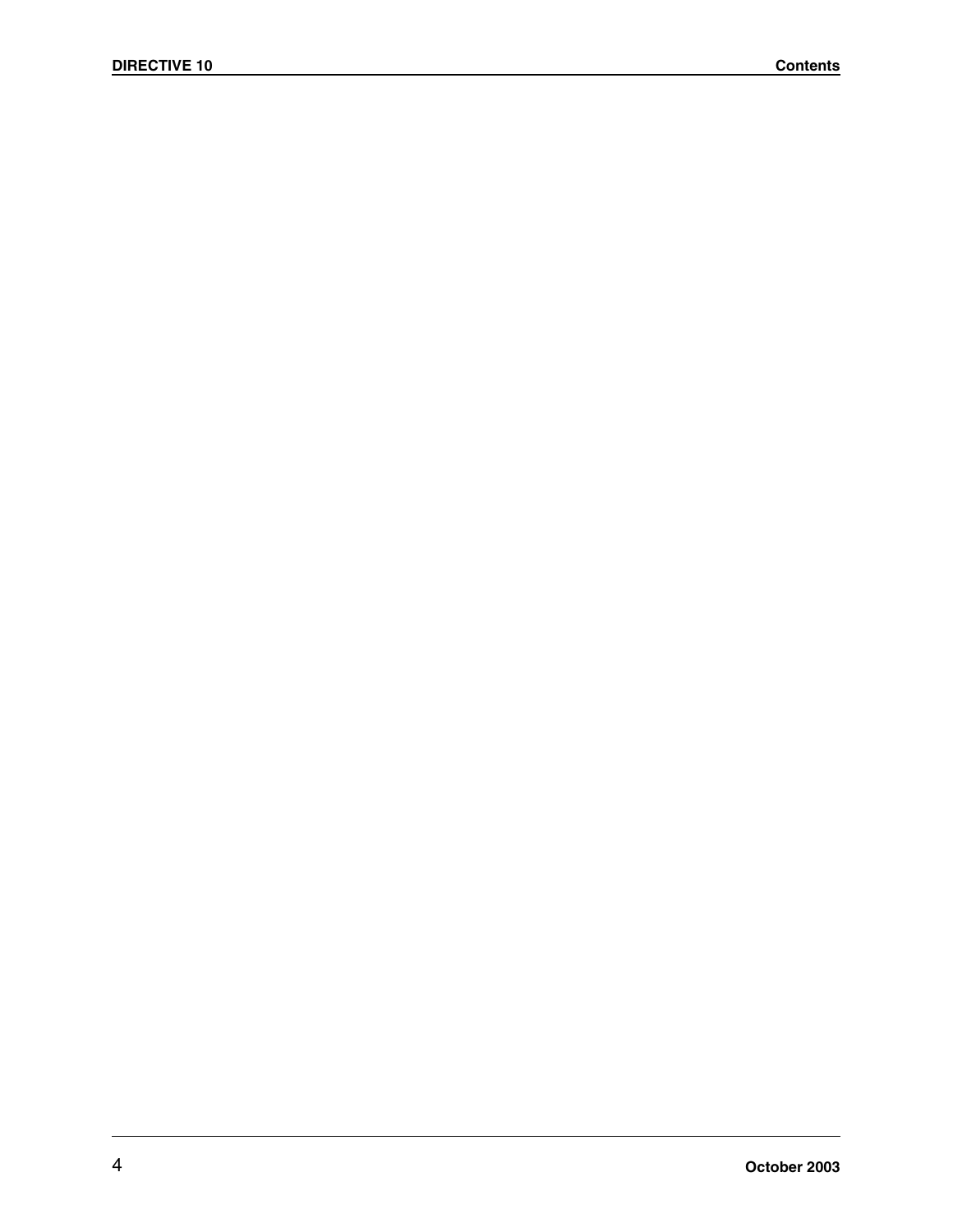# **Directive 10 - 1 Additions to Reserves / New Reserves**

#### **1. Introduction**

- 1.1 As part of the Federal Government's Gathering Strength response to the Royal Commission on Aboriginal Peoples (RCAP), the Lands and Trust Services (LTS) sector of Indian and Northern Affairs Canada (INAC) is working with the Assembly of First Nations (AFN) to review its business lines under the AFN/INAC Joint Initiative for Policy Development (the Joint Initiative). The Joint Initiative identified the 1991 Additions to Reserves/New Reserves (ATR) policy as an early priority under its work plan.
- 1.2 First Nations who participated in national ATR focus groups and regional involvement processes have identified a number of First Nation needs, including objectives that could be achieved in the short-term, as well as those that could be worked on in the future. Therefore, like all the Joint Initiative reviews, options for ATR are being structured in three stages; short-term improvements, medium-term transitional and long-term fundamental changes. Since it was a First Nations' priority, the substantive work on ATR under the Joint Initiative began well ahead of the other business lines being reviewed. As a result, the first Joint Initiative report to the AFN Annual General Assembly and INAC in 1999 recommended that short-term operational changes be made to facilitate the processing of more "straightforward (ATR) policy proposals" and that "INAC officials pursue the steps necessary to secure these changes through the INAC and Government of Canada approval mechanisms".
- 1.3 As a result, an ATR Joint Initiative Working Group was formed in the fall of 1999 to pursue these short-term improvements, while preparing policy options for longer term review. The result was two products. The first product is a short-term package, which includes this policy directive, along with a First Nations' ATR communications toolkit and process mapping improvements. These initiatives all seek to enhance First Nations' involvement in the ATR process. The second product is an ATR Discussion Paper on potential future policy directions prepared for initial First Nations' comments at the Joint Initiative National Gathering in Winnipeg in June 2000.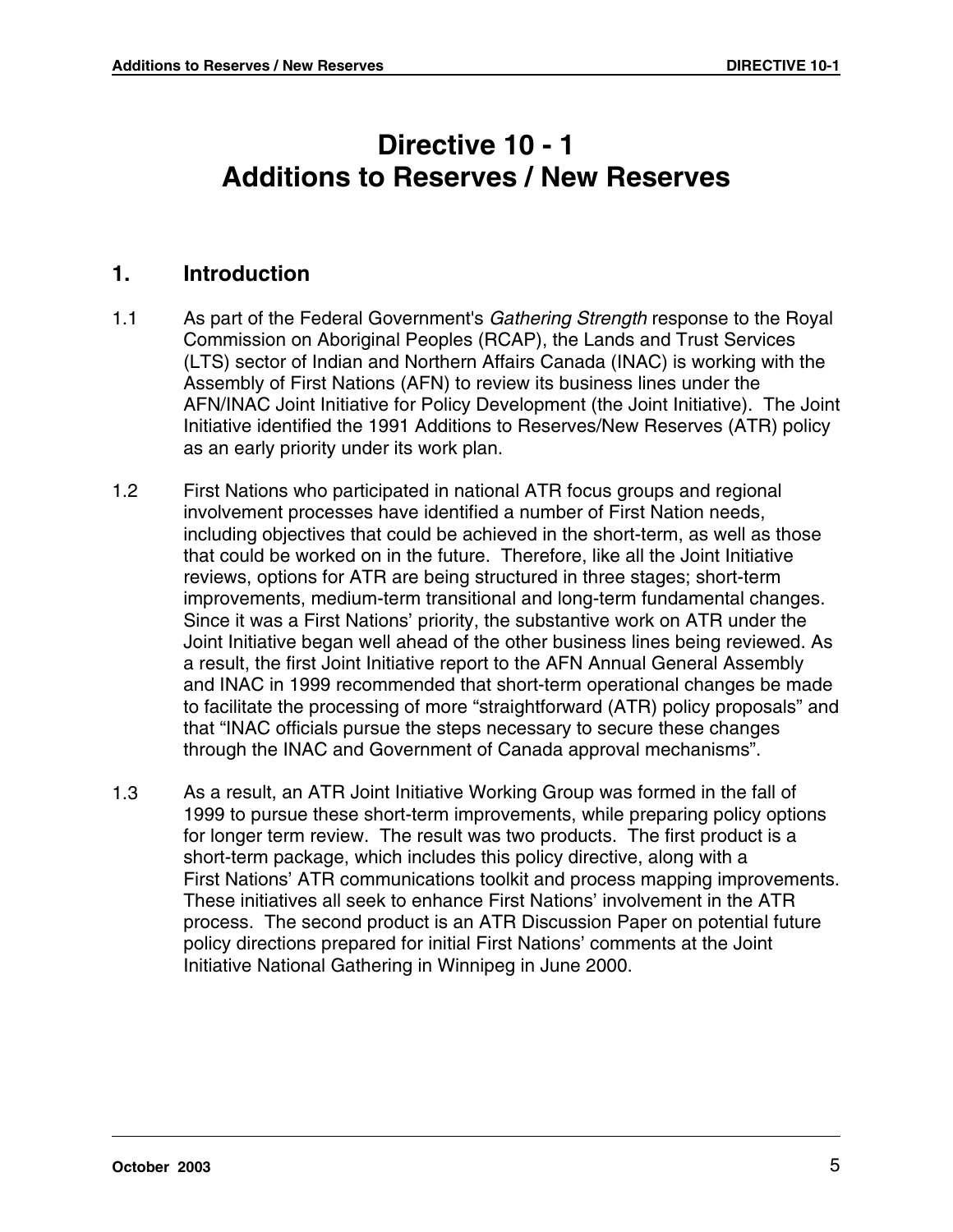- 1.4 In keeping with the mandate for short-term improvement received in 1999, the objectives of this policy directive are to:
	- a) clarify the existing (1991) ATR policy, as embodied in INAC's Land Management Manual, since the 1991 ATR policy, as written, was not viewed as setting out clear policy statements in a number of key areas and has therefore been subject to different interpretations; and,
	- b) clarify where the policy and practice should facilitate and allow for more routine reserve addition proposals, instead of the "one size fits all" approach in the 1991 policy for handling both routine and complicated proposals.
- 1.5 It should be noted that this directive does not change the basic, underlying framework of the 1991 policy or create new policy precedents. The reason for not changing the basic policy structure is that there is no mandate from INAC or the AFN at this point in time, due to the need for further consultations before such a mandate can be provided. Rather, this directive is intended to clarify the current policy to achieve consistent interpretation and implementation across the country, in accordance with the above short-term objectives.
- 1.6 As a result, this directive contains both the short-term improvements First Nations asked for (as directed by the AGA in July 1999) and the remaining elements of the 1991 policy (largely with respect to the treatment of new reserves - see Section E and Annex C). Full scale policy consultations on the remaining elements of the 1991 ATR policy which are not changed by this directive may evolve over the longer term as the Joint Initiative continues its work. Such consultations would need to involve a broader audience of both First Nations and third parties.
- 1.7 As noted above, the short-term improvements found in this directive were based on the views of First Nations expressed at national ATR focus groups. It also benefited from subsequent technical input from First Nation ATR practitioners in some regions (whose views were solicited by AFN Regional Coordinators and regional INAC officials) and from First Nation, provincial and municipal government representatives who attended national workshops on communications and process improvements in the area of ATR. The shortterm improvements found in this directive also reflect a large number of the recommendations from First Nation participants at the Joint Initiative National Gathering in June 2000, e.g., with respect to community additions and the need to expand reserves for economic development purposes.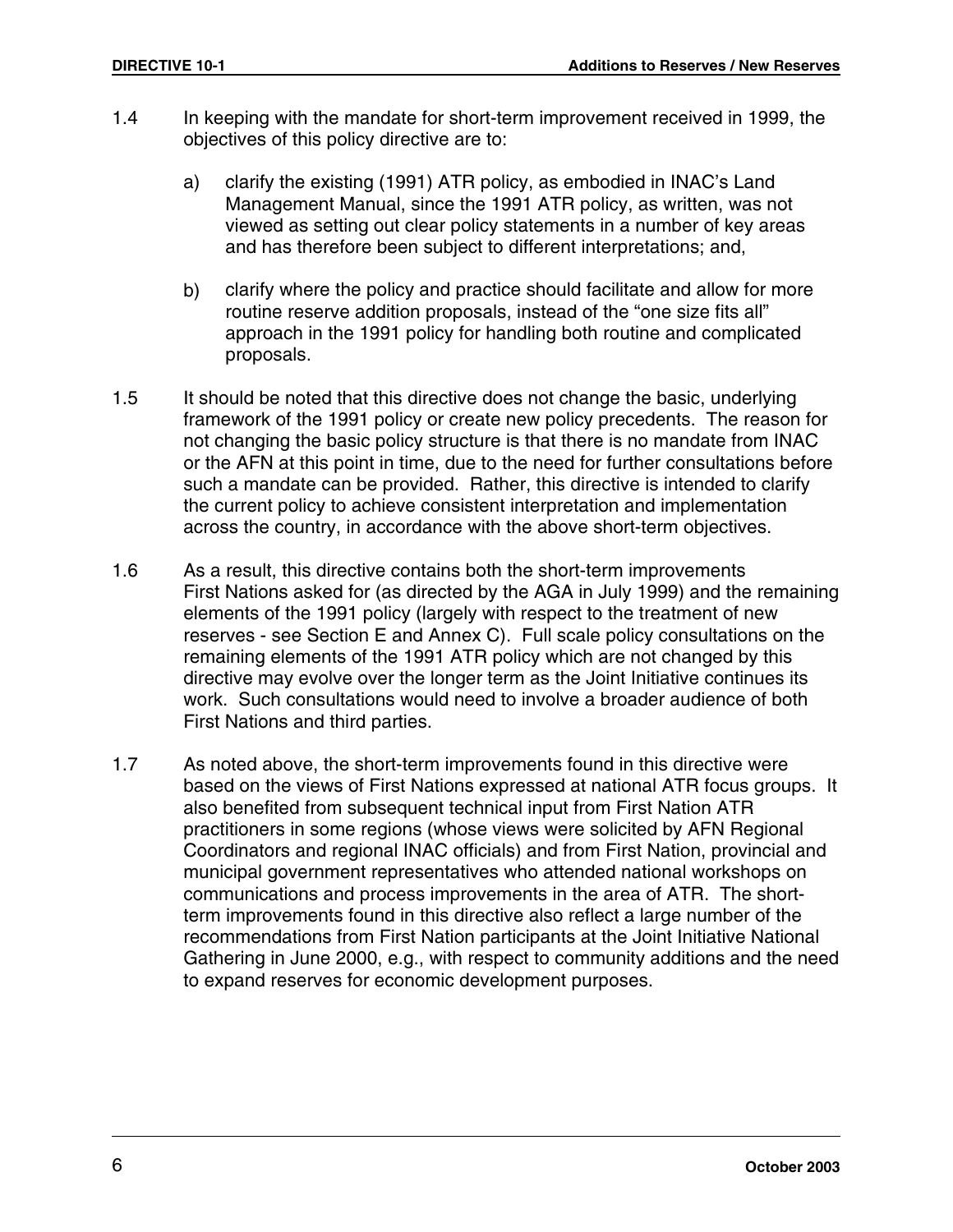1.8 Since the environment policy with respect to ATR was not considered to require any significant revision at this time, it is not included in this policy directive. Therefore, references to environmental practices in each Annex contained in this directive must be read in conjunction with Chapter 12 of INAC's Land Management Manual, as amended from time to time.

#### **2. Authorities**

- 2.1 There is no statutory authority under the *Indian Act* or any other federal legislation to set aside land as a reserve. Instead, lands are granted reserve status by federal Order in Council (OIC) pursuant to the Royal Prerogative, exercised by the Governor in Council, which is a non-statutory authority.
- 2.2 The Federal Real Property Act and its regulations apply to the transfer of land into federal title, outlining relevant authorities and requirements governing this stage of the process. This legislation, however, does not deal with the actual granting of reserve status to land.
- 2.3 Before seeking reserve status from the Governor in Council, or Minister under Bill C-14 and other proposed Claims Implementation legislation, either the Regional Director General (RDG) or Deputy Minister (DM) must first grant an Approval in Principle (AIP) to a proposal. An AIP itself represents INAC's decision to recommend a proposal to the Minister for consideration of reserve status through a submission to the Governor in Council, or a Ministerial Order under the above-mentioned Claims legislation. An AIP can be granted with or without conditions, since land purchases and other steps may have to be subsequently completed before a final recommendation for OIC is made.
- 2.4 RDG's have delegated AIP authority for all Legal Obligations, and Community Additions proposals which meet the ATR policy and site specific criteria for those categories outlined in this directive. New Reserve/Other Policy proposals are not delegated to RDGs for AIP. Any New Reserve/Other Policy proposals which RDGs are prepared to recommend, require Deputy Minister (DM) AIP.
- 2.5 This policy directive is issued under the authority of the Minister, HQ INAC, and is effective as of **September 27, 2001**.
- 2.6 It forms part of INAC's Land Management Manual, Chapter 10, Additions to Reserves; and replaces Part 1, Sections 9.1 to 9.49 inclusive of the Additions to Reserves policy dated November,1991 (previously Chapter 9, INAC's Land Management Manual.)
- 2.7 For this directive, references to environmental practices in each Annex must be read in conjunction with Chapter 12 of INAC's Land Management Manual, as amended from time to time, which remains in effect.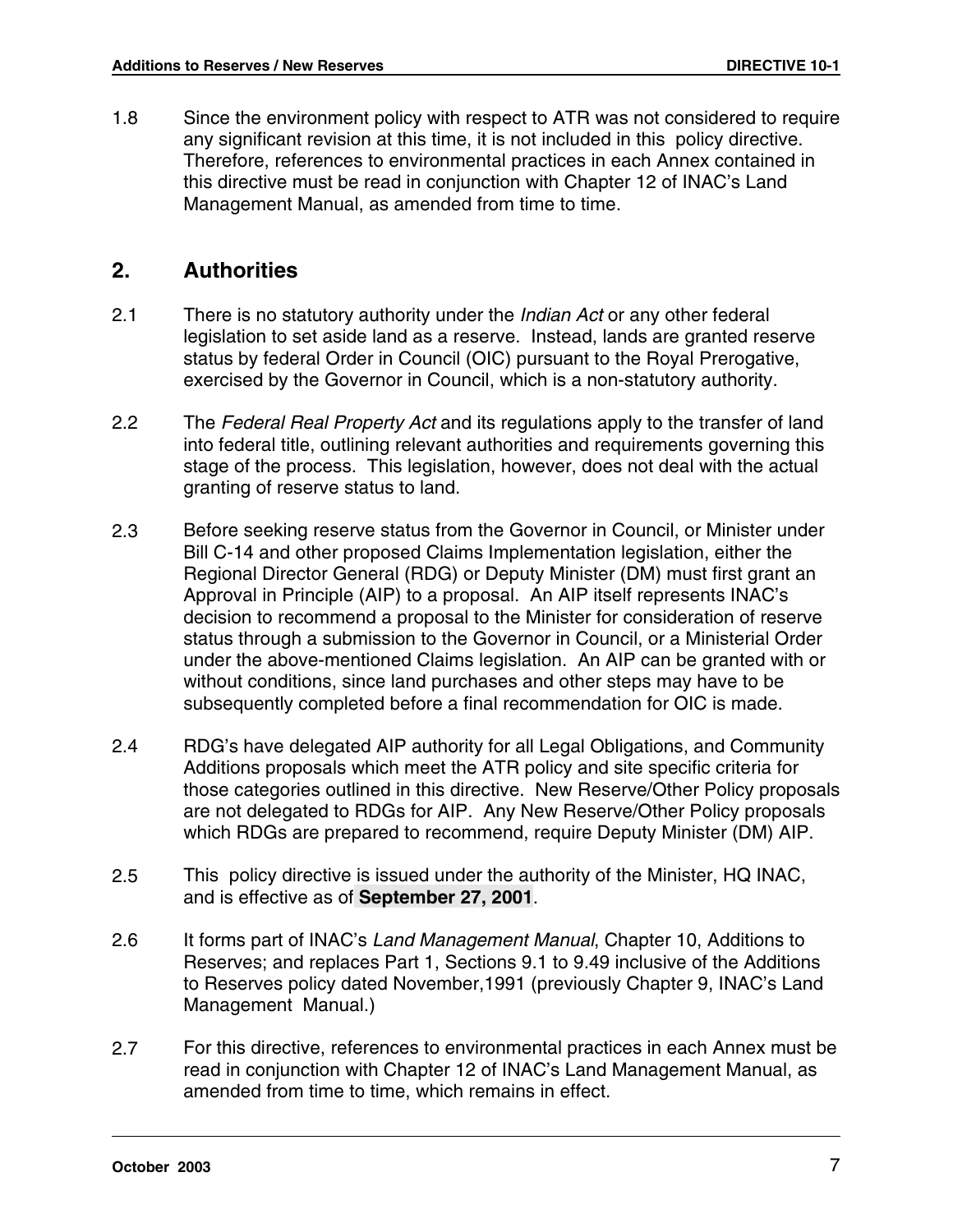#### **3. Definitions**

- 3.1 "ATR" is a short-form generic term referring to proposals for additions to reserve or new reserves.
- 3.2 "Addition to reserve" or "reserve addition" means a proposal for the granting of reserve status to land which is within the service area of an existing reserve community (see definition of "service area" below);
- 3.3 "New reserve" means the granting of reserve status to land which is not within the "service area" of an existing reserve community;
- 3.4 "Reserve community" means the locality where the First Nation members reside on a reserve, comprised of physical infrastructure, community services and installations;
- 3.5 "Service area" means the geographic area 'generally contiguous' to an existing reserve community within which existing on-reserve programs and community services can be delivered, infrastructure extended and installations shared, at little or no incremental cost;
- 3.6 "Approval in Principle" (AIP) means INAC's decision to recommend a proposal to the Minister, for consideration of reserve status through a submission to the Governor in Council, or by means of a Ministerial Order as permitted by Claims legislation. An AIP can be granted with or without conditions. It is given by either the Regional Director General (RDG) or the Deputy Minister (DM). Where conditions are attached to the AIP, they must be satisfied before an order in council (OIC) or Ministerial Order recommendation can be made;
- 3.7 "Environmental Impact Assessment" (EIA) means a process to identify and evaluate all potential environmental impacts that may occur as a result of a planned project on land being proposed for an addition to reserve or a new reserve. These are conducted in accordance with the Canadian Environmental Assessment Act and its regulations;
- 3.8 "Environmental Site Assessment" (ESA) means an analysis of a property proposed for addition to reserve or new reserve with respect to past and present uses, as well as on-site and off-site activities that may have the potential to affect the property's environmental quality, including the health and safety of occupants/residents;
- 3.9 "First Nation" and "Band" can be used interchangeably for the purposes of this directive as a "Band" defined under the Indian Act.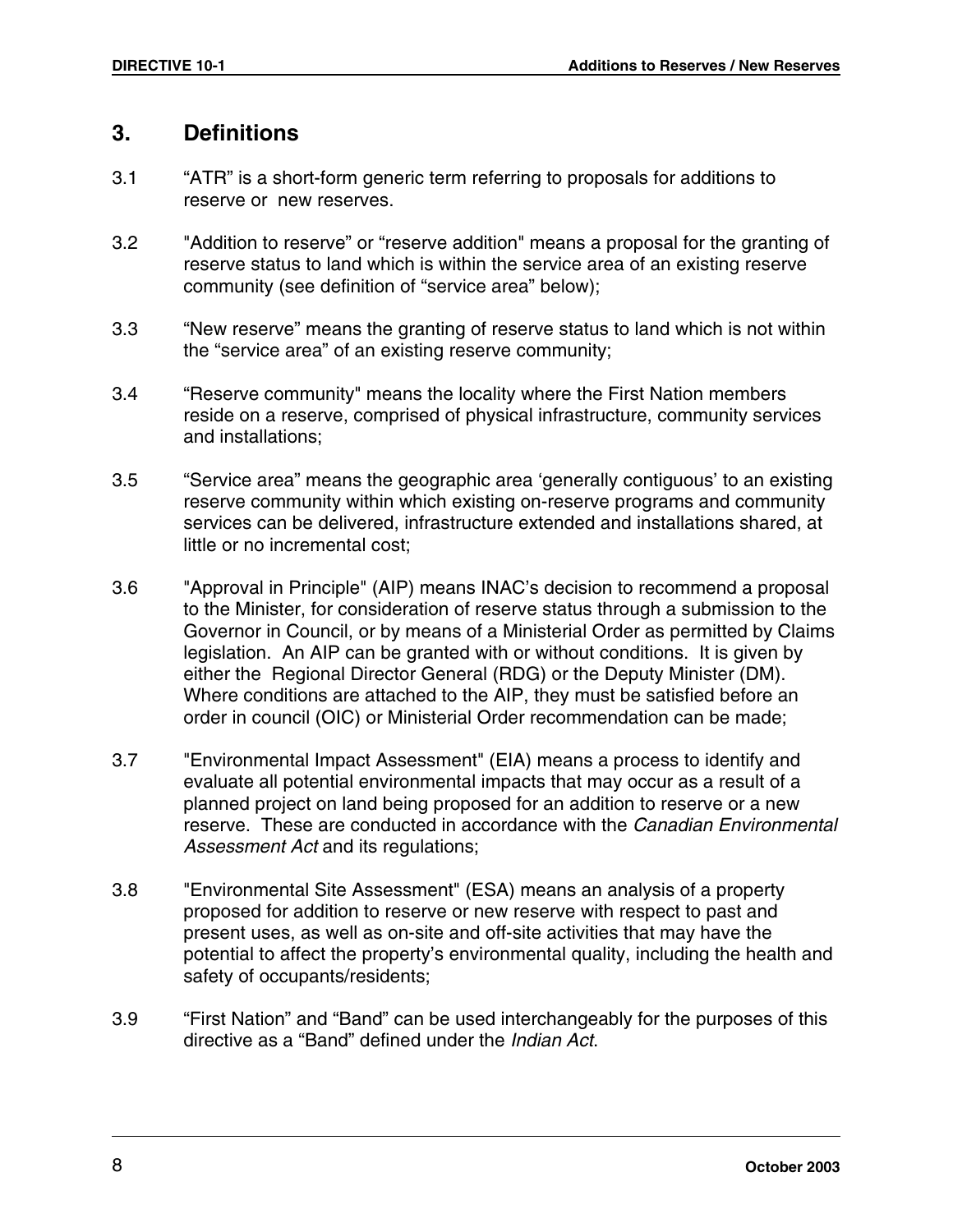- 3.10 "Lands reserved by notation" in the territories are not covered by this directive. However, where a proposal in the territories is for a formal reserve established by OIC as defined by the *Indian Act*, this directive applies;
- 3.11 "Municipality" means a city, town, village or other built-up area with municipal authorities and includes a rural or urban municipality, as defined in relevant provincial legislation;
- 3.12 "Royal Prerogative" means the power of the Crown, as represented by the Governor in Council, to take action as an exercise of its executive power. Setting aside reserves is one such power and it is exercised by the Governor in Council acting through an OIC at the request of the Minister of INAC, or by a Ministerial Order as permitted by Claims legislation.

# **4. ATR Process Overview**

- 4.1 The following is a general overview of the review/approval process for ATR proposals (see Annex D of this directive for more detailed procedures):
	- a) First Nation forwards a BCR to INAC regional office.
	- b) Based on the BCR request, confirm in which of the three categories a proposal belongs ("Legal Obligations", "Community Additions" or "New Reserves/Other Policy").
	- c) Review/apply the relevant site-specific criteria (outlined in Annexes A to C of this directive).
	- d) Consult province, municipality, other affected government departments.
	- e) Review and recommendation by Regional ATR Committee.
	- f) RDG AIP or rejection and in cases where the Deputy Minister's approval is required, review/recommendation by the HQ ATR committee followed by Deputy Minister AIP or rejection.
	- g) Ensure any conditions attached to the AIP/complete surveys and other land transaction requirements are satisfied.
	- h) Prepare and forward Order in Council recommendation and submission or Ministerial Order to the Minister.
	- i) Minister recommends draft Order in Council to Privy Council, or approves the Ministerial Order.
	- j) Order in Council is approved or rejected.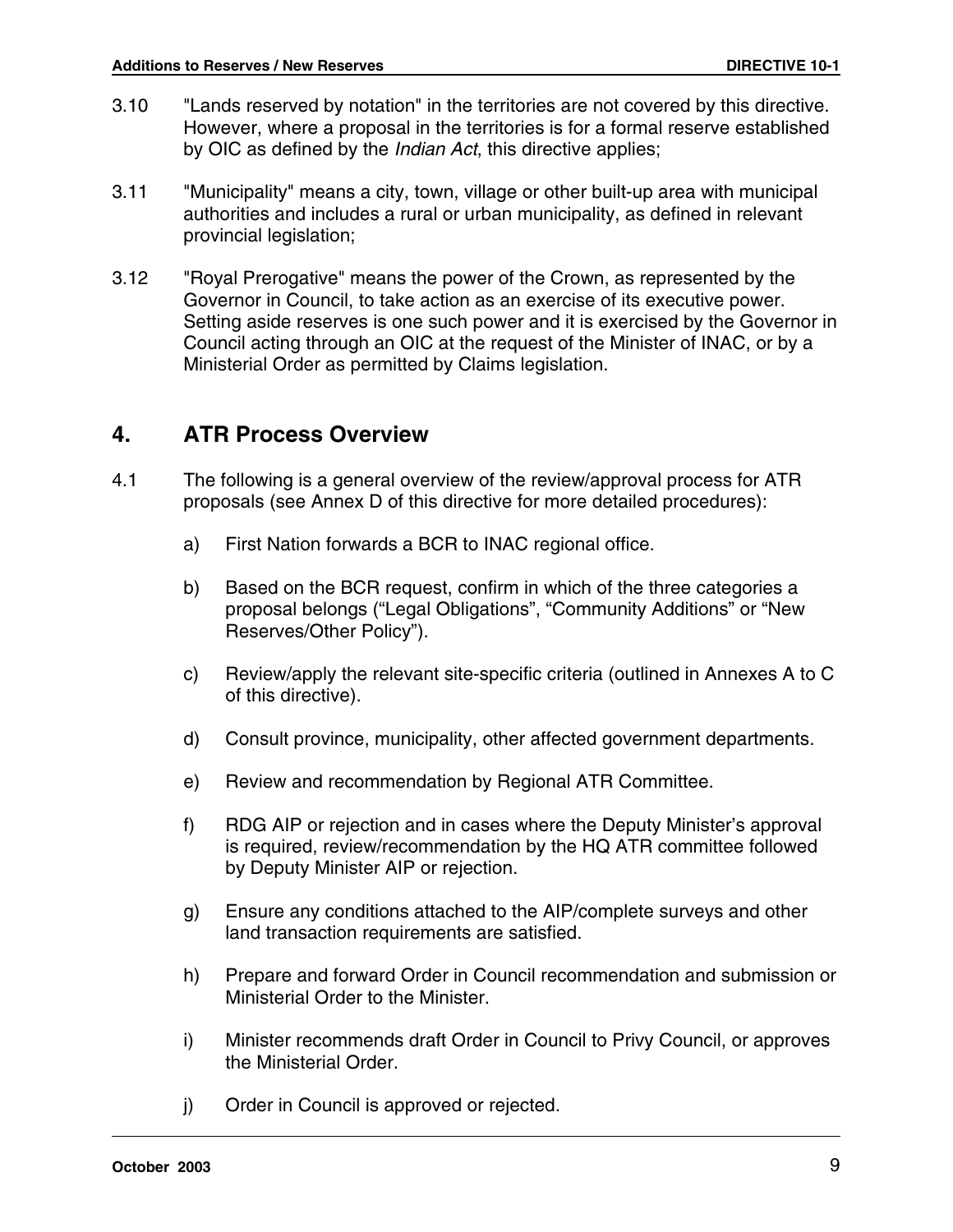- k) Register transaction in the Indian Lands Registry.
- l) Notify First Nation and affected third parties.

# **5. ATR Policy Categories**

- 5.1 The first step in reviewing an ATR proposal is to confirm in which of the following three categories a proposal belongs: **"Legal Obligations", "Community Additions" or "New Reserves/Other Policy"**. Since the process and application of the ATR site-specific criteria depend on how proposals are categorized, this is an important step. Separate site-specific criteria are set out for proposals falling under each of the three ATR policy categories in Annexes A to C of this directive. An overview of the general principles underlying the site-specific criteria is provided in Section F of this directive.
	- **A. Legal Obligations:** This category recognizes that Canada must fulfill its legal obligations to First Nations. It addresses proposals that seek reserve status for land based on specific claim settlement agreements under Treaty Land Entitlement (TLE), Specific Claims, court orders or legal reversions of former reserve land. Unless stipulated in a claims settlement agreement or other legal document, there is no legal obligation to grant reserve status to a particular parcel of land. Once a legal obligation involving a reserve land component is identified as the basis for the reserve proposal, the next step is to apply the site-specific criteria set out in Annex A. Subject to satisfying the requirements in the applicable claim settlement agreement or other legal document, as well as the sitespecific criteria in Annex A, INAC will normally recommend reserve status for proposals based on this category.
		- i) **Claims Settlement Agreements:** When a reserve proposal is based on the provisions of a settlement agreement, the first step is to carefully review the agreement for those provisions directing how this obligation will be implemented. There may be specific provisions setting out requirements that must be met, such as references to geographic location, program costs, environmental conditions, etc. Where the criteria/requirements in Annex A are inconsistent with or conflict with the provisions in a settlement agreement, the provisions in the settlement, agreement override the criteria/requirements set out in Annex A to the extent of the inconsistency or conflict. It should be noted that claims settlement agreements may apply the ATR policy fixed in time (as of the date of the agreement), or apply the ATR policy as amended from time to time. This is important for purposes of reviewing a proposal.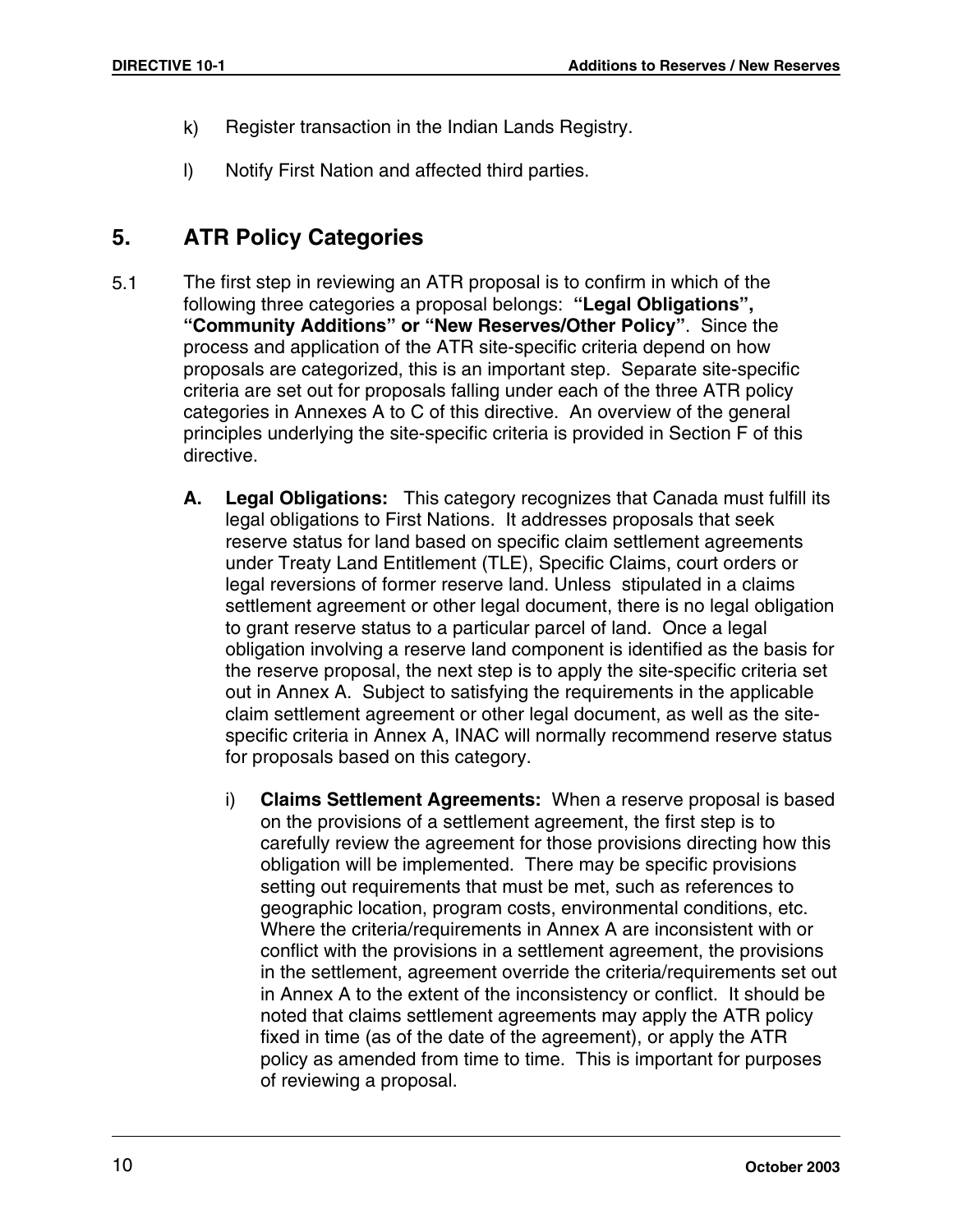Most claim agreements specify a specific parcel(s) of land or a general land selection area. They also contain specific reference to any potential capital funding entitlements associated with these selections, or clearly state there is no capital funding entitlement. In those fewer cases of already settled specific claims where the settlement agreement is silent on land selection, the ATR policy is that it must involve an addition to reserve rather than the creation of a new reserve, unless the region has determined, with Department of Justice advice, that the understanding of the parties at the time of the agreement was different. Where the agreement is silent on capital funding entitlement, the ATR policy is that there is no such entitlement.

ii) **Court Orders:** Although uncommon and therefore not set out as a separate annex in this directive, INAC may have to process a reserve proposal based on a court order, directing that land be granted reserve status. Court orders normally do not provide much, if any, detail on how the proposal should be processed or how the ATR policy should apply. INAC regions must therefore consult with the Department of Justice on how to implement a court order.

Although extremely rare, there may be court orders which actually grant reserve status to a specific parcel or parcels of land which have been the subject of a legal dispute. Where a court order includes specific direction, these directions must be followed in close cooperation with the Department of Justice.

It should be noted that cases other than those decided by the Supreme Court of Canada can be appealed to the next level. INAC staff should therefore contact the Department of Justice litigator on a file to determine when to implement a court order which either directs that reserve status be granted or which actually grants reserve status to land.

iii) **Legal Reversions:** This category covers non-discretionary reversions of former reserve land where the original expropriation/transfer documentation included a specific and express reversion clause providing for the return of the land to Canada for the purpose of granting reserve status when the land is no longer required for the stated purpose (e.g., for railways, roads, etc.). As a matter of policy, INAC also includes reversion clauses which provide for the return of land to Canada when no longer required for the original purpose (but which do not specify returning the land to reserve status).

Where there is no reversion clause at all, the proposal is treated as a proposal under either the "Community Additions" or "New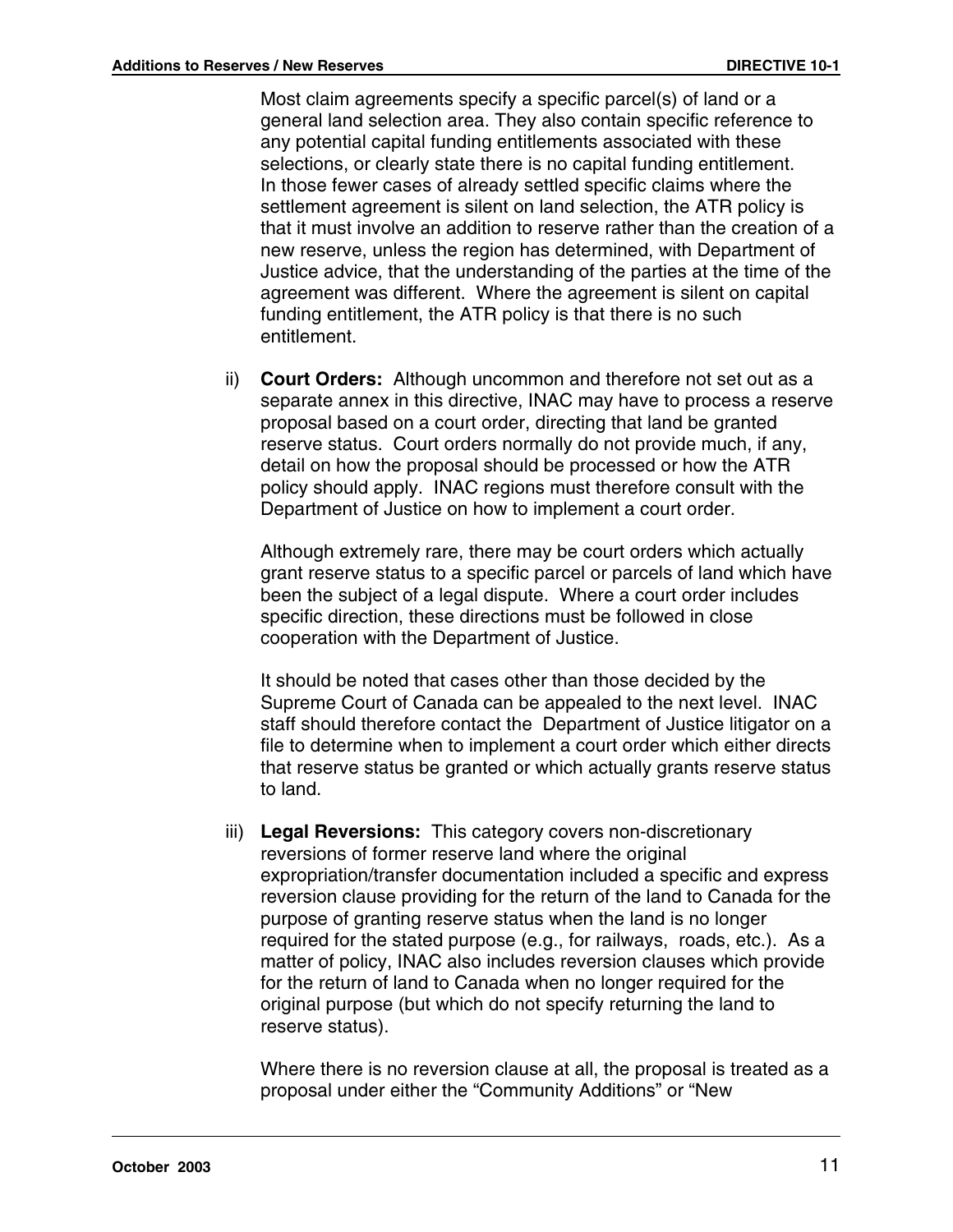Reserves/Other Policy" category, depending on whether it would be an addition or a new reserve.

It should be noted that reversions resulting from the restrictions in the Railway Act will not fall under this "Legal Reversions" policy unless there was also an express reversionary provision in the order authorizing the taking for railway purposes. Where there is no such reversionary clause, such proposals may be considered under either the "Community Additions" or "New Reserves/Policy" category (depending on whether such proposals result in an addition to reserve or new reserves).

This "Legal Obligations" category also includes ATR proposals for land which is being accepted in exchange for lands being expropriated or transferred under s.35 of the Indian Act.

- **B. Community Additions:** This category recognizes that there is a class of routine proposals seeking the addition of land to an existing reserve community (as opposed to the establishment of a new reserve). See "Definitions", Section C of this directive for relevant definitions.
	- i) **Additions to reserve proposals under this category are based on:**
		- a) normal growth of the reserve community through expanding the existing reserve land base;
		- b) natural geographic enhancements of the existing reserve land base; or
		- c) returns of unsold surrendered land to the existing reserve land base.

For consideration under this category there can be no incremental costs to INAC beyond the region's existing, approved budget allocation.

Where a proposal falls under this category and satisfies the sitespecific criteria set out in Annex B, INAC will normally recommend reserve status.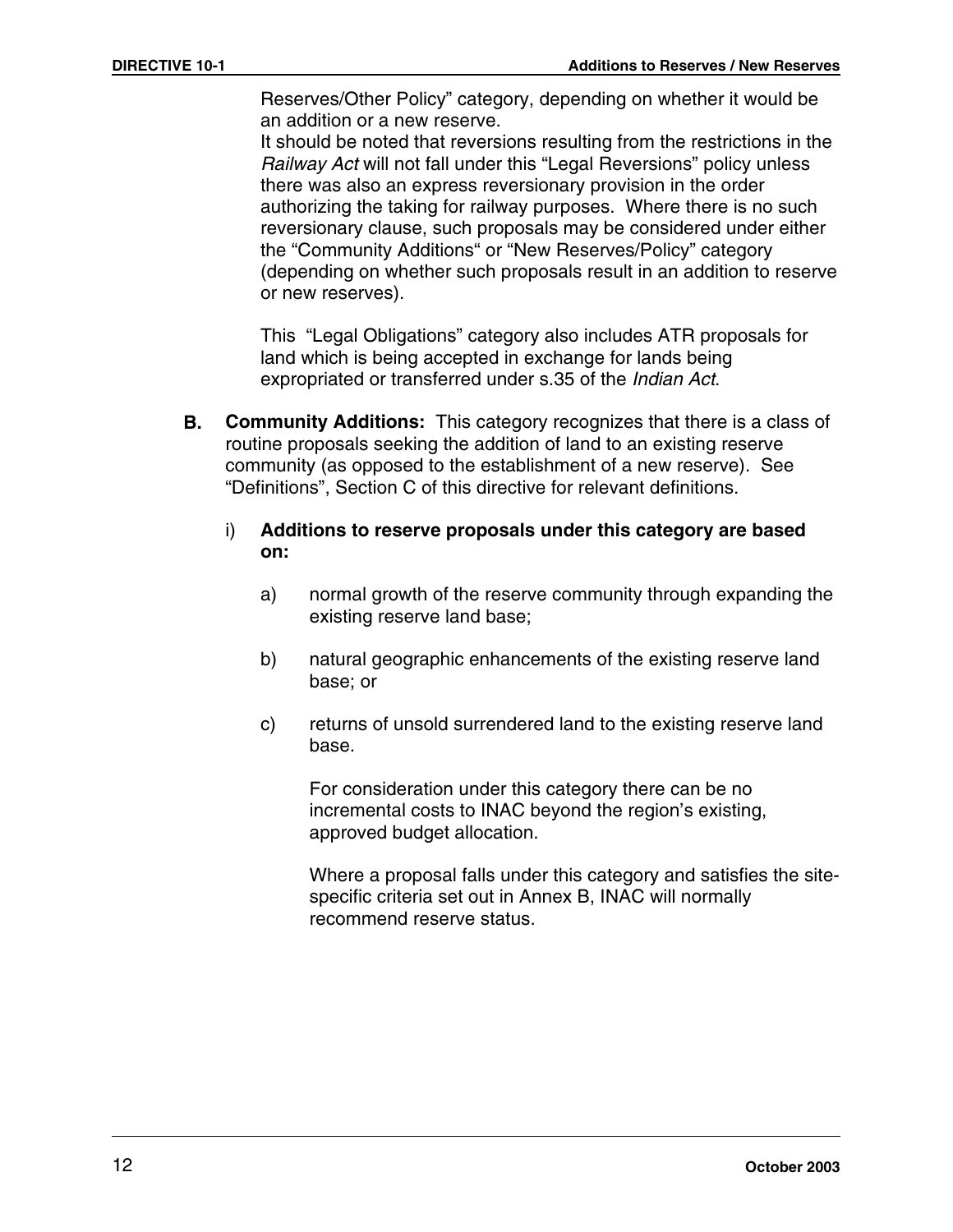**Community Additions (continued)**

- ii) **Normal Community Growth Additions:** Community growth proposals to expand the existing reserve land base can be the result of the reserve community/capital planning process or result from the availability of land which would meet a reserve community's short or longer term requirements. These additions to reserve proposals are based on the normal growth of the existing reserve community (e.g., resulting from an increase in the on-reserve population). Examples of community growth purposes include housing, schools, churches, recreational areas, community buildings, community economic projects, etc..
- iii) **Geographic Additions:** This heading covers additions to reserve proposals based on geographic enhancements to the existing reserve community's land base. They can arise from small adjustments for road right-of-ways, land accretions, etc.

The most common are road right-of-way corrections (i.e., where the land was previously taken or surrendered for a road right-of-way but adjustments are needed after construction is finished); natural accretions of land to a reserve boundary (adjacent to an ocean, lakes, rivers or streams); or, a geographic in filling (within or adjacent to the existing reserve boundaries) where the addition would enhance the physical integrity of the reserve community.

Where natural accretions of land to a reserve boundary (adjacent to an ocean, lakes, rivers or streams) may be involved, INAC should consult the Department of Justice on how to proceed.(\*It should be noted that not all accretions involve the ATR process, boundaries are constantly being adjusted along the banks of rivers and these adjusted boundaries are considered the reserve boundaries).

iv) **Unsold Surrendered Land Additions:** This category involves addition to reserve proposals for unsold surrendered land to be returned to reserve status. Where such proposals involve additions to reserves, i.e., within the service area of the existing reserve community (as opposed to the creation of new reserves) and they meet the site-specific criteria outlined in Annex B of this directive, INAC will normally recommend reserve status.

Where a proposal involves the return of unsold surrendered land which would create a new reserve, it would have to be considered under the "New Reserves/Other Policy" category of this directive, and would be subject to the site-specific criteria outlined in Annex C of this directive.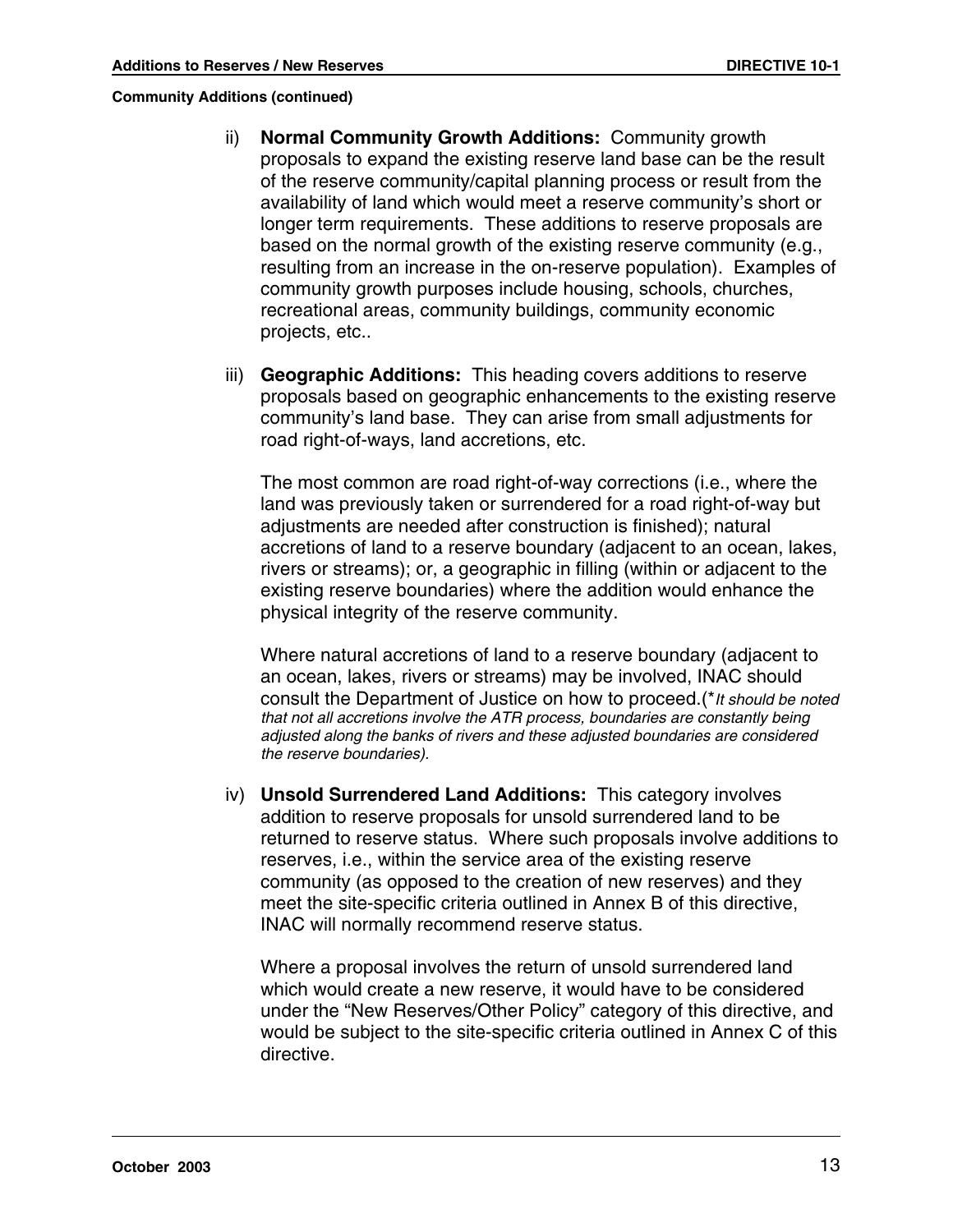**C. New Reserves / Other Policy:** This category covers all proposals which are not "Legal Obligations" or "Community Additions " proposals under this directive. Within this category, the 1991 ATR policy is highly restrictive and/or requires extensive analysis and "justification" of proposals under the site-specific criteria outlined in Annex C of this directive.

The types of proposals covered under this category therefore include:

- a) the establishment of new reserves for social (e.g., residential, institutional) or commercial purposes (where for example, the policy requires that First Nations demonstrate that the benefits of a proposal cannot be substantially achieved by some other means, i.e., under another form of land tenure);
- b) the establishment of new reserves resulting from provincial land offerings or new reserves resulting from unsold surrendered land not within the service area of an existing reserve community (where for example, the benefits would have to be matched against federal cost implications and other site-specific criteria);
- c) the establishment of new reserves for landless bands/communities or to relocate existing bands/communities outside existing reserve boundaries;
- d) additions to reserves or new reserves proposals resulting from legal obligations, (e.g., claims settlement agreements) where the proposal goes beyond the commitment in the relevant legal agreement (e.g., in terms of funding, land selection etc.); or
- e) community additions proposals with unresolved questions of community need, funding source, etc..

# **6. Principles for Site-Specific Criteria**

6.1 For each of the three major policy categories in this directive, this directive includes an annex outlining the site-specific criteria applicable to each one. The following are the guiding principles underlying these criteria: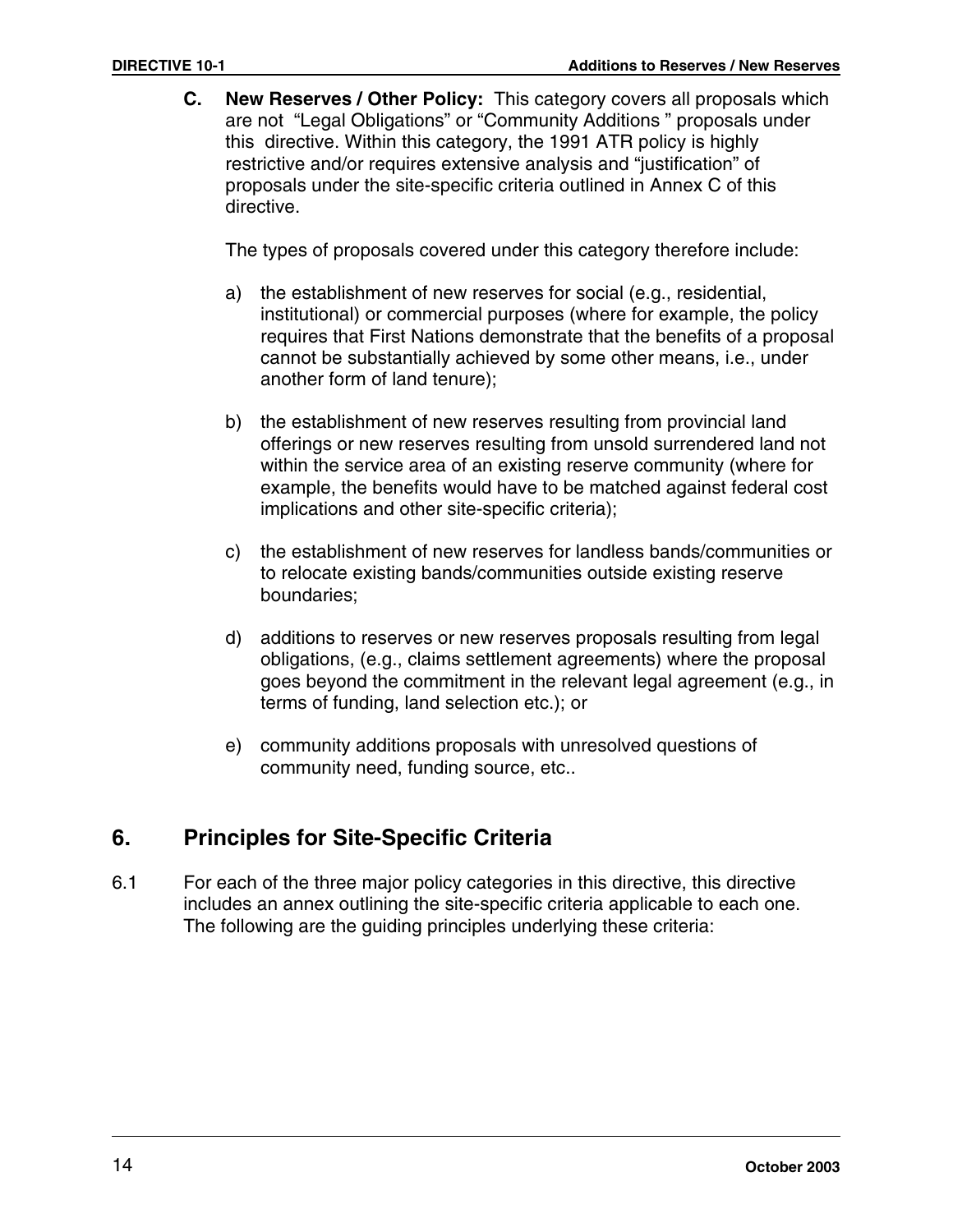#### **New Reserves / Other Policy (continued)**

- 6.2 **Aboriginal and Treaty Rights** The ATR process must respect Aboriginal and Treaty rights. First Nations are encouraged to ensure that other affected First Nations' interests in an ATR proposal are considered. It is possible that other First Nations or Aboriginal groups may have an Aboriginal or Treaty right to land proposed for reserve by a First Nation under this policy. In the specific claims settlement context, these interests will normally have been identified and addressed during the land selection process. However, a First Nation or Aboriginal group may assert previously unidentified Aboriginal and Treaty rights when a First Nation proposes land for reserve status. These assertions must be addressed and in such cases departmental officials should consult the LTS Lands and Environment Fiduciary Management Strategy, as amended from time to time, to determine how to address that potential interest.
- 6.3 Where there are competing or overlapping claims on land by Aboriginal groups, the First Nation seeking reserve status must consult with all such groups, and INAC staff should consult with Specific Claims, Comprehensive Claims or the Federal Treaty Negotiation Offices, as appropriate. As soon as possible, therefore, Aboriginal groups who are either involved or potentially involved must be notified, so that these groups have the opportunity to discuss and clarify their respective interests and work together to resolve any potentially competing or overlapping interests.
- 6.4 **Community Relations** ATR proposals share the characteristics of community boundary adjustments of provincial municipalities (i.e., change in community authority), but also involves change in land title and jurisdiction (from provincial to federal). Therefore, the normal local communications and consultation requirements of municipal boundary adjustments are compounded in the case of ATR proposals, especially since the on-reserve regime is often unfamiliar to surrounding communities and other third parties who may be involved. These issues can be further complicated in existing urban or otherwise populated areas where commercial projects are involved.
- 6.5 All of this means that an early and healthy dialogue led by the First Nation is required between the First Nation, the public and affected individuals and interest groups to increase awareness and deal with potential issues.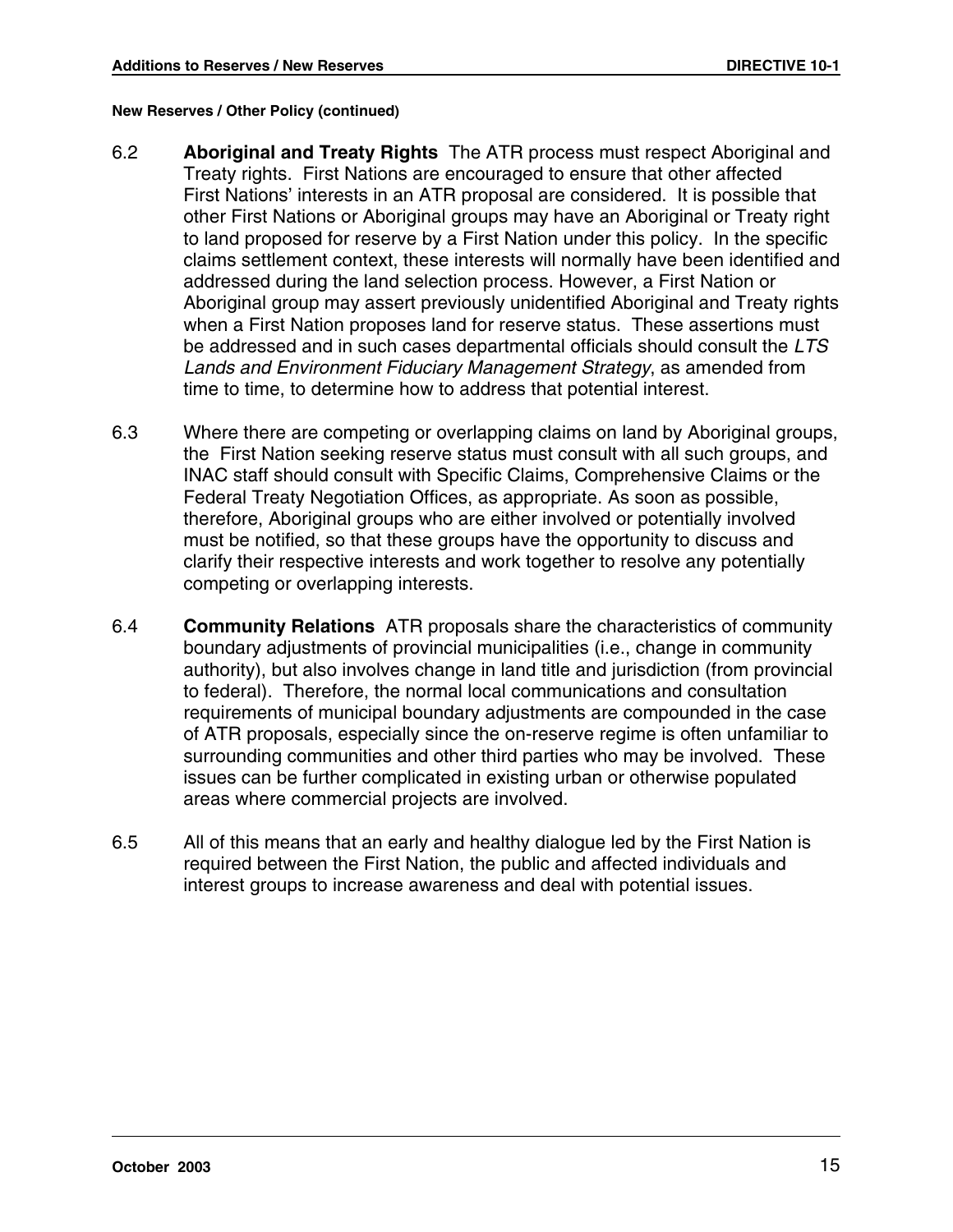- 6.6 **Provincial/Municipal Relations** Unless a land acquisition involves Federal Crown land, granting reserve status changes jurisdiction from provincial and municipal to federal. Provincial and municipal jurisdiction over the land generally disappears and the land becomes subject to the Indian Act and First Nation by-laws. Reserve proposals may therefore potentially impact on provincial and municipal governments and this requires that these levels of government have an opportunity to express their interests.
- 6.7 Provinces and municipalities must therefore be advised of an ATR proposal within their jurisdiction and must have the opportunity to express their views on the proposal.
- 6.8 In recognition that First Nation communities and non-First Nation communities live side by side, the federal government promotes a "good neighbour" approach. This involves First Nations and municipalities sitting down together to discuss issues of mutual interest and/or concern in the same way neighbouring municipalities must do in relation to one another. Where requested by the municipality in whose boundaries the reserve is proposed to be located, or by the First Nation, there is a requirement for the First Nation and the municipality to negotiate in areas such as joint land use planning/bylaw harmonization, tax considerations, service provision and future dispute resolution. However, municipal governments do not have a general or unilateral veto over the granting of reserve status.
- 6.9 The requirement to negotiate means that both parties must engage in discussions based on good will, good faith and reasonableness.
- 6.10 The need for discussions may be with respect to ATR proposals within the boundaries of a municipality (in which case consultation/negotiation leading to agreement may be necessary); or with adjacent/abutting municipalities (where consultation alone may be necessary).
- 6.11 The First Nation making the ATR proposal has the primary role in leading discussions and negotiations, as the governing body seeking to extend its governance jurisdiction into that of the province or the municipality.
- 6.12 Upon a First Nation's request, INAC may have a role in providing technical support to the First Nation during discussions/negotiations with affected provinces and municipalities. Canada is not a party to any concluded First Nation-municipal agreements.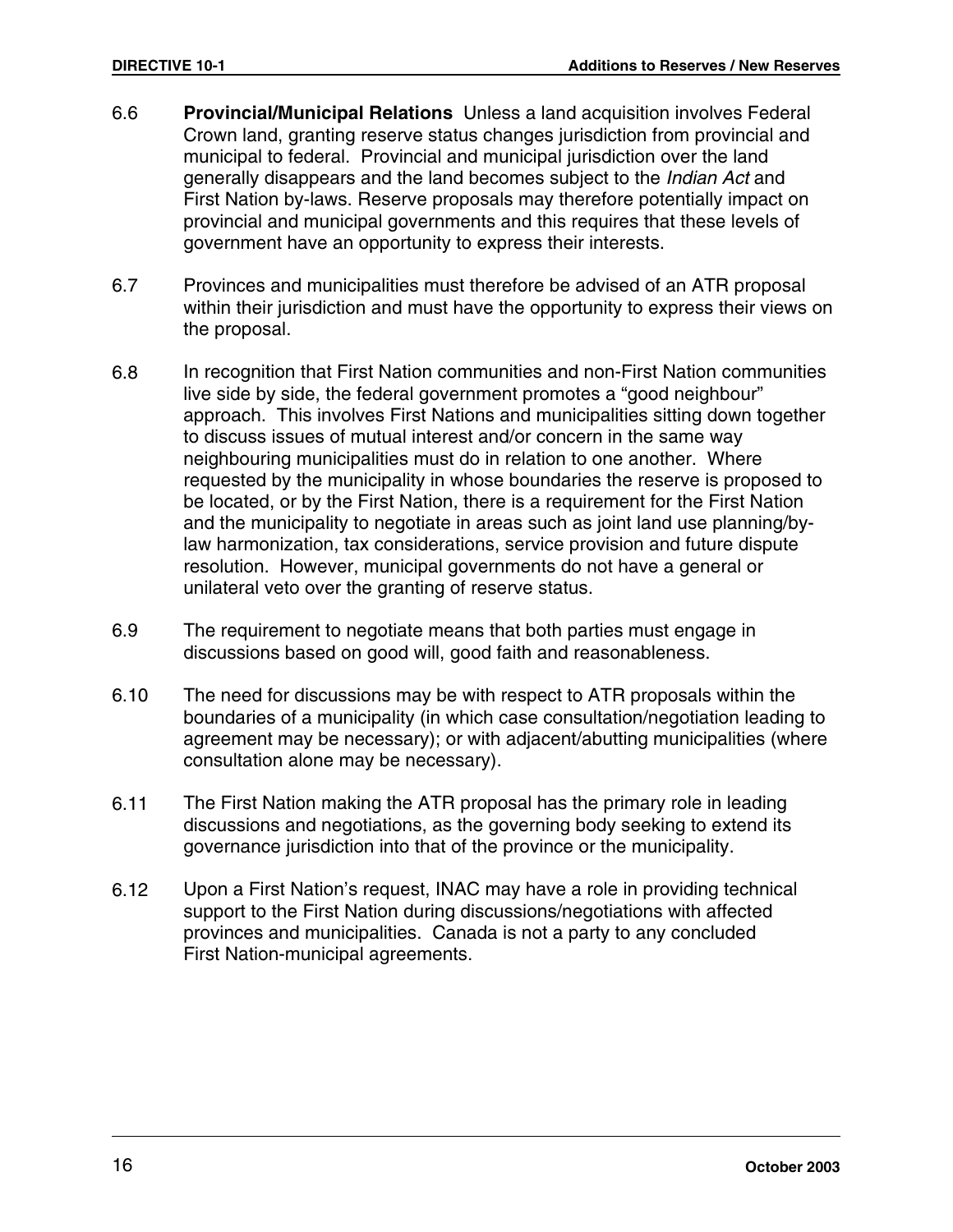- 6.13 **Good Title Transfer and Third Party Interests in Land** Appropriate surveys, proper land descriptions and title searches must be done for every ATR proposal.
- 6.14 Additionally, lessees, subsurface right holders and other third parties may have legal interests in the land proposed for ATR or have a legal right of access to the land or a legal right to use the land, e.g., through leases, licences, permits, easements, rights of way, etc.
- 6.15 The change in title and jurisdiction involved in granting reserve status to land is a complicating factor affecting third party interests which does not occur in otherwise similar municipal boundary expansions. Once the land becomes a reserve, these interests will be subject to federal jurisdiction and the statutory regime of the *Indian Act*. This often involves negotiating an agreement to purchase the interests outright or to ensure that the interests remain in force and effect on the land once it is granted reserve status.
- 6.16 These third party interests must therefore be dealt with prior to the acquisition of land by INAC or the granting of reserve status. In regions where claims implementation legislation applies, it may be possible for First Nations to conduct a referendum/designation vote addressing third party interests on land being proposed under a claim before the land is granted reserve status. Otherwise, the First Nation can only designate the land after the land becomes reserve.
- 6.17 **Financial Implications and Funding Sources** An ATR reserve proposal may potentially impact on INAC and other federal government programming. Additions to reserves and new reserves must be affordable and the funding sources for any anticipated costs must be identified before an AIP can be given.
- 6.18 INAC funding impacts may include increased requirements for investments in capital and maintenance funding to service the new or expanded reserve land base. (e.g., both core and non-core funding for construction of roads and road maintenance, new schools, extension of subdivisions, sewer and water, etc.), as well as ongoing program funding (to support social programs, health services, education, etc.), to serve any potential increase in the on-reserve population.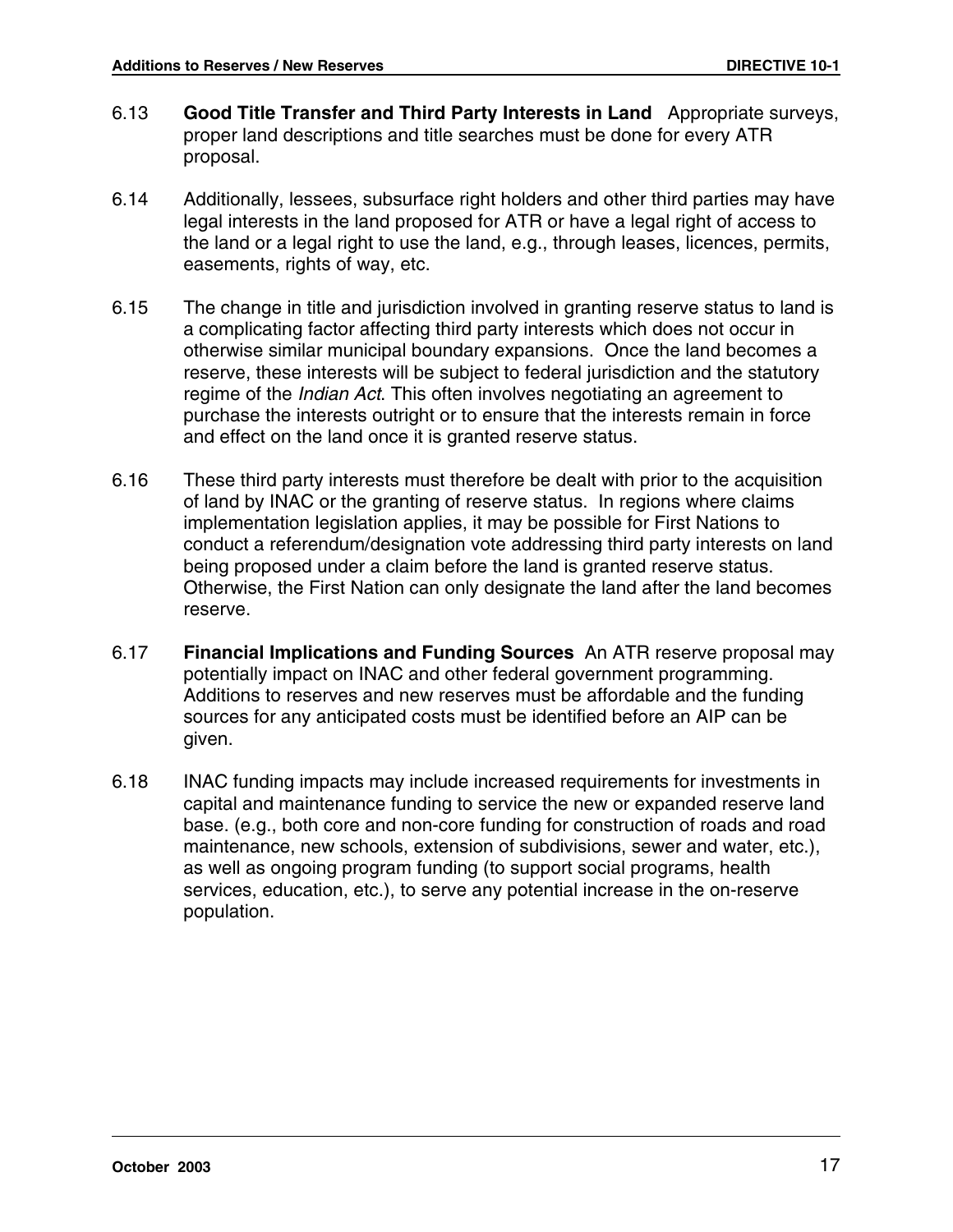- 6.19 Therefore, unless the potential funding requirements are not immediate and/or the First Nation is willing to acknowledge that future requirements will only be met as funds become available through the normal budgetary process, funding requirements need to be forecasted and the source of funds identified. The funding source can be from the First Nation's available funding allocation from INAC, First Nation's own resources, or other (e.g., from a province offering land to a First Nation).
- 6.20 For Claims ATRs, incremental funding entitlements should be provided for in or at the time of the claim settlement. For Community Addition proposals, funding requirements must be met from the First Nation itself or the INAC regional office's budget. As a result, the ATR policy promotes good long-term community and financial planning in advance of specific ATR proposals.
- 6.21 **Good Environmental Practices** Once land becomes reserve, the First Nation and INAC take on a number of environmental responsibilities. This means that both parties need to ensure that land is not contaminated by its former or anticipated uses. Where there is any degree of contamination, it must be assessed and, if necessary, remediated according to the planned use of the land.
- 6.22 The requirement to assess the past and future environmental condition of proposed reserve land is based on concern for the health and safety of First Nation members who will reside on and/or use the land and on the budgetary concern that the clean-up of contaminated lands can be extremely expensive.
- 6.23 The environmental requirements outlined in each annex to this directive must be applied in accordance with Chapter 12 of the Land Management Manual, as amended from time to time.

#### **7. References**

- a) INAC's Land Management Manual, as amended from time to time. This directive forms part of Chapter 10 of this Manual and, along with Chapter 12 of this Manual, replaces Chapter 9 of the previous Manual in its entirety.
- b) "Additions to Reserve Policy": Criteria for proceeding in cases of disputes on tax loss" directive, dated November 17, 1997 (issued by: Director, Lands, INAC HQ).
- c) INAC's "Addition to Reserve Communications/Consultation Checklist", as amended from time to time;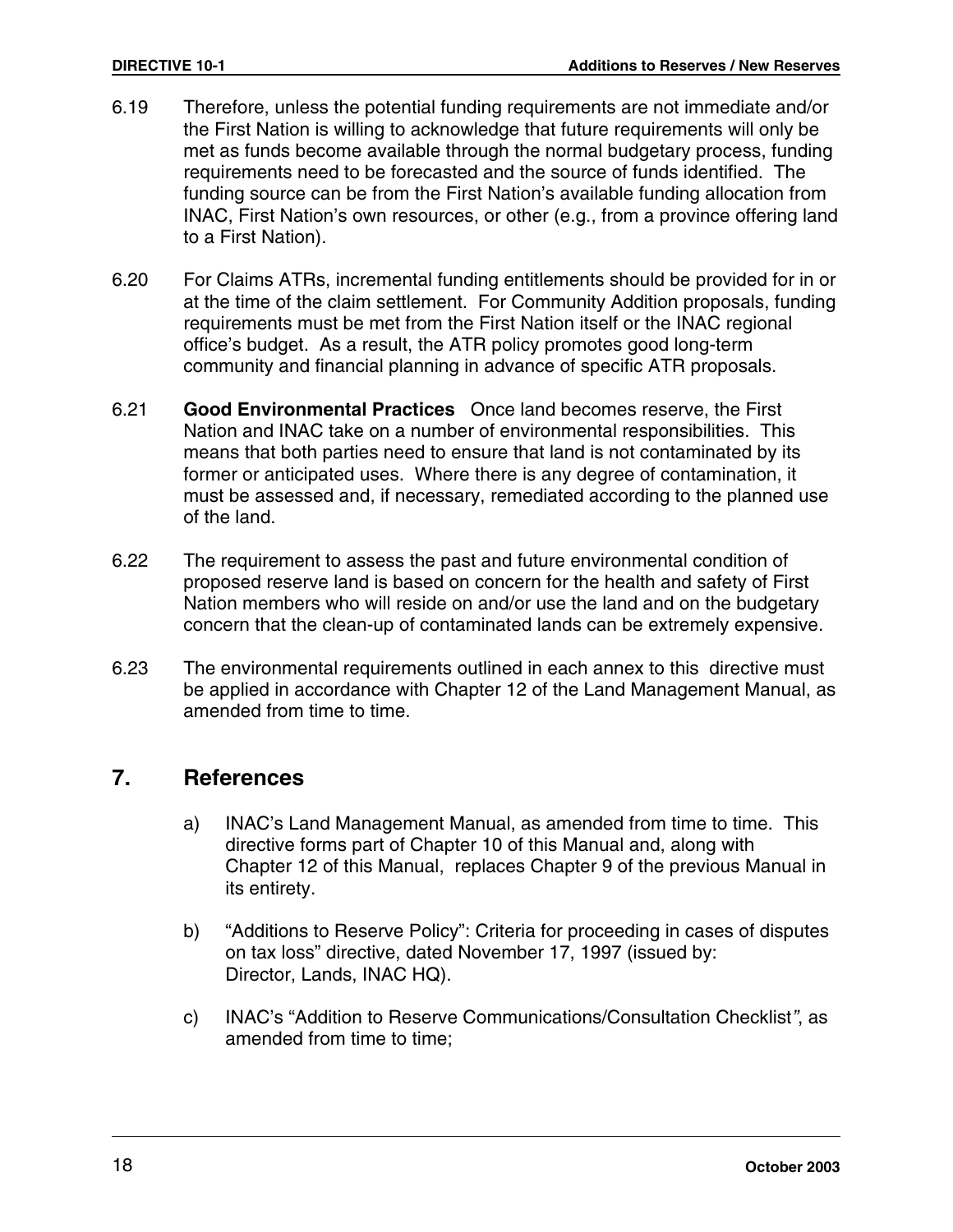- d) INAC's New Bands and Band Amalgamations Policy, 2003. **Contact:** Registration Revenues and Band Governance Branch, INAC HQ.
- e) Canadian Environmental Assessment Act and regulations, as amended from time to time. See also Environmental Assessment General Procedures (IIAP), October 1995, as amended from time to time;
- f) INAC's Lands and Environment Fiduciary Management Strategy, (dated January 2, 1994), as amended from time to time;
- g) Treasury Board Real Property Management Policy Manual, as amended from time to time.
- h) Federal Real Property and Federal Immovables Act and regulations, as amended from time to time.
- i) Canada Lands Surveys Act and regulations, as amended from time to time. See also Framework Agreement between Lands and Trust Services, INAC and Legal Surveys Division, Natural Resources Canada, Feb 6,1998, registered in the Indian Land Registry under Instrument No. 258930, for the type of land description requirements for reserve land transactions, including additions/new reserves. **Contact:** Manager, Surveys, LTS, INAC HQ. Tel: (819) 994-6743.
- j) INAC's *Indian Lands Registration Manual*, as amended from time to time. **Contact:** Registrar, Indian Land Registry, INAC HQ. Tel: (819) 997-8123
- k) Geographical Names Board of Canada (formerly Canadian Permanent Committee on Geographic Names (CPCGN); Principles and Procedures for Geographic Naming, 1990; Ministry of Supply and Services, ISBN 0-662-57902-X. Also CPCGN Strategic Plan, November, 1993.

**Contact:** Project Manager, Geographical Names Board of Canada, Centre for Topographic Information, Natural Resources Canada HQ. Tel: (613) 992-3892.

I) Indian Taxation Advisory Board for information on First Nation/municipal tax/service agreements and models.

**Contact:** Ottawa Office: Tel: (613) 954-9972; Kamloops Office: Tel: (250) 828-9857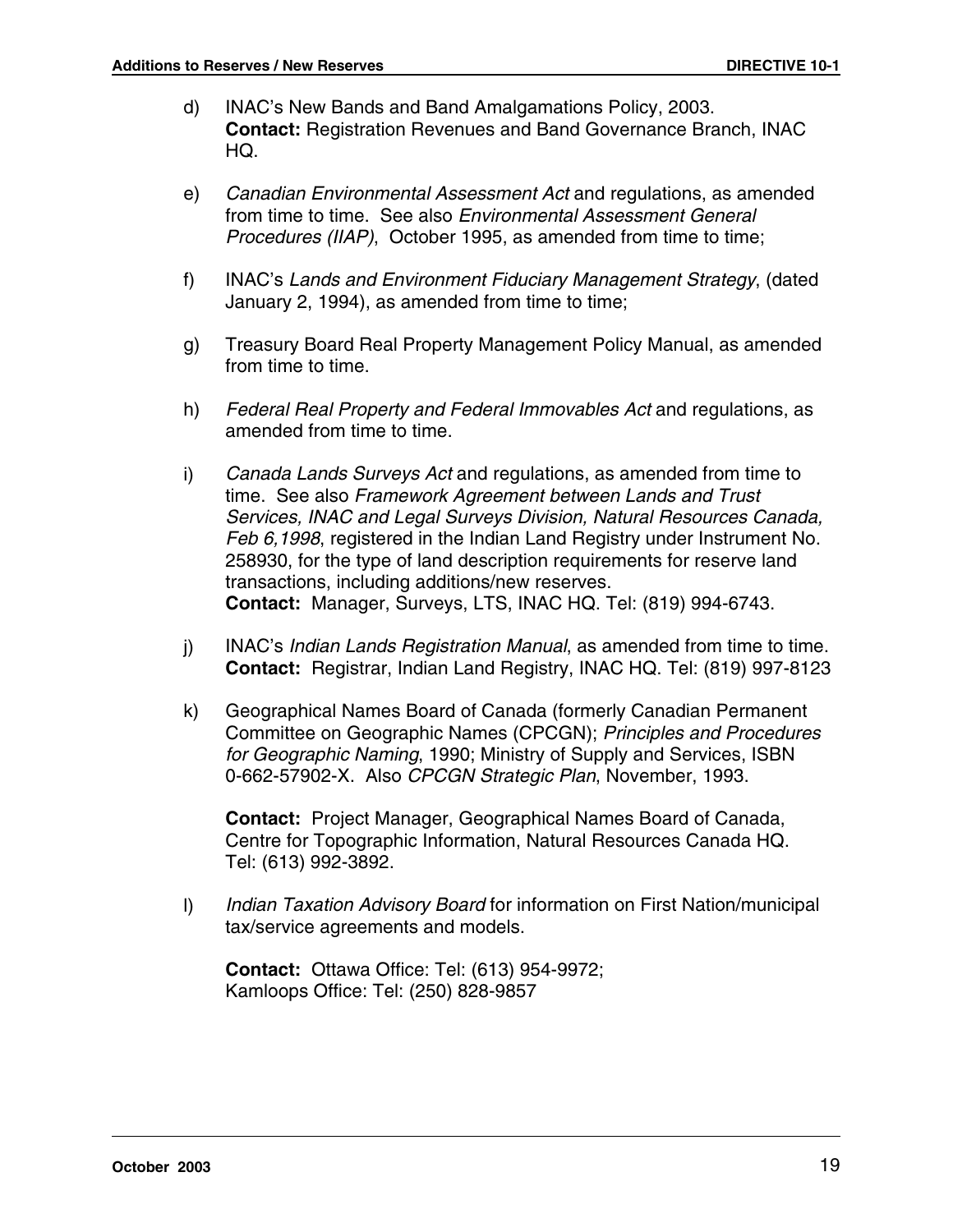m) For information on this directive or to obtain any of the above-noted references, please contact the following:

#### **INAC Headquarters:**

**Manager,** Land Management Section, HQ Lands Directorate/LTS. Tel: (819) 953-2920.

#### **INAC Regions:**

**Atlantic Region:** Manager, Lands, Environment and Natural **Resources** Tel: (902) 661-6257

**Quebec Region:** Manager, Lands and Resources Tel: (418) 951-8810 Fax: (418) 648-3930

**Ontario Region:** Manager, Lands Negotiations Tel: (416) 973-6234

**Manitoba Region:** Manager, Lands and Resources Tel: (204) 984-0908

**Saskatchewan Region:** Manager, Lands Advisory Services Tel: (306) 780-6003

**Alberta Region:** Manager, Statutory and Fiduciary Services Tel: (780) 495-2563

**B.C. Region:** Manager, Lands Tel: (604) 666-0335

**Yukon Region:** Manager, Lands and Trust Services Tel:(867) 667-3356

**NWT Region:** Manager, Environment and Lands Tel: (867) 669-2611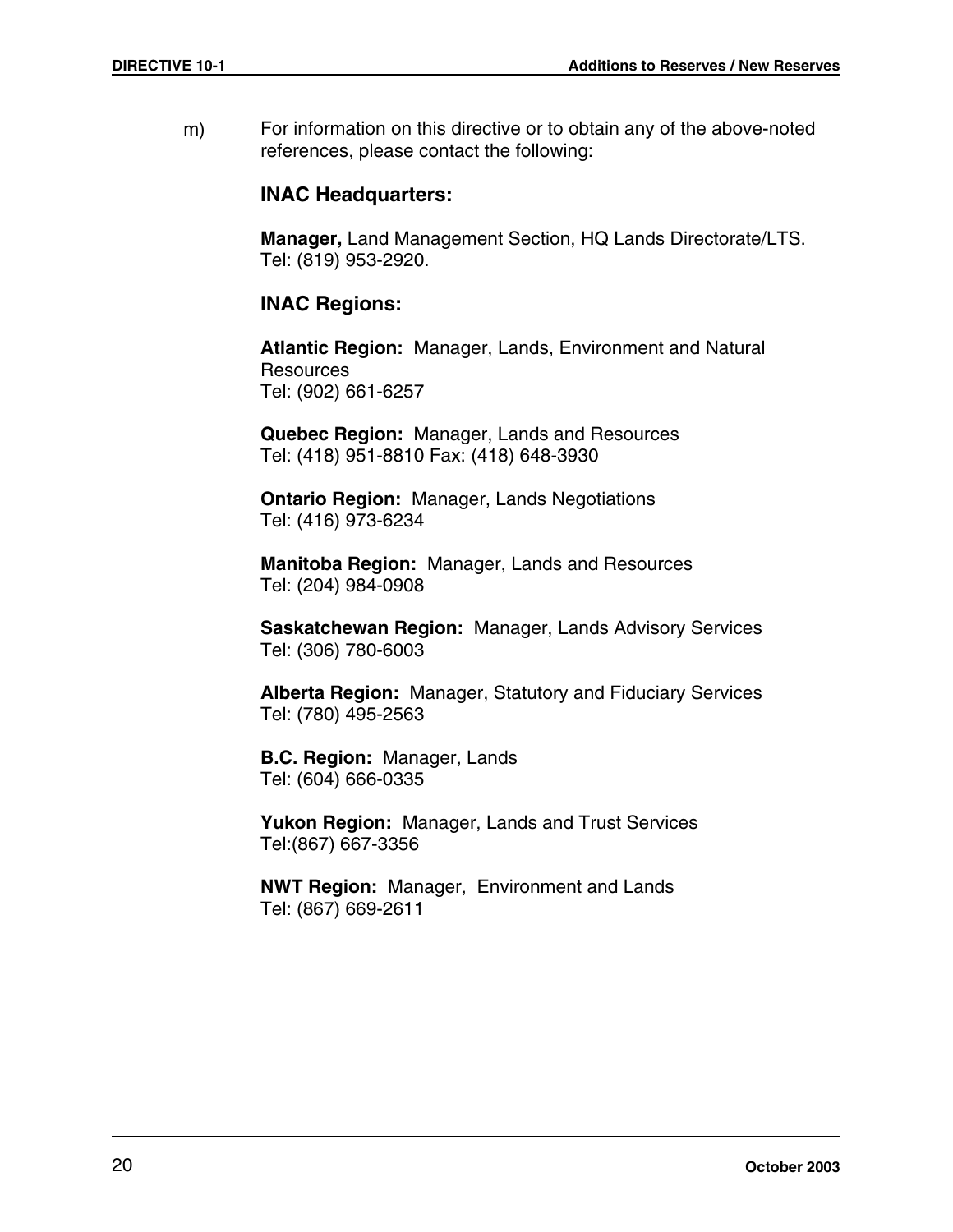# **Annex A Site-Specific Criteria for Legal Obligations Proposals (Treaty Land Entitlement, Specific Claims and Legal Reversions)**

#### **1. General**

- 1.1 These criteria apply to proposals that seek reserve status under specific claim settlement agreements (Treaty Land Entitlement, Specific Claims), as well as to legal reversions of former reserve land (where the original expropriation/transfer included a specific reversion clause returning the land to Canada when the land is no longer required for the original purposes, e.g., railways, roads, etc.).
- 1.2 In order to implement a court order, INAC regions must consult with the Department of Justice.
- 1.3 Where site-specific criteria are covered by claim settlement agreements, the provisions in such agreements take precedence over any of the site-specific criteria in this annex.
- 1.4 Where settlement agreements are silent on land selection, the ATR policy is that proposal must involve additions to reserve (as opposed to new reserves).
- 1.5 Where settlement agreements are silent on funding entitlement, the ATR policy is that there is no such entitlement.
- 1.6 In cases of legal reversions, proposals can result in additions to reserves or new reserves. It should be noted that reversions resulting from the restrictions in the Railway Act will not fall under the "Legal Obligations/Legal Reversions" policy of this directive unless there was also an express reversionary provision in the order authorizing the taking for railway purposes. Where there is no such reversionary clause, such proposals may be considered under either the "Community Additions" or "New Reserves/Policy" category (depending on whether they result in additions to reserves or new reserves).
- 1.7 Regions, and, where applicable, specific claim negotiators, should ensure that any communications planning with the First Nation is addressed well in advance of land selections by the First Nation.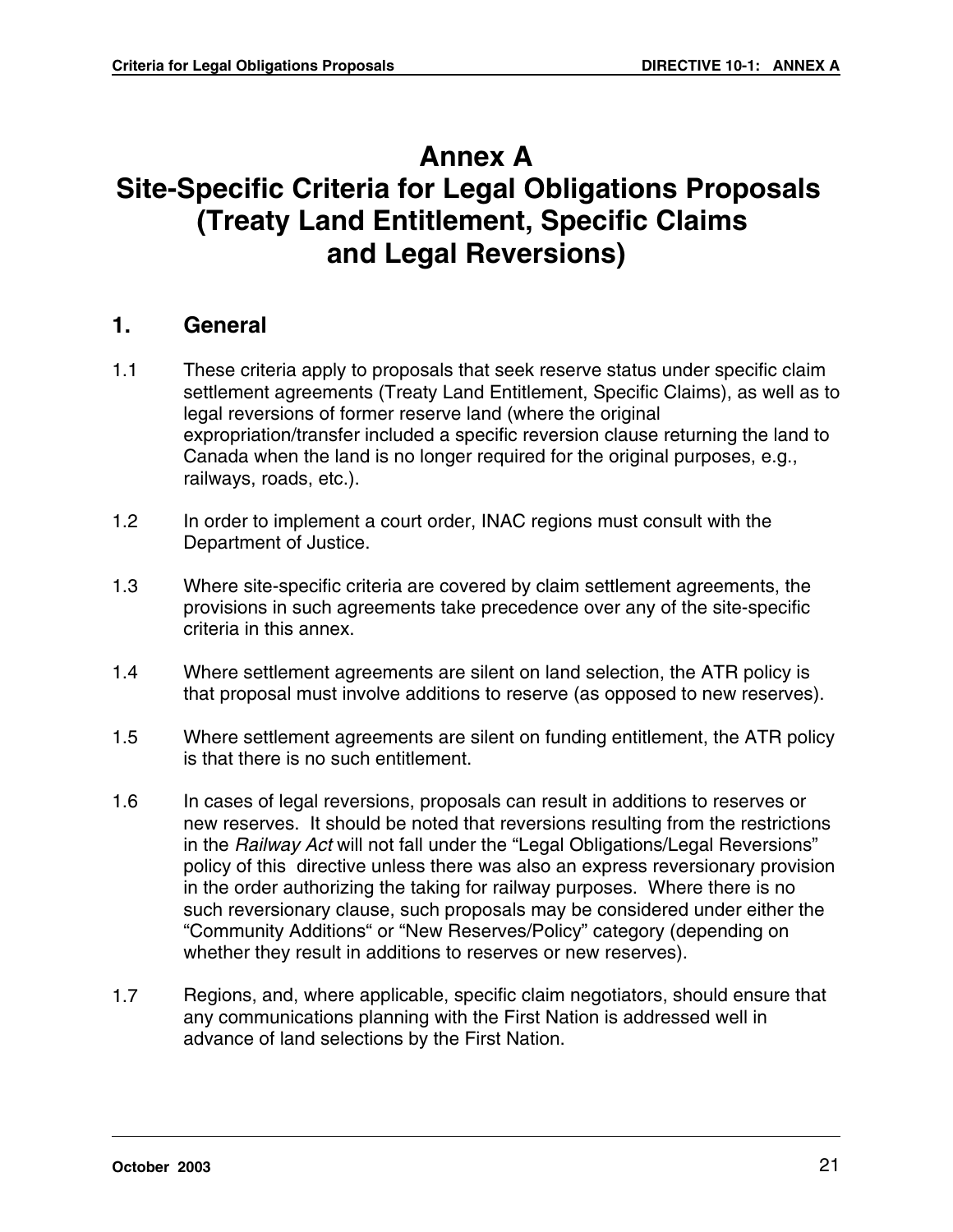# **2. Environmental Site Assessment (ESA)**

- 2.1 As directed by Treasury Board policy, an environmental site assessment shall be conducted for any land acquisition. Therefore, an environmental site assessment must be done for any ATR proposal in accordance with Chapter 12 of INAC's Land Management Manual, as amended from time to time, to determine the state of the existing site. The policy aims to determine what **past or present activities** might have adversely affected the site, and to have the previous/current user(s) correct these conditions prior INAC acquiring the land and setting it aside for the use and benefit of the First Nation(s).
- 2.2 Proposed ATR submissions should also include an estimate of the costs of an environmental site assessment, if INAC has determined it will pay for such costs.

# **3. Environmental Impact Assessment (EIA) for Any Project**

- 3.1 Pursuant to the Canadian Environmental Assessment Act (CEAA), a federal authority must carry out an environmental impact assessment before it exercises any prescribed power or authority, duty or function, which would enable a project as defined under that Act to proceed either in whole or in part. Therefore, if there is a known project proposed on the land to be set aside as reserve which triggers the application of CEAA, CEAA requires that an environmental impact assessment (EIA) be carried out for these proposed activities. Note that it is the project proposed for the land under consideration for ATR that may trigger CEAA, not the Governor in Council or Ministerial Order creating the reserve. The EIA report will normally be prepared by the project proponent, under the direction of the First Nation and the department. Please note that this assessment is for **future proposed activities**, and is different from the environmental site assessment required under Section 2.1 above, which is for past or current activities which took place on the land and which may have contaminated the land.
- 3.2 Refer to Chapter 12 of INAC's Land Management Manual, as amended from time to time.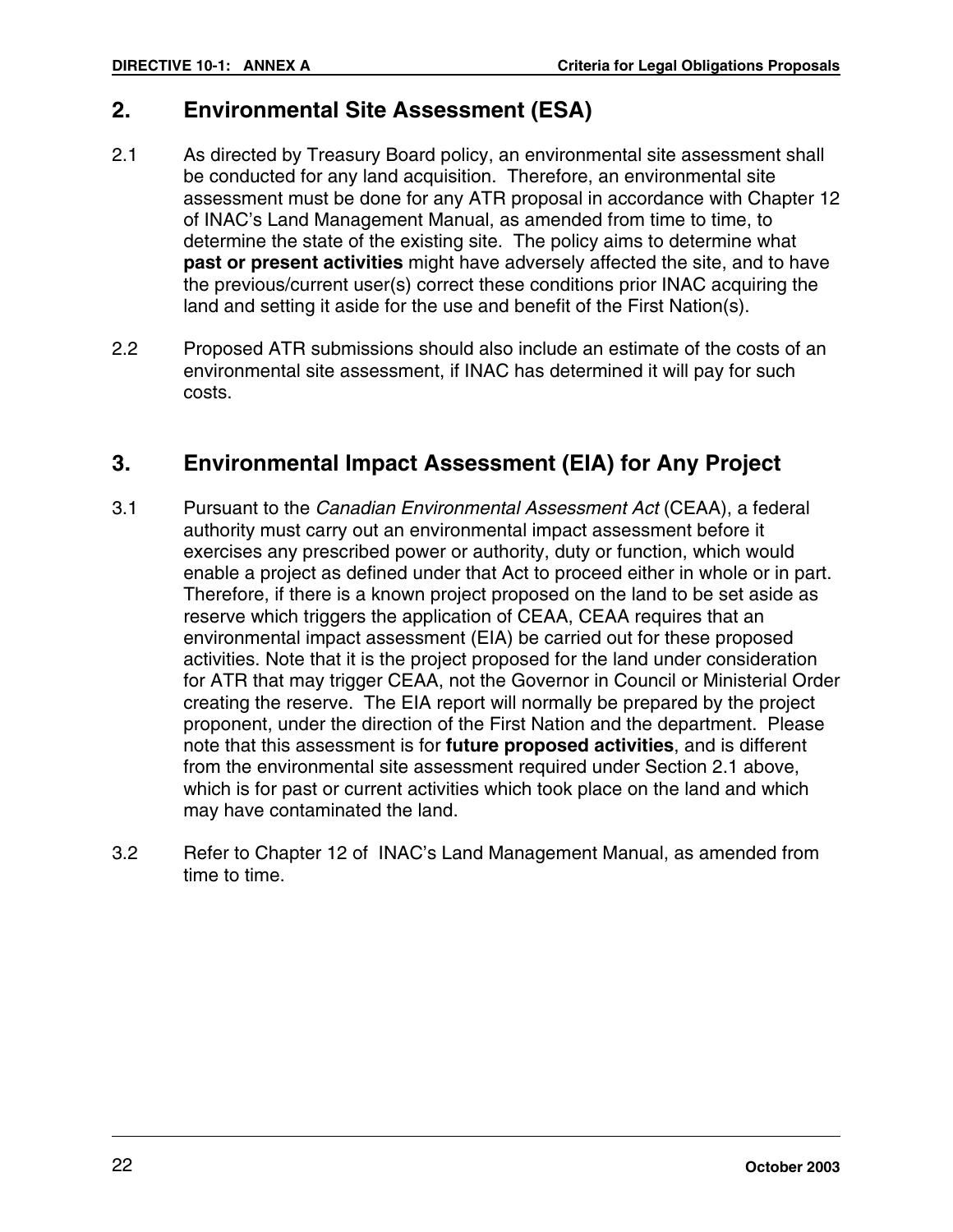# **4. Financial Implications and Funding Sources**

- 4.1 Proposals which require an increase to the department's A base will generally not be approved, except in cases provided for in claim settlements or treaty/legal obligations. Funding issues cannot be used to frustrate a legal ATR once the legal commitment has been made. Therefore, increases that might be required to approved INAC budgets, and appropriate sources of funds to facilitate legal ATRs, should be identified prior to signing the relevant claim settlement agreement.
- 4.2 The short-term and long-term financial implications of proposed additions to reserves/new reserves should therefore be reviewed by the parties and appropriate provisions contained in the concluded claim settlement agreement. Provisions will vary depending on whether the land is already identified prior to claim agreement ratification or if the First Nation will proceed with land purchases after ratification, as well as on the potential lapse of time before the land is acquired.
- 4.3 Where a claim settlement agreement is silent on incremental costs, the ATR policy is that there is no funding entitlement associated with the addition to reserve or new reserve with respect to transaction costs, as well as infrastructure, housing, and other capital costs. These must be identified and addressed in the agreement.
- 4.4 Ongoing operational and program costs, unless otherwise provided for in the claim settlement agreement, must be sourced from the region's operating budget. Once this internal resourcing process has been completed to the satisfaction of all parties the First Nation's proposal can be given approval in principle.
- 4.5 Therefore, regions have the responsibility to forecast non-discretionary claimsrelated ATR pressures resulting from such agreements through INAC's financial management system so that they are in a position to respond to individual legal requests without delay.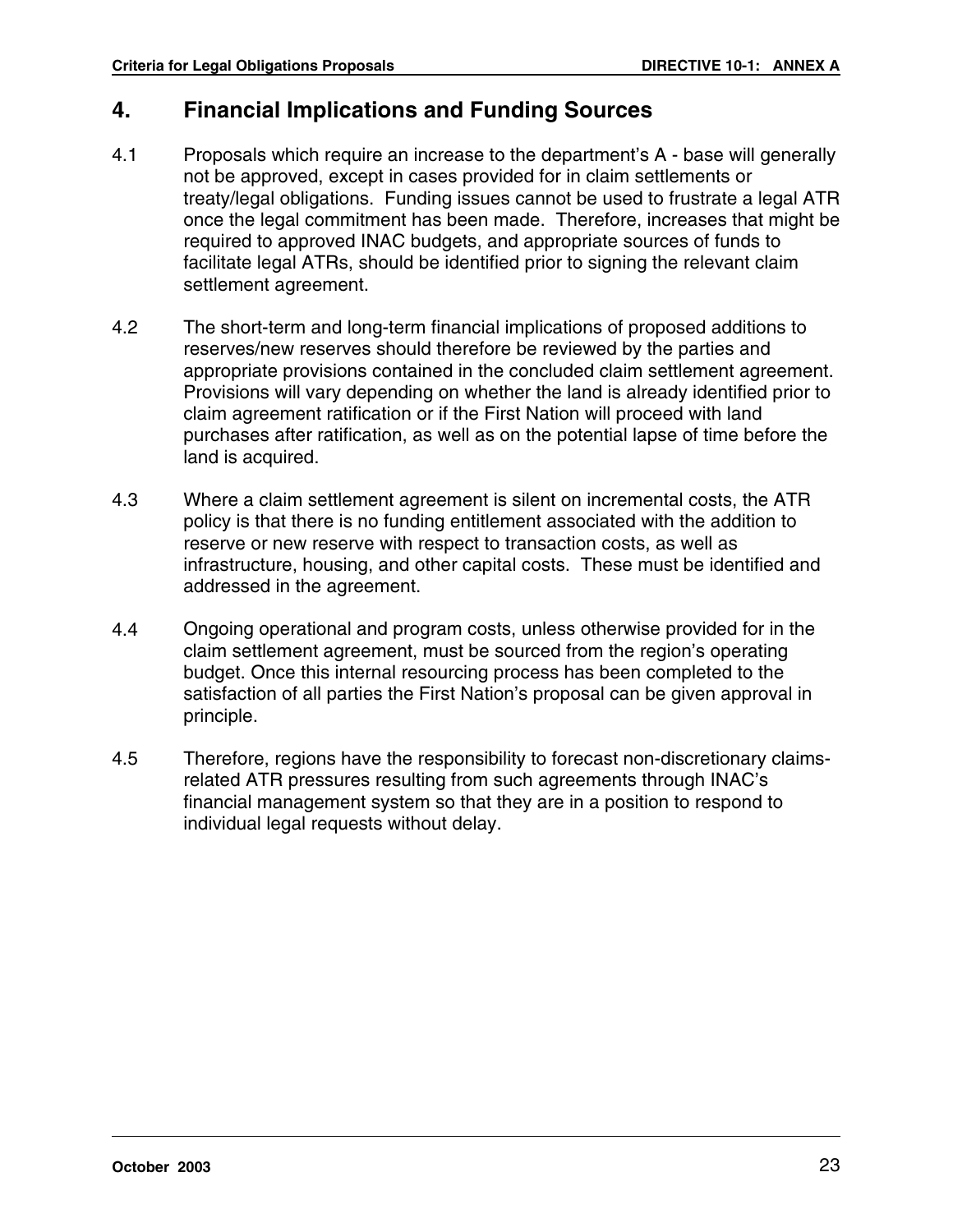### **5. Other Federal Government Departments/Agencies**

5.1 The cost implications of ATR proposals for other federal government departments and agencies should also be provided for in the claim settlement agreement. Since these pressures cannot be used to frustrate a legal commitment to reserve creation, First Nations should be informing other federal departments and agencies of potential operational pressures in advance of potential reserve creation, i.e., preferably, before claim settlement agreements are concluded. Notice of proposed individual additions however should be given, as a courtesy, to other affected federal government departments or agencies, e.g., Health Canada, the RCMP, etc. Three months should be allowed for a response.

# **6. Existing Encumbrances**

- 6.1 Land to be acquired under an ATR proposal may be subject to either existing legal interests in the land or existing rights to use the land. Examples of such encumbrances are leases, licences, permits, easements, rights of way, etc. The claim settlement agreement should provide how these interests will be treated.
- 6.2 In order to determine what, if any, encumbrances there are, INAC should ask the Department of Justice to arrange for a title search to be done against the land which is the subject of a proposal.
- 6.3 These encumbrances, which are legal interests in or rights to use the land, are distinct from the non-legal issues or concerns that a municipality or other third party may raise and should not be confused with such issues.
- 6.4 Where such encumbrances are not addressed in the settlement agreement, they should be minimized to the extent possible by the time the land is granted reserve status. This will allow the First Nation to enjoy the intended benefits from its proposed land use. If necessary, a limited degree of encumbrance is acceptable, as long as it does not affect the First Nation's proposed land use and does not conflict with the *Indian Act*, e.g. short-term licences granted under the Federal Real Property and Federal Immovables Act (FRPFIA) or provincial grants of subsurface mineral rights.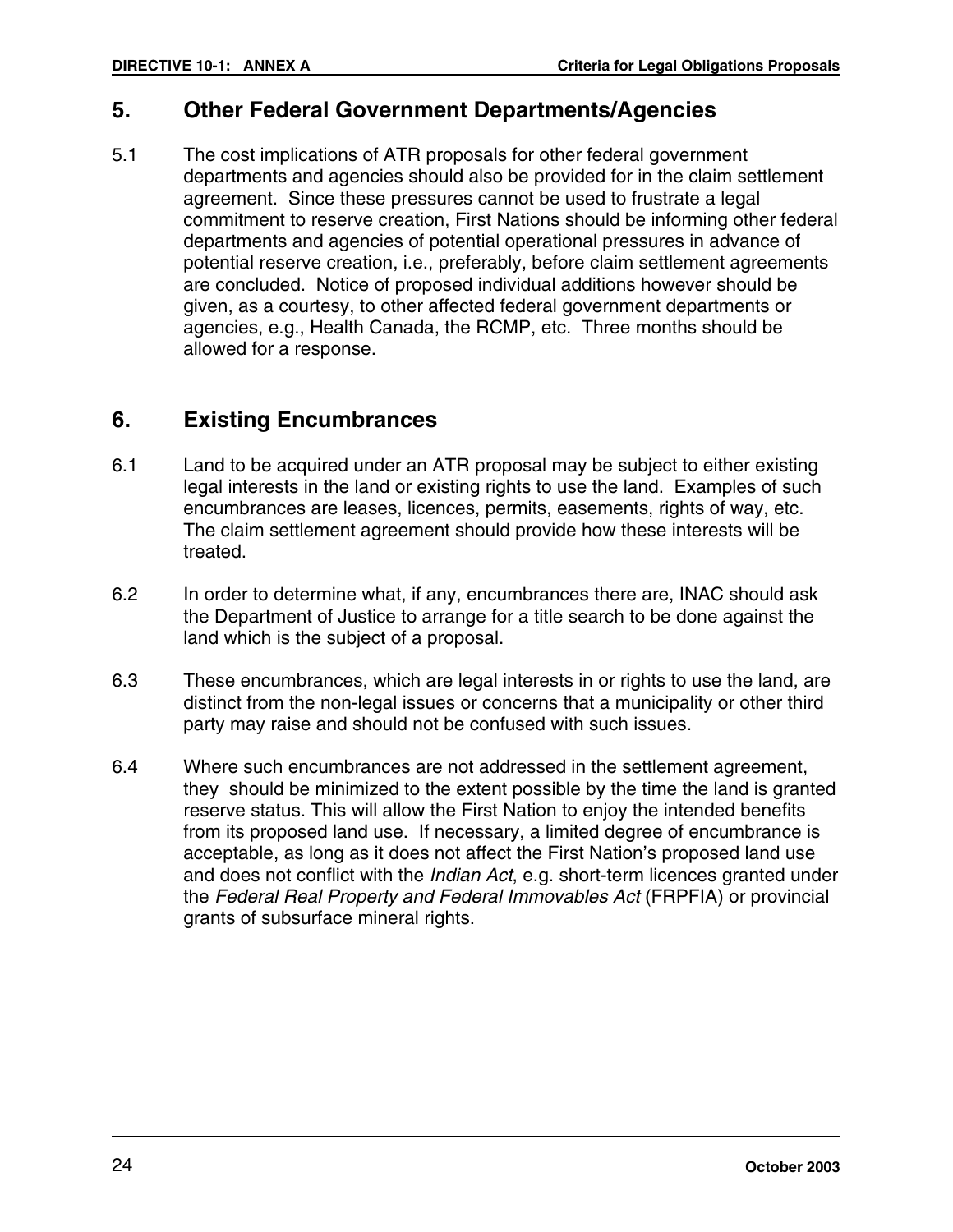- 6.5 Existing encumbrances must be specifically identified and mechanisms for dealing with them must be determined in conjunction with the Department of Justice prior to the proposed acquisition by INAC. Encumbrances include both registered and unregistered interests/uses (where such unregistered interests are known).
- 6.6 Unless otherwise provided for in the claim settlement agreement, consistent with the objective of speeding up the ATR process, consideration should be given to taking title to the land subject to the existing interests/uses, as opposed to negotiating the revocation of such interests/uses and their conversion into an interest/use under the Indian Act. On this last point, if a third-party is concerned over the legality and/or certainty of its interest or right to use the land, another technical option is to create the interest/use under FRPFIA, set the land aside subject to the FRPFIA interest/use and then convert the interest/use into an Indian Act transaction once the land has reserve status.

#### **7. Access**

7.1 Where third party land would be "landlocked" by the addition to reserve or new reserve, legal access over the proposed reserve is to be negotiated, as a legal conveyancing requirement, by the First Nation before agreement in principle is granted. The need for access to utilities should also be negotiated with respect to the proposed reserve land. Upon First Nation request, INAC may lend technical assistance in support of the First Nation's negotiating lead.

# **8. Contiguity of Multiple Parcels**

8.1 Where more than one parcel is proposed to be set aside as reserve, parcels should be contiguous/adjacent to one another.

# **9. Parcel Boundaries**

- 9.1 Where relevant, the boundaries of additions/new reserves should follow natural water boundaries.
- 9.2 Parcel boundaries shall be described in accordance with the February 6, 1998 INAC/NRCan agreement on legal descriptions.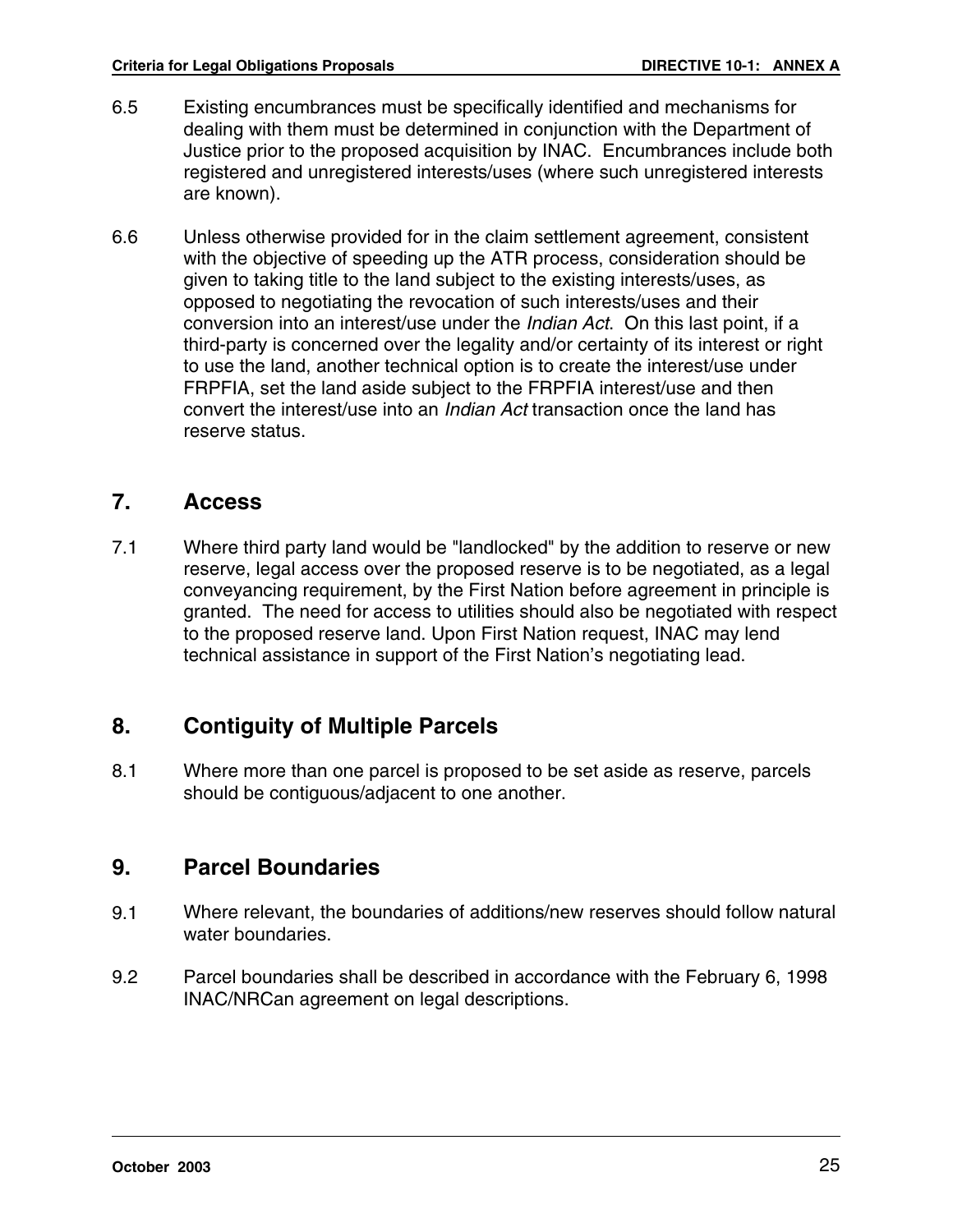#### **10. Mines and Minerals**

- 10.1 Where the First Nation is not conducting the land purchase, INAC shall ensure that the First Nation Council is advised of any exclusions with respect to mine and mineral rights.
- 10.2 If a third party has subsurface rights for the parcel of land to be set aside as reserve, access over the reserve to exercise those rights, or a buy-out of those rights must be negotiated prior to the lands being granted reserve status. Upon a First Nation's request, INAC may provide technical assistance in support of the First Nation's lead in negotiations.

#### **11. Provincial Considerations**

- 11.1 The affected province must be consulted in writing on the potential impact of an ATR proposal on provincial programs and services. Any issues must be resolved and documented by written correspondence prior to finalization and ratification of the specific claim settlement agreement or other legal agreement, especially where the proposed reserve land has already been identified. However, if these consultations occur only at the time when the subsequent ATR proposals are being processed, or when a proposed land selection is made, then three months must be given to the province to express any views. Subsequent discussions however should not unreasonably delay the addition.
- 11.2 Where a First Nation selects land under a claim involving the return of unsold surrendered land, in Ontario, this requires the concurrence of Ontario, since the land is under provincial title under the provisions of the Indian Lands Agreement (1986).
- 11.3 While the First Nation has the lead role in discussions with provincial governments, upon request from the First Nation, INAC may have a role in providing technical assistance in support of that lead.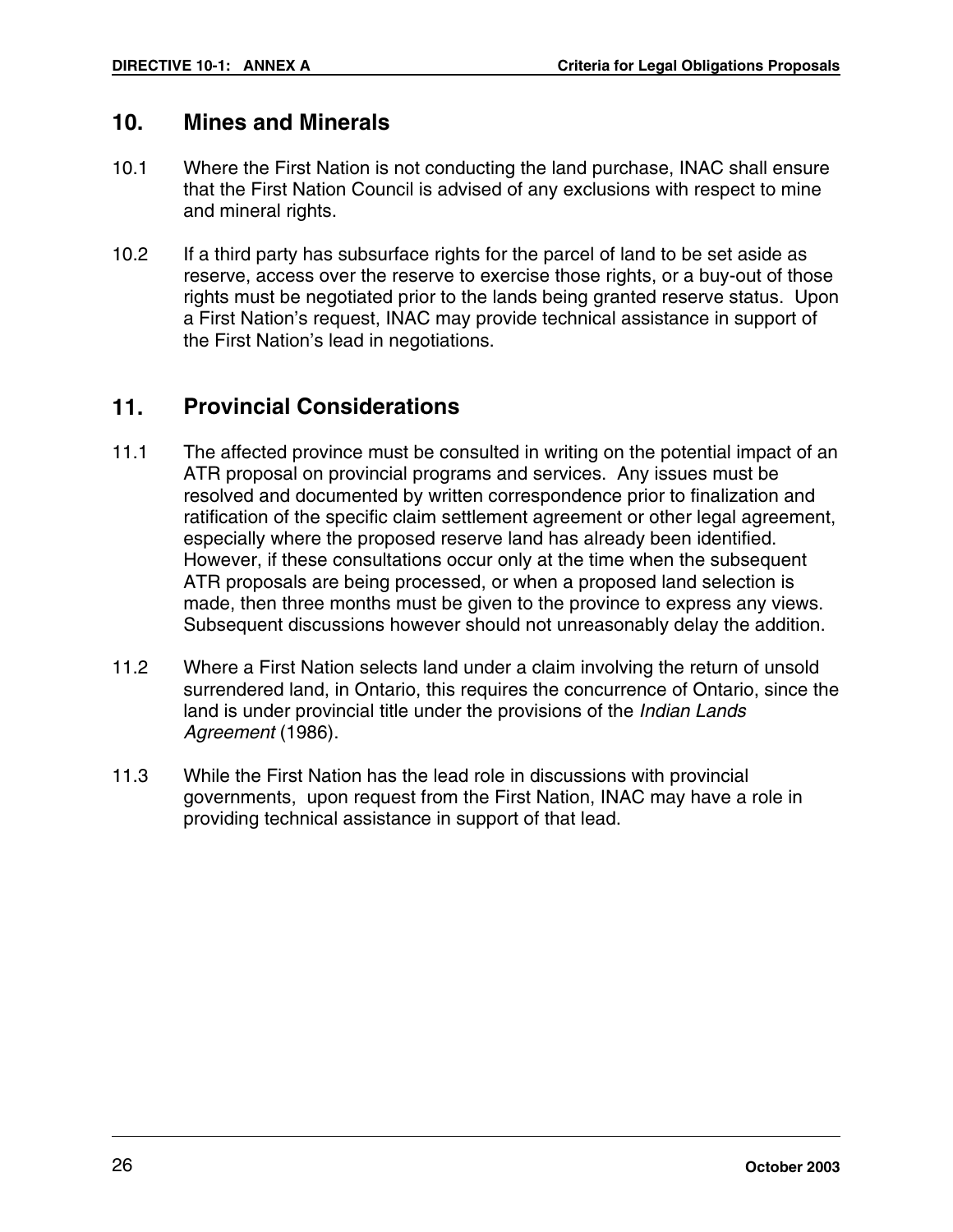# **12. Municipal Considerations**

#### 12.1 **General**:

- 1. In recognition that First Nation communities and non-First Nation communities live side by side, the federal government promotes a "good neighbour" approach. This involves First Nations and municipalities sitting down together to discuss issues of mutual interest and/or concern. Where requested by a municipality or a First Nation, there is a requirement to negotiate arrangements in such areas as joint land use planning/by-law harmonization, tax considerations, service provision and future dispute resolution.
- 2. The potential requirement to negotiate in these areas means that both parties must engage in discussions based on good will, good faith and reasonableness. Note that the need for discussion may be with respect to ATR proposals within the boundaries of a municipality (where consultation/negotiations leading to an agreement may be necessary) or with adjacent/abutting municipalities (where consultations alone may be necessary).
- 3. While municipalities must be consulted in accordance with this policy, they have no general or unilateral veto with respect to reserve proposals.
- 4. While the First Nation has the lead role in discussions and/or negotiation with neighbouring municipalities, upon request from the First Nation, INAC may have a role in providing technical assistance in support of that lead. Canada is not a party to any concluded agreements between a First Nation and a municipality.

#### 12.2 **Municipal/First Nation Consultation**:

1. Where the land to be set aside as reserve is within or adjacent/abutting a municipality, the First Nation must inform that municipality in writing of the proposal under consideration. Municipalities must be given three months to respond in writing with any issues. Subsequent discussions however should not unreasonably delay the addition.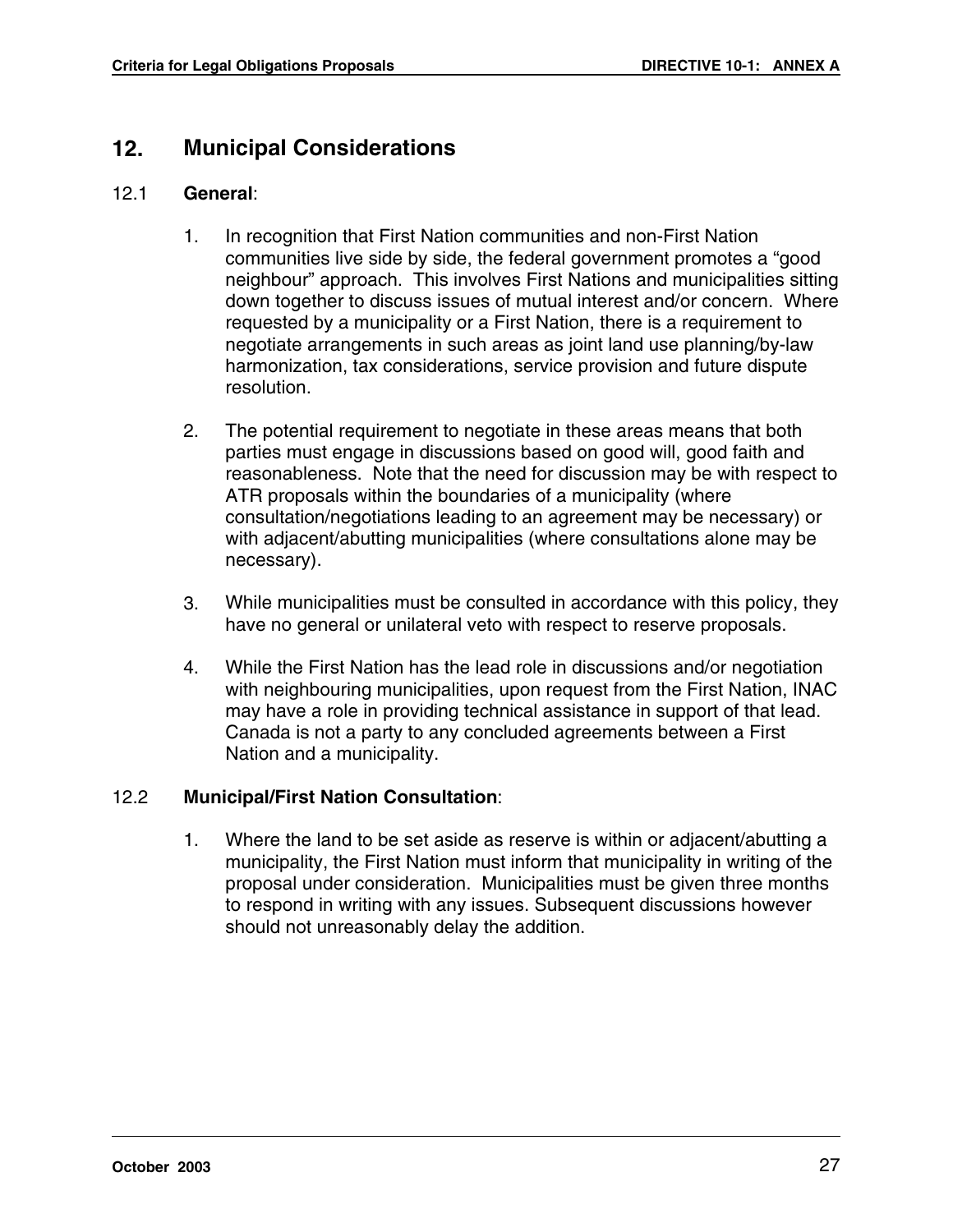- 2. Issues that might arise and which may need to be covered in a First Nation-municipal agreement are the provision of municipal services, bylaw compatibility, a consultation and dispute resolution process for matters of mutual concern and potential net tax loss adjustments due to the loss of municipal jurisdiction over the land. The municipality and First Nation are entitled to formalize such an agreement in writing.
- 3. The First Nation can accelerate the proposal by preparing draft agreements in these areas. The Indian Taxation Advisory Board may be a good source for First Nations to consult, with respect to model agreements developed by other First Nations.

#### 12.3 **Municipal Tax Considerations**

- 1. As noted above in sections 12.1 and 12.2, one of the issues which can arise in discussions with a municipality is net tax loss adjustment. Unless otherwise provided for in a claim settlement or other legally binding agreement, the First Nation is required to negotiate a net tax loss adjustment where requested by a municipality, with assistance of the region if requested. Again, unless provided for in a claim settlement or other legally binding document, the First Nation is responsible for paying any negotiated net tax loss sum.
- 2. The objective of such negotiations is to allow the municipality to adjust to the net effect of the combined reduction in municipal servicing costs and reduced tax base caused by an addition proposal. It is not to compensate the municipality indefinitely for the gross level of lost taxes, given that servicing costs are also being reduced or are subject to a separate Municipal Service Agreement. (The Indian Taxation Advisory Board has computer software which can support First Nations' analysis in these areas).
- 3. A reasonable compensation may be determined using the following guideline:
	- a) the gross amount of taxes currently assessed on the land to be set aside as reserve, limited to the municipal share of annual taxes, excluding school and hospital taxes;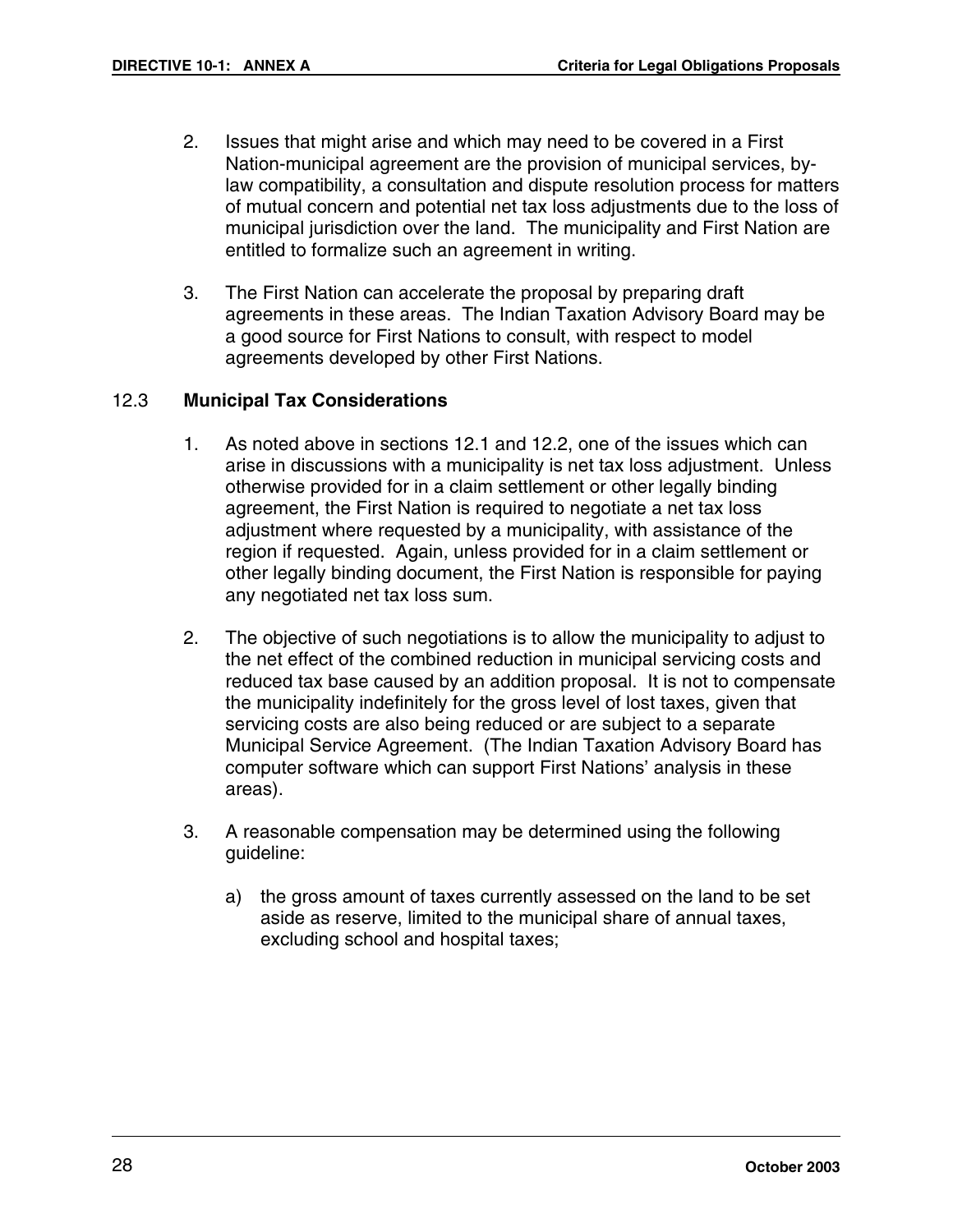- b) any funds the municipality is receiving in provincial equalization payments;
- c) any savings which will result from a reduced delivery of services following the granting of reserve status; and
- d) the relative size of the loss in relation to the total tax revenues of the municipality.
- e) school boards do not need any compensation for tax loss adjustment given that they are already funded for tuition costs for on-reserve students and funding arrangements are available for subsidizing boards for the proportionate capital costs for reserve students. However, a First Nation may negotiate such a payment if it deems it to be appropriate. Upon a First Nation's request, INAC may have a role in providing technical assistance to support the First Nation's negotiating lead. Any such negotiations will not delay the ATR proposal.

# **13. Unresolved Provincial or Municipal Issues**

#### 13.1 **If outstanding provincial issues**:

If there are outstanding provincial issues and/or concerns but the First Nation and the RDG still wish to proceed, the region must forward the proposal, with options, to INAC HQ for consideration by the Deputy Minister and/or Minister.

#### 13.2 **If outstanding municipal issues**:

- a) Where a settlement/legal agreement has not dealt with how to address municipal issues and there are outstanding municipal issues and/or concerns but the First Nation and RDG still wish to proceed, the proposal must be forwarded to INAC HQ for consideration by the Deputy Minister and/or Minister. In such circumstances, the proposal may be processed if the First Nation is prepared to enter into an agreement on the issues raised by the municipality and it is deemed by the RDG that the municipality is unwilling to respond in good faith.
- b) There is a reasonable expectation on both the municipality and the First Nation that the 'good neighbour' principle is used to negotiate in good faith throughout this process.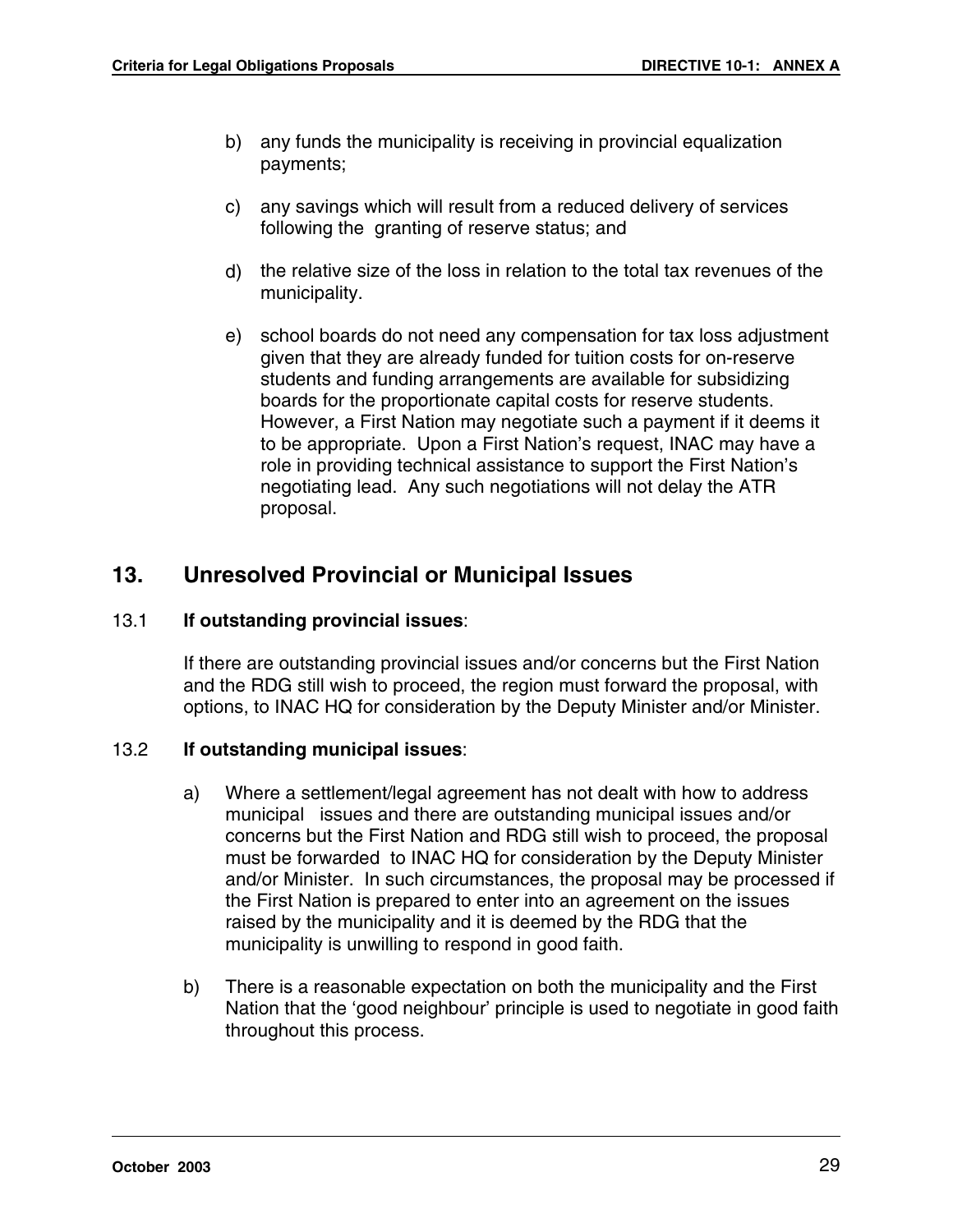#### **14. Aboriginal or Treaty Rights**

- 14.1 Unless otherwise provided for in a claim settlement or other legally binding agreement, the First Nation must consult with other First Nations or Aboriginal groups who claim Aboriginal and/or Treaty Rights (as well as with other First Nations who could reasonably be expected to have such claims) in the area of the land selected for addition to reserve/new reserve. All groups should work together to resolve any competing interests.
- 14.2 Competing claims should be expressed in writing by the claimant group. The First Nation selecting land proposed for addition/new reserve must advise INAC where there are competing claims. Where there is continuing disagreement among competing First Nations or Aboriginal groups on a proposed selection, and the selecting First Nation advises INAC that it wishes to proceed, the proposed selection must be submitted, with options, to the Deputy Minister and/or Minister for decision.
- 14.3 While other competing First Nations or Aboriginal groups must be consulted and their views respected, they have no general veto with respect to ATR proposals.
- 14.4 INAC staff should consult the LTS Lands and Environment Fiduciary Management Strategy for guidance with respect to any departmental responsibilities in such cases and consult Specific Claims, Comprehensive Claims or the Federal Treaty Negotiation Offices, as appropriate.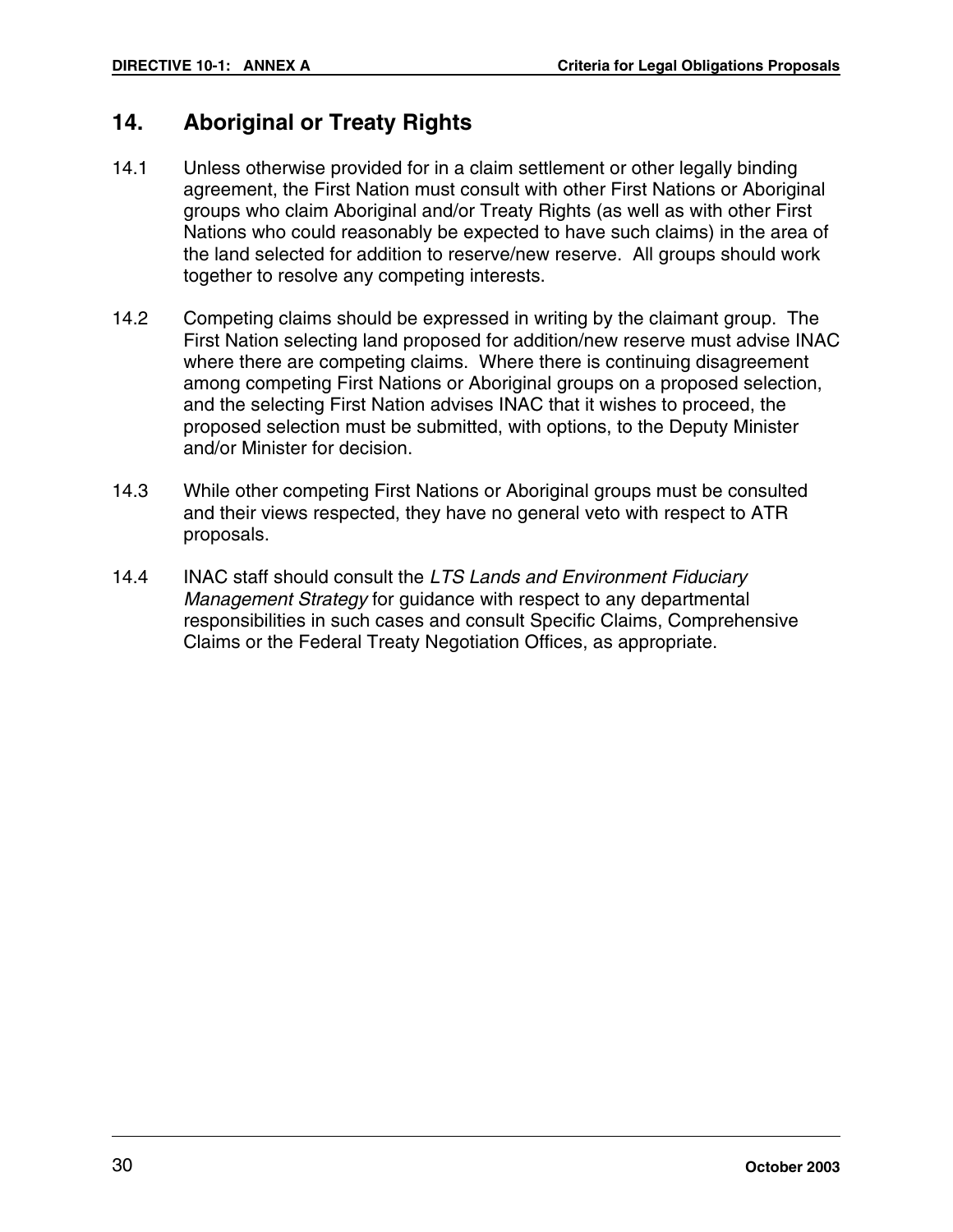# **Annex B Site-Specific Criteria for Community Additions Proposals**

#### **1. General**

- 1.1 Community additions proposals must be based on:
	- a) meeting a reserve community's normal growth needs for additional land to service its members as a community (such community purposes may include housing, schools, churches, recreational areas, community buildings and community economic projects); or
	- b) natural geographical enhancements (e.g., accretions, in filling, etc.) which would improve the functioning of the existing reserve base; or
	- c) returns of unsold surrendered land (which, in Ontario, also require addressing the provisions of the *Indian Lands Agreement* (1986)).
- 1.2 INAC will normally recommend reserve status for these types of proposals, subject to site-specific considerations in this annex.
- 1.3 Community additions proposals involve additions to existing reserves (as opposed to the establishment of new reserves). Therefore, proposals under this category must involve land which is within the service area of the existing reserve community. See "Definitions", Section C of this directive, for relevant definitions.
- 1.4 Assessment under this category is generally based on whether or not proposals involve planned development and are affordable.
- 1.5 The return of unsold surrendered land which would effectively create a new reserve, or result in substantially increased program costs, is not contemplated by this annex and should be addressed as a new reserve proposal under "New Reserves/Other Policy", in accordance with Annex C of this directive.
- 1.6 Where a geographic additions proposal involves natural accretions of land to a reserve boundary (adjacent to oceans, lakes, rivers or streams), INAC should consult the Department of Justice on how to proceed.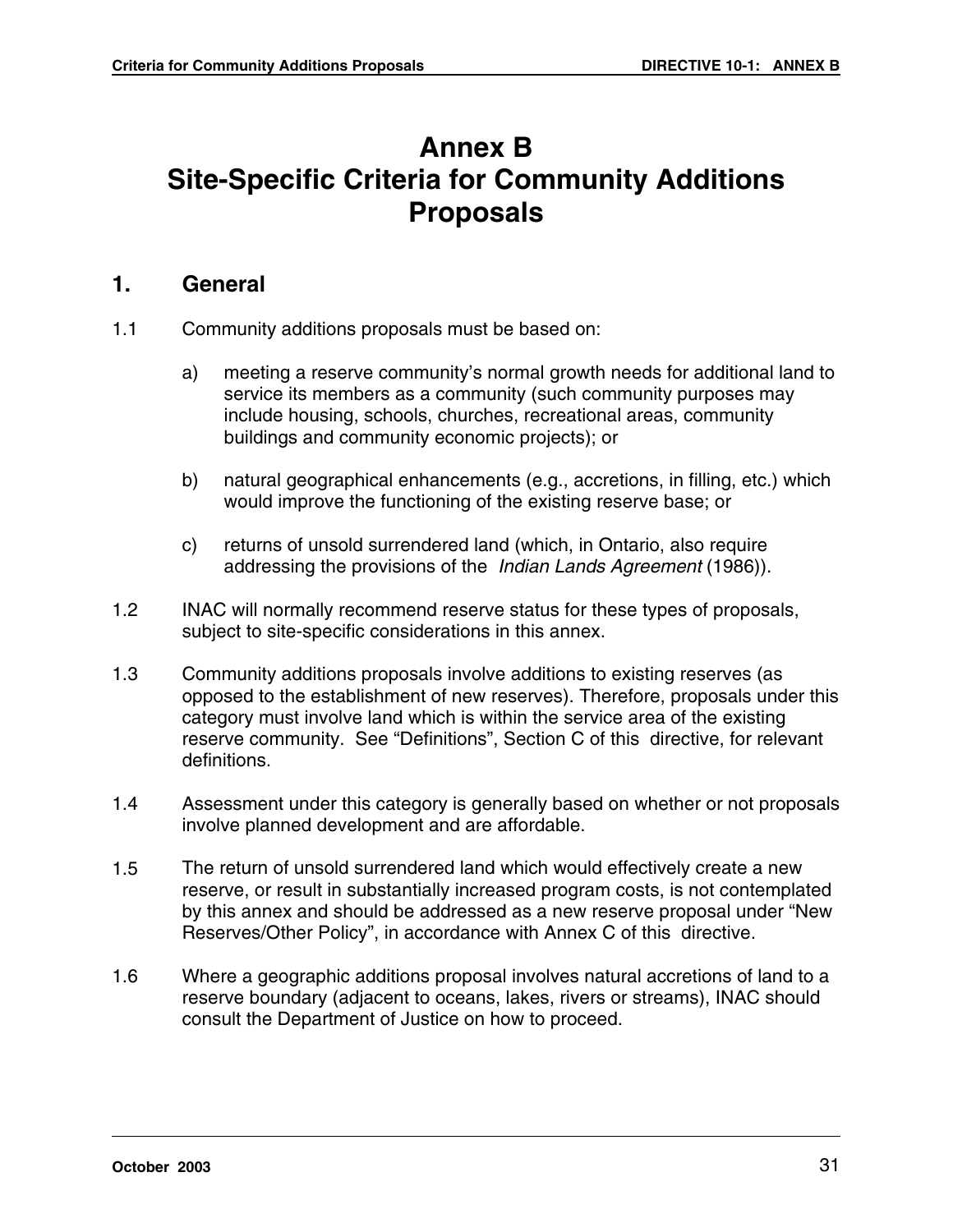#### **2. Environmental Site Assessment (ESA)**

- 2.1 As directed by Treasury Board policy, an environmental site assessment shall be conducted for any land acquisition. Therefore, an environmental site assessment must be conducted for any addition to reserve in accordance with Chapter 12 of INAC's Land Management Manual, as amended from time to time, to determine the environmental state of the existing site. The policy aims to determine what **past or present activities** might have adversely affected the site, and to have the previous/current user(s) correct these conditions prior to setting the land aside for the use and benefit of the First Nation(s).
- 2.2 Proposed ATR submissions should also include an estimate of the costs of an environmental site assessment, if INAC has determined it will pay for such costs.

#### **3. Environmental Impact Assessment (EIA) for Any Project**

- 3.1 Further to the Canadian Environmental Assessment Act (CEAA), a federal authority must carry out an environmental impact assessment before it exercises any prescribed power or authority, duty or function, which would enable a project as defined under that Act to proceed either in whole or in part. Therefore, if there is a known project proposed on the land to be set aside as reserve which triggers the application of CEAA, then CEAA requires that an environmental impact assessment (EIA) be carried out for these proposed activities.
- 3.2 Note that it is the project proposed for the land under consideration for ATR that may trigger CEAA, not the Governor in Council or Ministerial Order creating the reserve. The EIA report will normally be prepared by the project proponent, under the direction of the First Nation and the department.
- 3.3 Please note that this assessment is for **future proposed activities**, and is different from the environmental site assessment required under Section 2.1 above, which is for past or current activities which took place on the land and which may have contaminated the land.
- 3.4 Refer to Chapter 12 of INAC's Land Management Manual, as amended from time to time.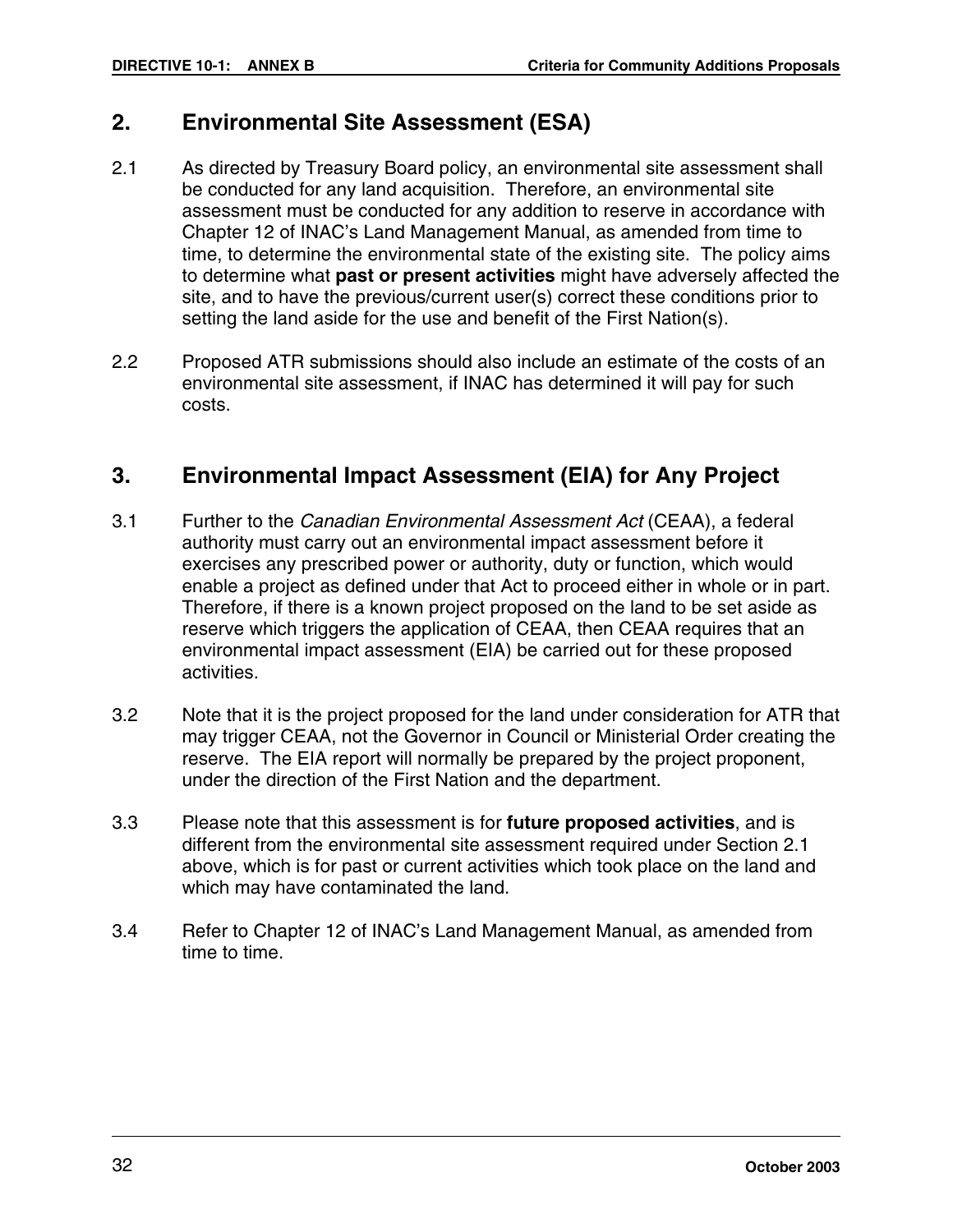# **4. Financial Implications and Funding Sources**

- 4.1 This criterion recognizes that First Nation communities need to grow and adjust their boundaries (as do non-First Nation communities across Canada), and that their growth requirements should be addressed in a reasonable way. It therefore contemplates the involvement of First Nations, INAC and other parties in early community and land use planning.
- 4.2 Therefore, under this category, proposals seeking the expansion of an existing reserve should be approached according to whether or not they involve shortterm development.
- 4.3 **Short-term Development:** These are reserve addition proposals which in whole or in part involve short-term development, e.g., residential, institutional, economic, etc. They may therefore have immediate federal program funding requirements, (i.e., within the current regional planning cycle), involving capital/infrastructure, as well as ongoing program costs, such as operation and maintenance or education and other social programs. In these cases, a full, cross-program cost analysis must be done with input from interested sectors of INAC and the money must be available from either the region's budget and/or the First Nation (either directly or from a third party, e.g., a province).
- 4.4 Where the First Nation and INAC are involved in a good ongoing community planning relationship, this analysis is completed at the planning stage, long before the First Nation submits its BCR to INAC seeking the addition. The land component of the overall development project can then be processed quickly under this ATR category, since all issues, including community planning/needs assessment and costing would have already been addressed. Otherwise, the review process and the granting of reserve status are delayed, creating frustrations all around.
- 4.5 **No Short-term Development:** These are addition to reserve proposals involving land which becomes available to a First Nation and which can meet the reserve community's longer term growth requirements. Where an addition to the existing reserve can serve longer term community needs and there is no planned development of the land in the short-term, no assessment of financial implications and funding sources is required (other than the costs of land acquisition), which may come from the region, the First Nation or a third party (e.g., a province).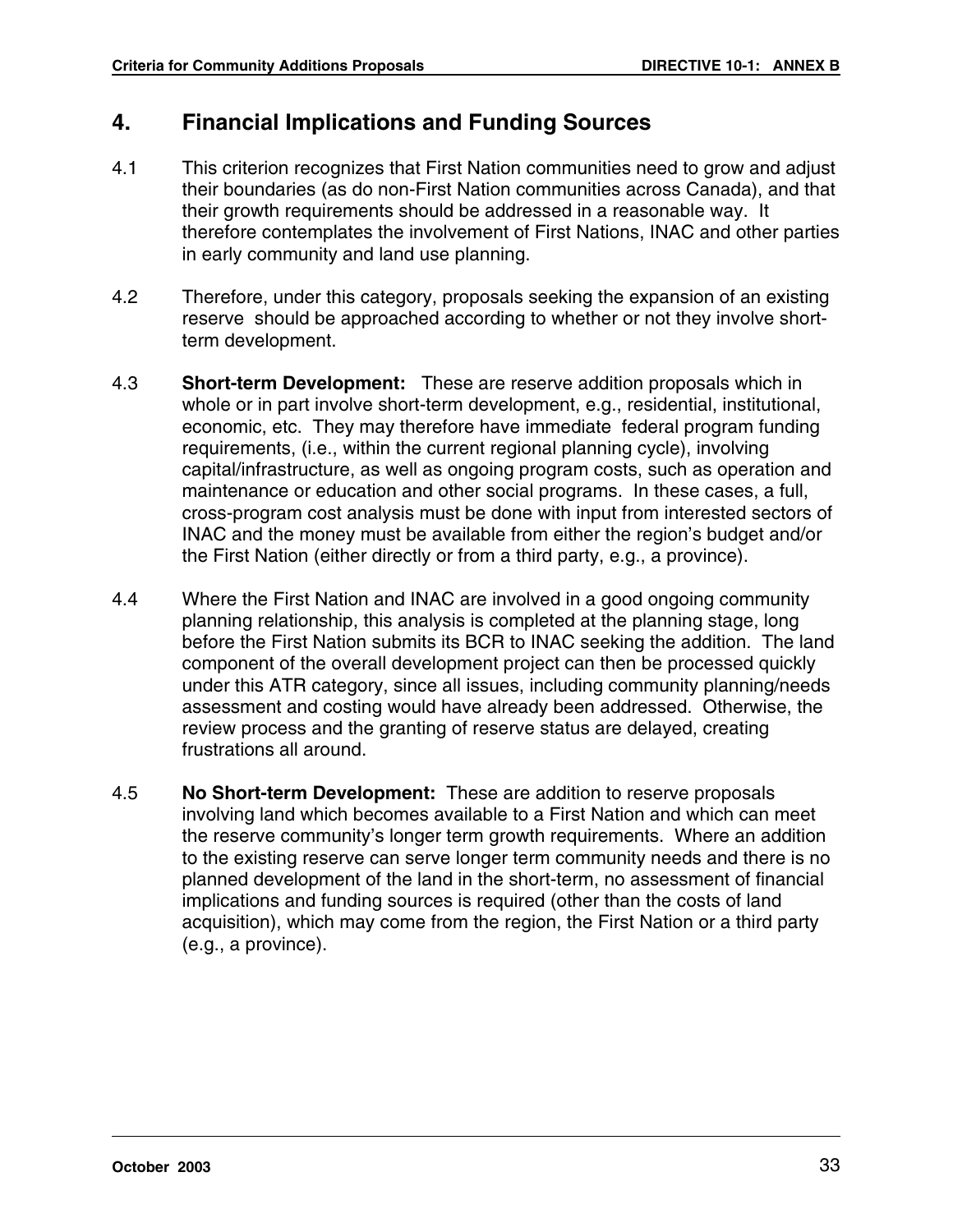- 4.6 In these cases, the First Nation must formally document its recognition that there is no funding entitlement being sought with the addition and that longer term costs associated with any potential development of the land will have to be sourced from the First Nation's normal funding allocation. Incremental costs therefore are to be resourced over the longer-term through the normal regional capital planning process.
- 4.7 Note that in either short or long-term development cases, where the First Nation does not have a valid community plan, the community need for the land may still need to be demonstrated, normally by feasibility studies based on good community planning principles. The criteria to be used are those set out in Annex C, section 4, of this directive.

#### **5. Other Federal Government Departments/Agencies**

5.1 Other federal government departments and agencies, e.g., Health Canada, the RCMP, should be contacted by INAC regions and given the opportunity to assess the potential impact on their program delivery resulting from proposed community additions. This forecasting should be done as part of the normal community planning process. Where this has not already been done, INAC regions must notify relevant federal departments and agencies in writing and allow three months for any comments to be provided.

#### **6. Existing Encumbrances**

- 6.1 Land to be acquired under an additions proposal may have existing legal interests or be subject to rights to use the land. Examples of such encumbrances are leases, licences, permits, easements, rights of way, etc.
- 6.2 In order to determine what, if any, encumbrances there are, INAC should ask the Department of Justice to arrange for a title search to be done against the land which is the subject of a proposal.
- 6.3 These encumbrances, which are legal interests in or rights to use the land, are distinct from the non-legal issues or concerns that a municipality or other third party may raise and should not be confused with such issues.
- 6.4 Any existing encumbrances should be minimized to the extent possible by the time the land is granted reserve status. If necessary, a limited degree of encumbrance is acceptable, as long as it does not affect the First Nation's proposed land use and does not conflict with the Indian Act.
- 6.5 Existing encumbrances must be specifically identified and mechanisms for dealing with them must be determined in conjunction with the Department of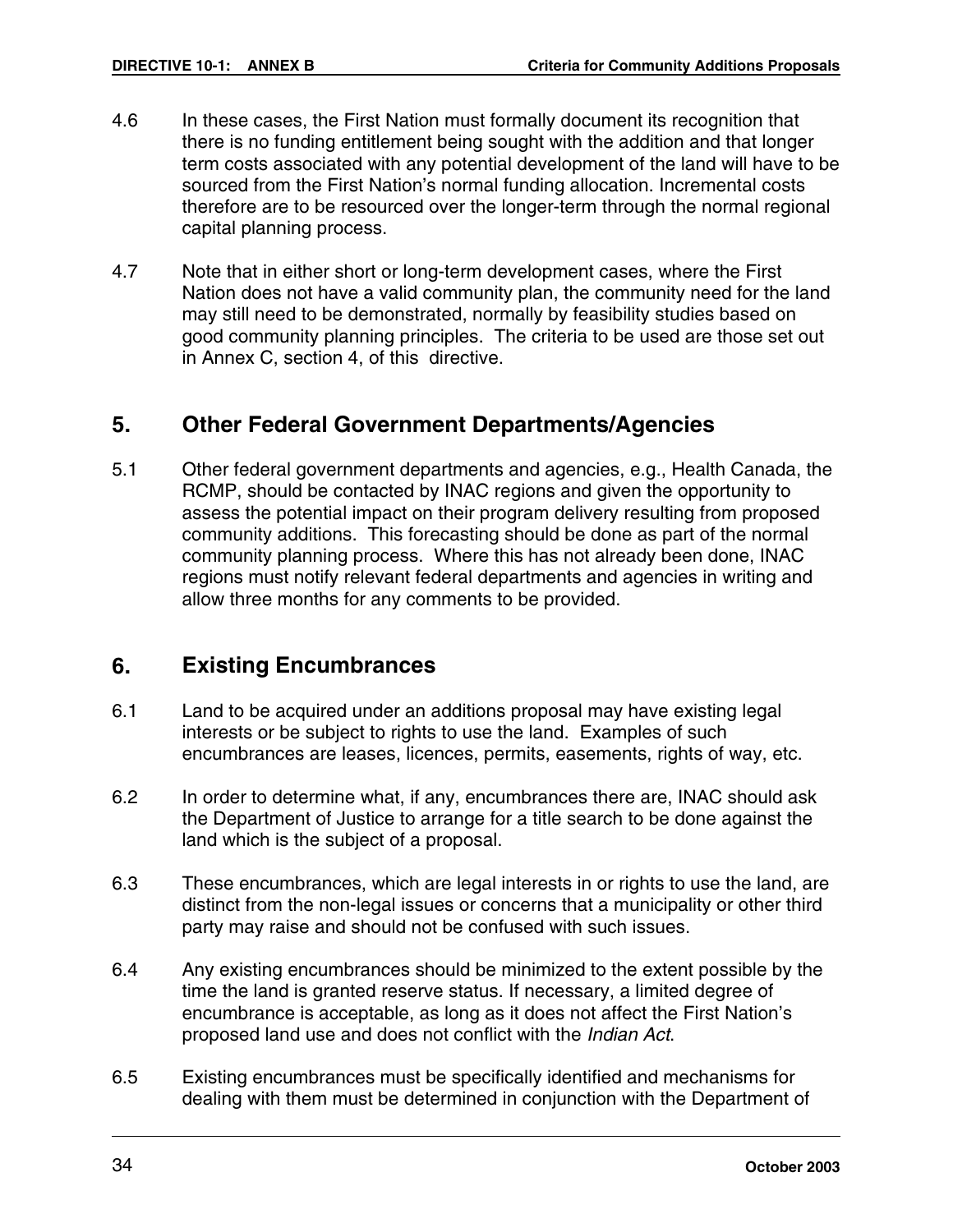Justice prior to the proposed acquisition by INAC. Encumbrances include both registered and unregistered interests/uses (where such unregistered interests are known).

6.6 Consistent with the objective of speeding up the ATR process for the First Nation, consideration should be given to taking title to the land subject to the existing interests/uses, as opposed to negotiating the revocation of such interests/uses and their conversion into an interest/use under the Indian Act. On this last point, if a third party is concerned over the legality and/or certainty of its interest or right to use the land, another technical option is to create the interest/use under the FRPFIA, set the land aside subject to the FRPFIA interest/use and then convert the interest/use into an Indian Act transaction once the land has reserve status.

#### **7. Access**

7.1 Where third party land would be "landlocked" by the addition to reserve, legal access over the proposed reserve is to be negotiated, as a legal conveyancing requirement, by the First Nation before an AIP is granted. The need for access to utilities should also be negotiated with respect to the proposed reserve land. Upon the First Nation's request, INAC may provide technical assistance in support of the First Nation's negotiating lead.

# **8. Contiguity of Multiple Parcels**

8.1 Where more than one parcel is proposed to be set aside as reserve, they should be contiguous/adjacent to one another.

#### **9. Parcel Boundaries**

- 9.1 Where relevant, the boundaries of reserve additions should follow natural water boundaries.
- 9.2 Parcel boundaries shall be described in accordance with the February 6, 1998 INAC/NRCan agreement on legal descriptions.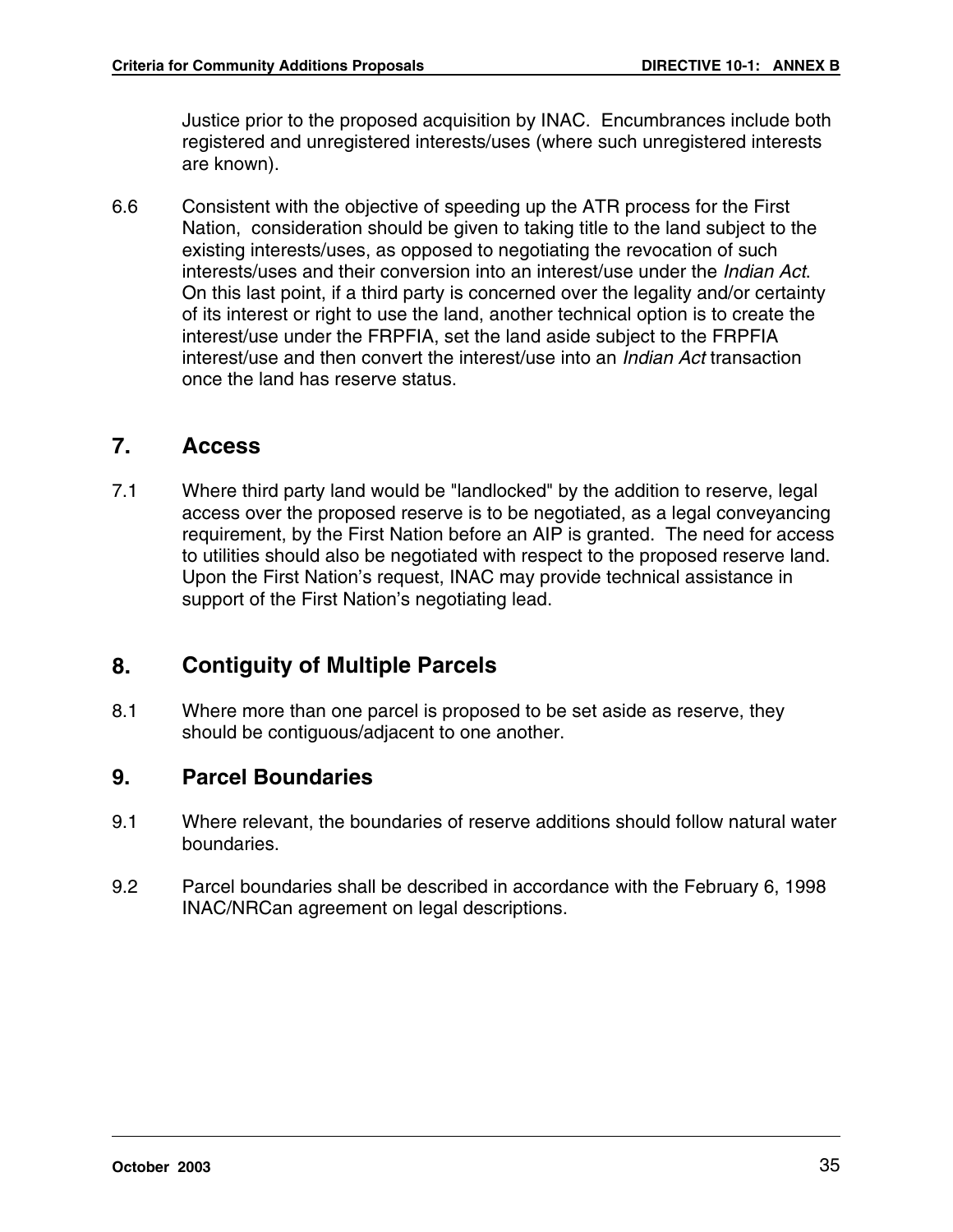#### **10. Mines and Minerals**

- 10.1 Where the First Nation is not conducting the land purchase, the INAC lands officer shall ensure that the First Nation Council is advised of any exclusions with respect to mine and mineral rights.
- 10.2 If a third party has subsurface rights for the parcel of land to be set aside as reserve, the First Nation must negotiate either access over the reserve to exercise those rights or a buy-out of those rights.

Where requested by a First Nation, INAC may have a role in providing technical assistance in support of the First Nation lead in negotiations.

#### **11. Provincial Considerations**

- 11.1 The affected province must be notified of the proposal in writing and three months given to the province to express its views on the potential impact of the proposal on provincial programs and services. While issues must be resolved and documented by written correspondence, subsequent discussions should not unreasonably delay the addition.
- 11.2 The First Nation should also obtain the province's concurrence that, among other issues the Province may raise, there are no competing land use problems for the site in question, prior to submitting its proposal to INAC. Otherwise, there could be delays afterwards as the First Nation/INAC seek this determination.
- 11.3 Provincial concurrence will be required for returns of unsold surrendered lands for those provinces where the land is in provincial title, e.g., in Ontario pursuant to the Indian Lands Agreement Act (1986).
- 11.4 Upon a First Nation's request, INAC may have a role in providing technical assistance in support of the First Nation lead in discussions/negotiations with a province.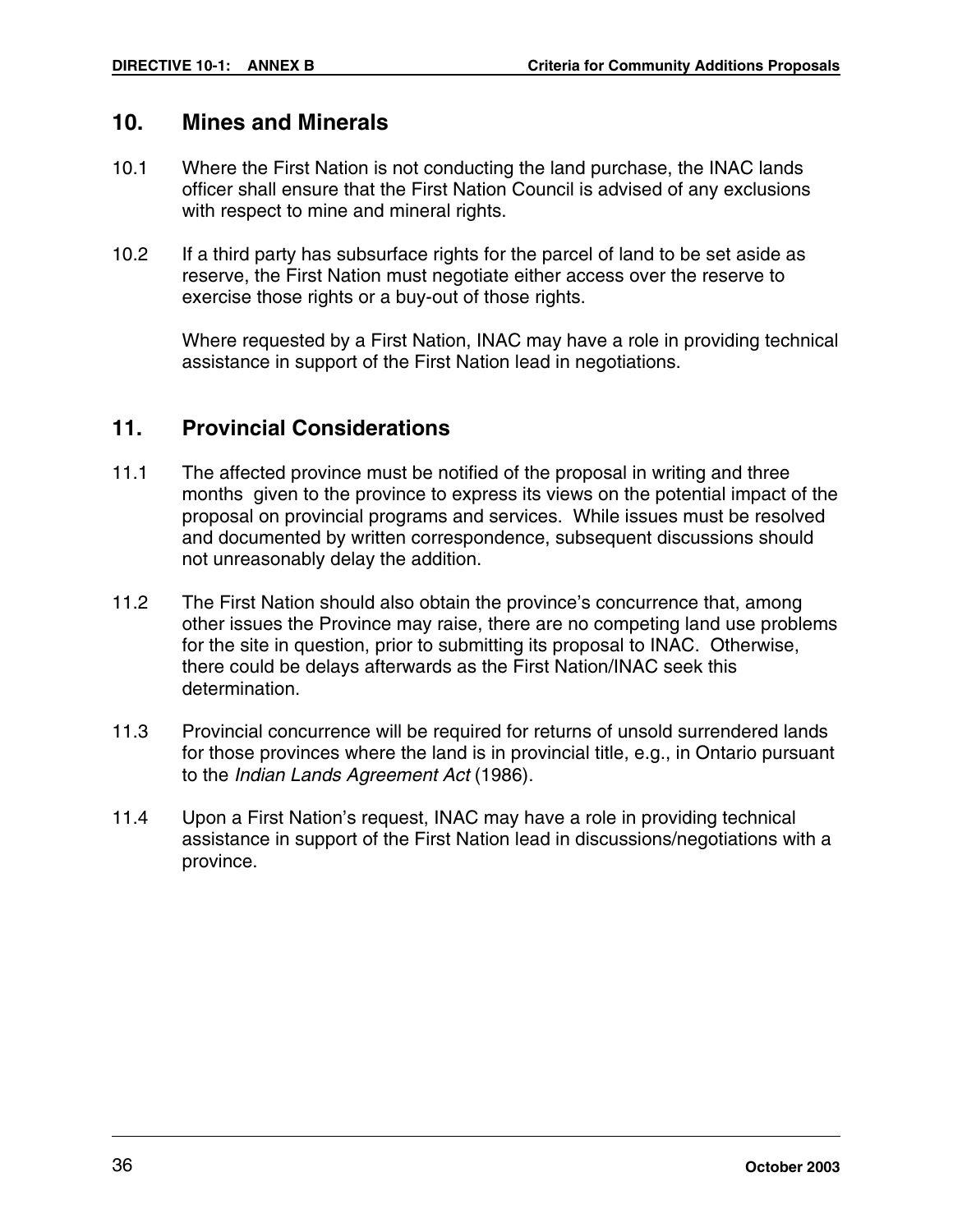### **12. Municipal Considerations**

#### 12.1 General:

In recognition that First Nation communities and non-First Nation communities live side by side, the federal government promotes a "good neighbour" approach. This involves First Nations and municipalities sitting down together to discuss issues of mutual interest and/or concern. Where requested by a municipality or a First Nation, there is a requirement to negotiate arrangements in such areas as joint land use planning/by-law harmonization, tax considerations, service provision and future dispute resolution.

- 12.2 The potential requirement to negotiate in these areas means that both parties must engage in discussions based on good will, good faith and reasonableness. Note that the need for discussion may be with respect to ATR proposals within the boundaries of a municipality (where consultation/negotiations leading to an agreement may be necessary) or with adjacent/abutting municipalities (where consultations alone may be necessary).
- 12.3 While municipalities must be consulted in accordance with this policy, they have no general or unilateral veto with respect to reserve proposals.
- 12.4 While the First Nation has the lead role in discussions and/or negotiation with neighbouring municipalities, upon request from the First Nation, INAC may have a role in providing technical assistance in support of that lead. Canada is not a party to any concluded agreements between a First Nation and a municipality.
- 12.5 **Municipal/First Nation Consultation:** Where the land to be set aside as reserve is within or adjacent/abutting a municipality, the First Nation must inform that municipality in writing of the proposal under consideration. Municipalities must be given three months to respond in writing with any issues. However, subsequent discussions should not unreasonably delay the proposal.
- 12.6 The First Nation should ensure a neighbouring municipality does not have competing land use plans for the land in question, prior to submitting its proposal to INAC. Otherwise, there could be delays afterwards as the First Nation/INAC seek this determination.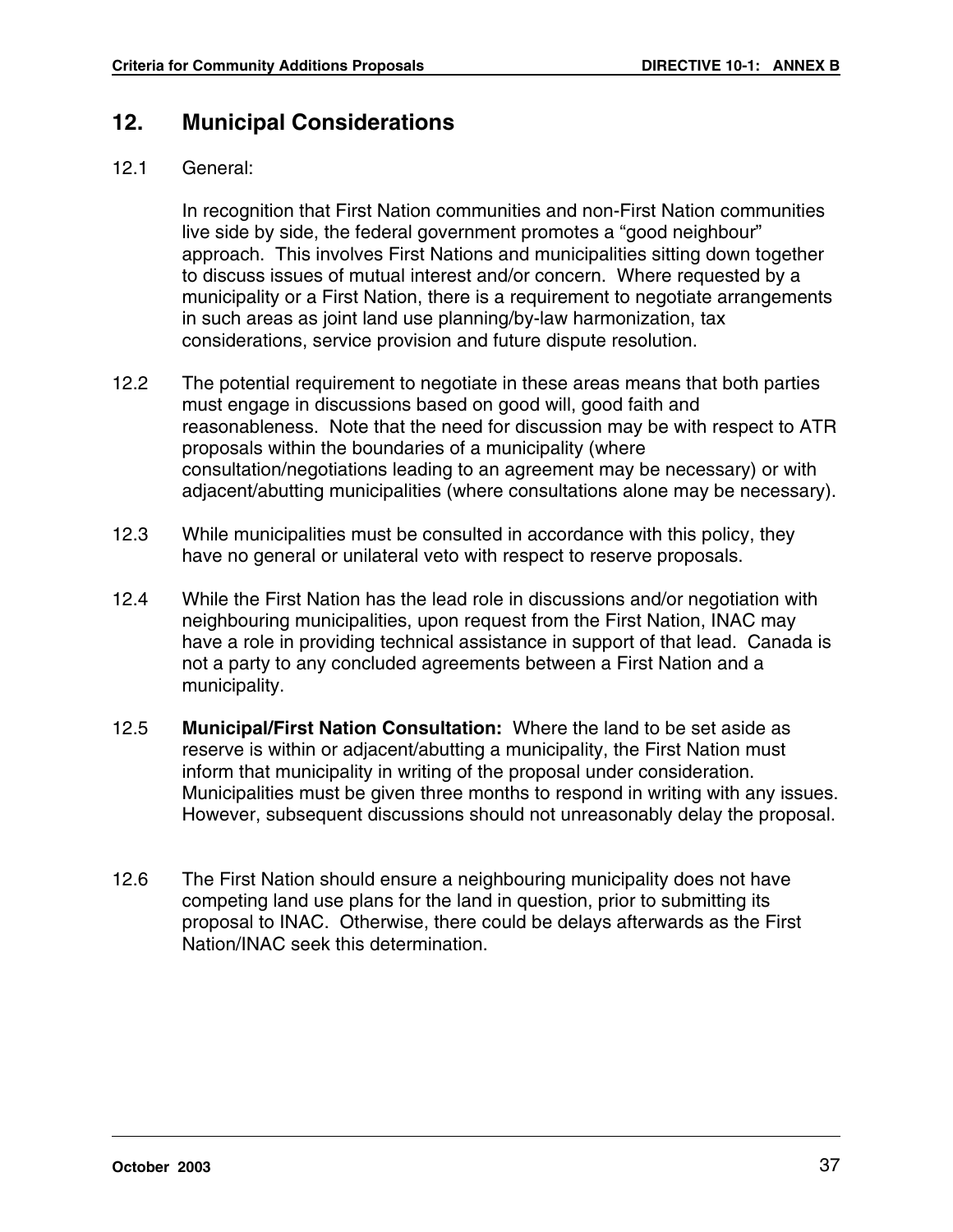- 12.7 Other issues that might arise and which may need to be covered in a First Nation-municipal agreement are the provision of municipal services, by-law compatibility, a consultation and dispute resolution process for matters of mutual concern and potential net tax loss adjustments due to the loss of municipal jurisdiction over the land. The municipality and First Nation are entitled to formalize such an agreement in writing.
- 12.8 The First Nation can accelerate the proposal by preparing draft agreements in these areas. The Indian Taxation Advisory Board may be a good source for First Nations to consult, with respect to model agreements developed by other First Nations.
- 12.9 **Municipal Tax Considerations**: As noted above in Sections 12.1 and 12.2, municipalities may raise the matter of tax loss in discussions with a First Nation. Unless already covered by a service or other agreement with the municipality, where requested by a municipality, the First Nation is responsible for paying any negotiated net tax loss adjustment and has the lead in negotiations with the municipality. Upon a First Nation's request, INAC may have a role in providing technical assistance in support of the First Nation's negotiations lead.
- 12.10 The objective of tax loss negotiations is to allow the municipality to adjust to the net effect of the combined reduction in municipal servicing costs and reduced tax base caused by removing land from the municipal tax base. It is not to compensate the municipality indefinitely for the gross level of lost taxes, given that servicing costs are also being reduced or are addressed in a separate municipal service agreement. The Indian Taxation Advisory Board has computer software which can support First Nations' analysis in these areas.
- 12.11 A reasonable compensation may be determined using the following information:
	- 1. the gross amount of taxes currently assessed on the land to be set aside as reserve, limited to the municipal share of annual taxes, excluding school and hospital taxes;
	- 2. any funds the municipality is receiving in provincial equalization payments (these are provincial funds provided to municipalities which for any reason suffer a loss to their tax base);
	- 3. any savings which will result from a reduced delivery of services following the granting of reserve status;
	- 4. the relative size of the loss in relation to the total tax revenues of the municipality;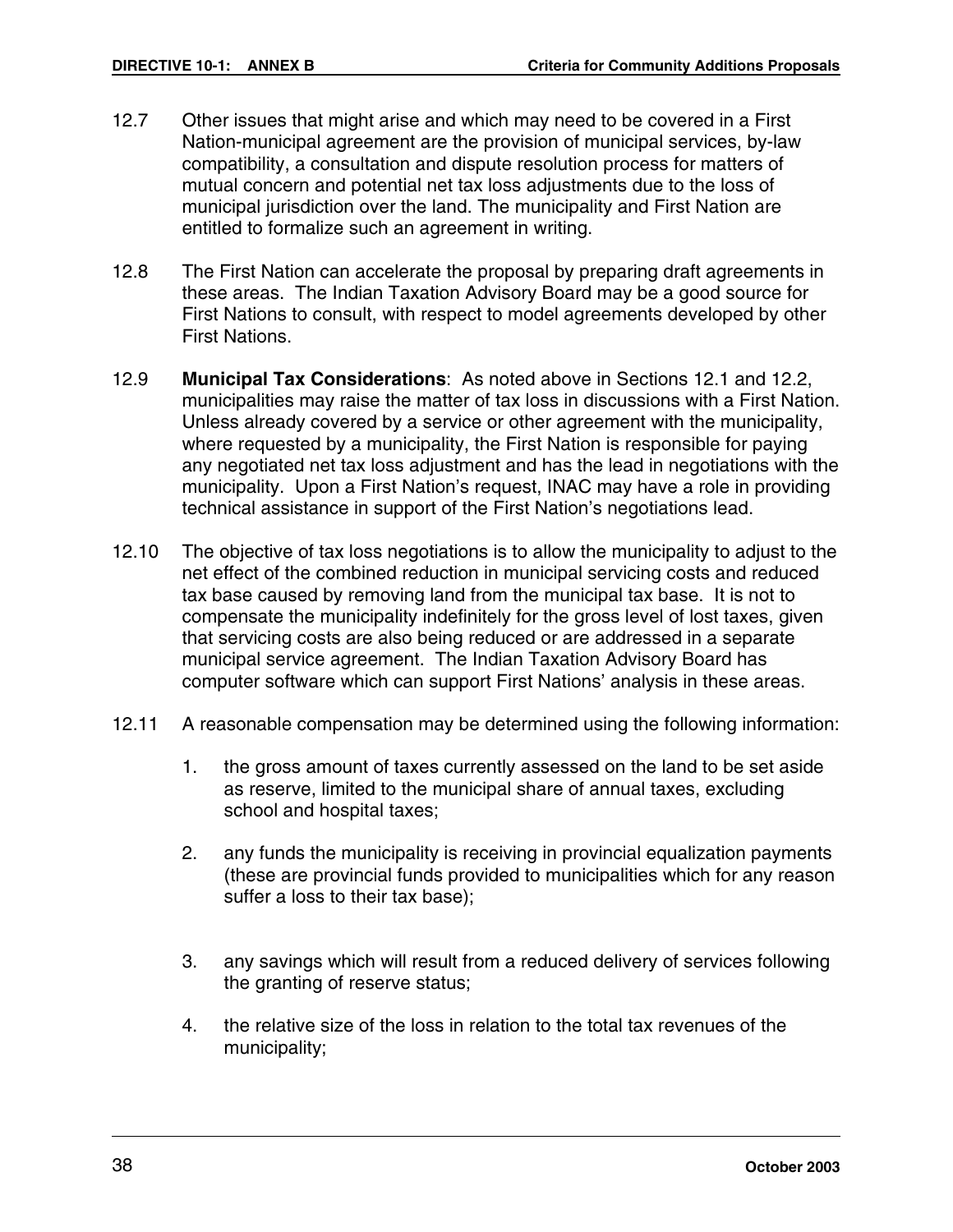12.12 School boards do not need any compensation for tax loss adjustment given that they are already funded for tuition costs for on-reserve students and funding arrangements are available for subsidizing boards for the proportionate capital costs for reserve students. However, First Nations may negotiate such a payment if they view it as appropriate. Upon the First Nation's request, INAC may have a role in providing technical support to the First Nation during negotiations.

### **13. Unresolved Provincial or Municipal Issues**

- 13.1 **If outstanding provincial issues:** Where provincial consultations indicate that there are significant competing land use or other issues that cannot be resolved with the province and the First Nation/RDG wish the project to be considered, then the proposal will have to be forwarded, with options, to the Deputy Minister and/or Minister for review.
- 13.2 **If outstanding municipal issues:** Where the First Nation and the municipality cannot resolve competing land use or other issues, such as tax loss, by-law harmonization, etc., but the First Nation and the RDG still want to proceed, the proposal must be forwarded, along with the region's recommendation, for consideration by the Deputy Minister and/or Minister. A proposal may proceed in cases where the First Nation is prepared to enter into an agreement on the issues raised by the municipality and it is deemed by the RDG that the municipality is unwilling to respond in good faith.
- 13.3 There is a reasonable expectation on both the municipality and the First Nation that the 'good neighbour' principle is used to guide and underlie good faith negotiations throughout the process.

### **14. Aboriginal or Treaty Rights**

- 14.1 Since community additions involve land that is within the service area of existing reserves, there are not normally any competing claims in the land from other First Nations. If there is any doubt, however, the First Nation must consult with other First Nations or Aboriginal groups who claim Aboriginal and/or Treaty Rights (as well as with other First Nations who could reasonably be expected to have such claims), in the area of the land selected for the addition to reserve. All groups should work together to resolve any competing interests.
- 14.2 Competing claims should be expressed in writing by the claimant group. The First Nation selecting land proposed for addition must advise INAC in cases where competing claims are asserted.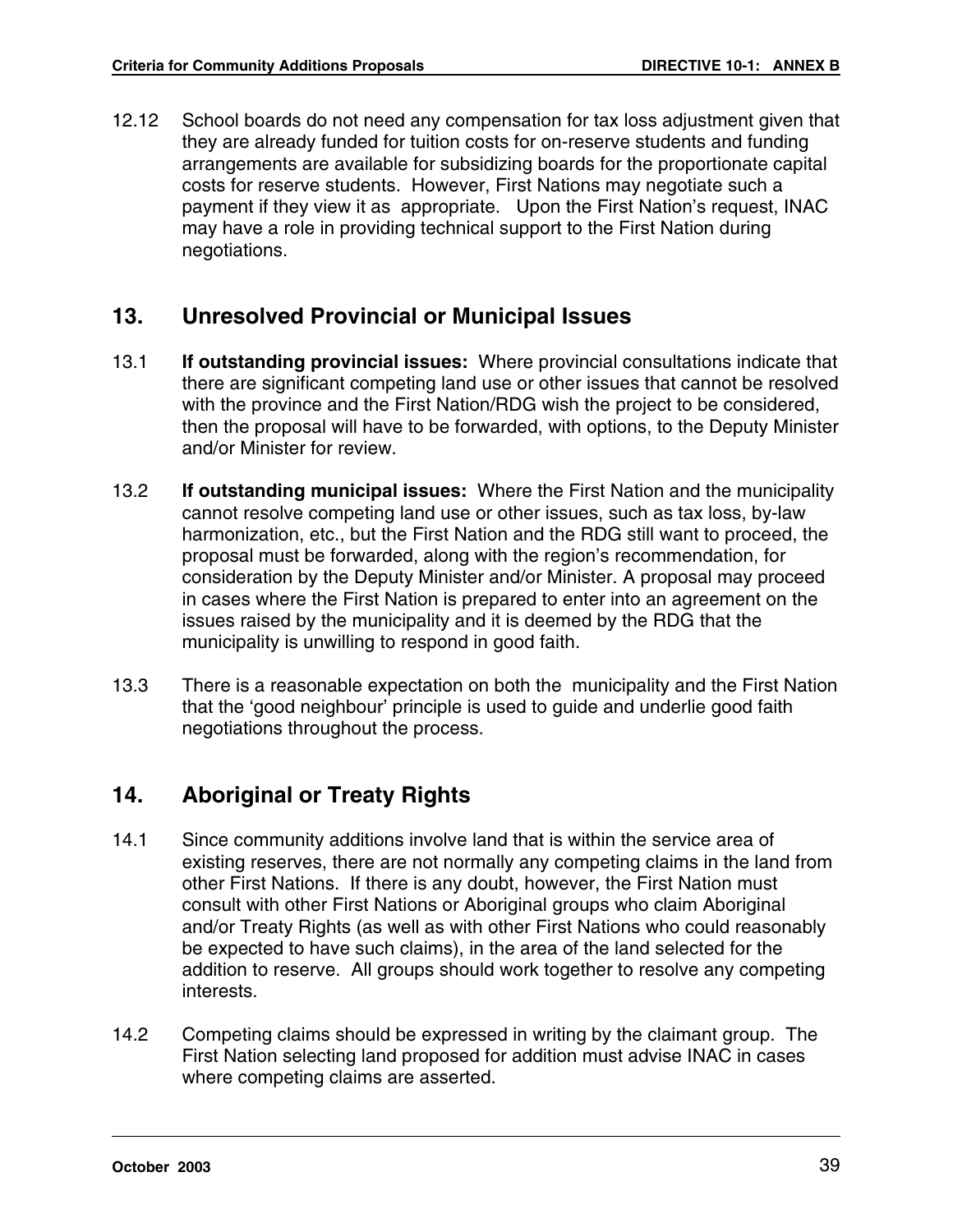- 14.3 While other competing First Nations or Aboriginal groups therefore must be consulted and their views respected, they have no general veto with respect to reserve additions.
- 14.4 Where there is continuing disagreement among competing First Nations or Aboriginal groups on a proposed selection, and the selecting First Nation advises INAC that it wishes to proceed, the proposal must be submitted, with options, to the Deputy Minister and/or Minister for decision.
- 14.5 INAC staff should consult the LTS Lands and Environment Fiduciary Management Strategy for guidance with respect to any INAC responsibilities in such cases and consult Specific Claims, Comprehensive Claims or the Federal Treaty Negotiation Offices, as appropriate.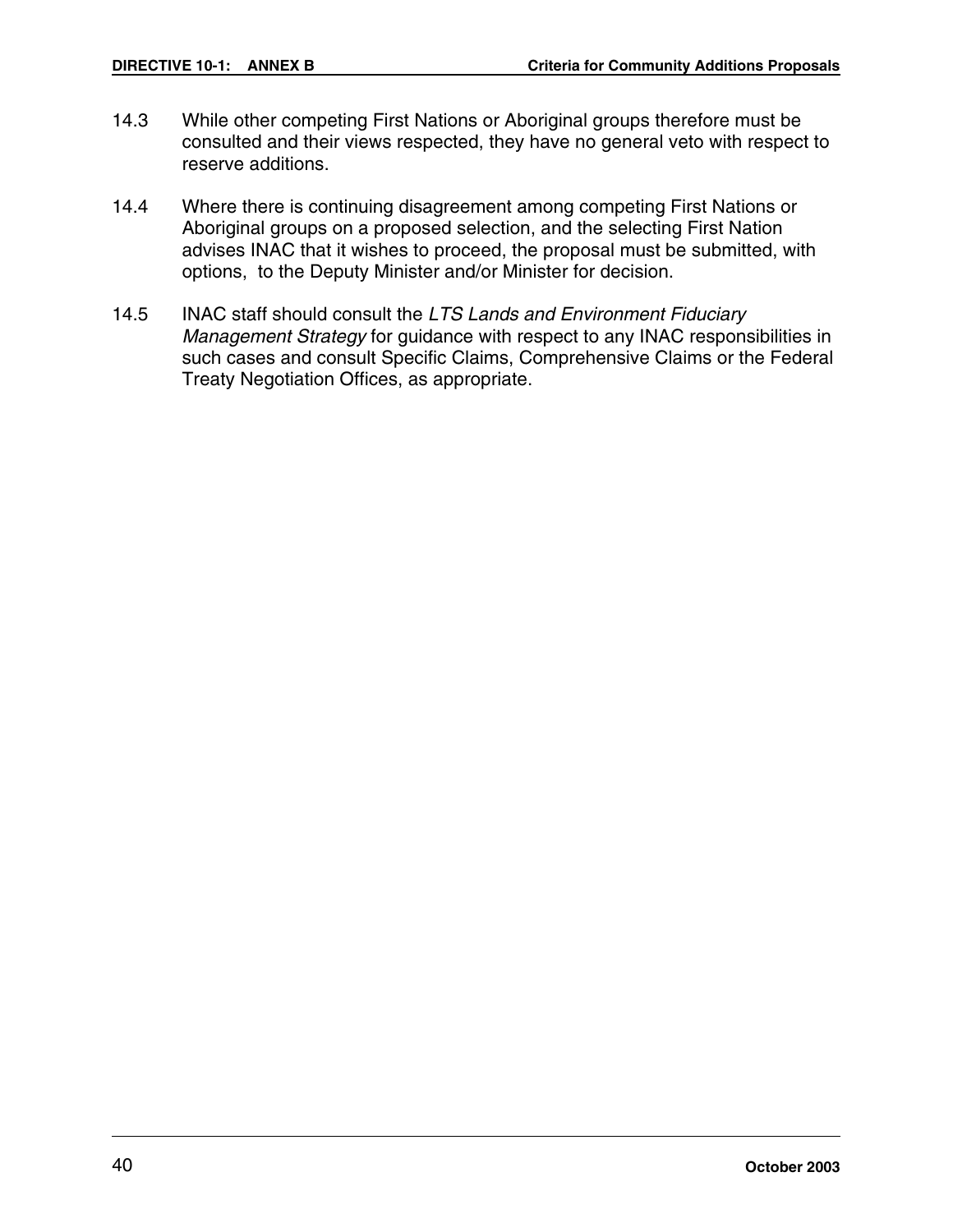# **Annex C Site-Specific Criteria for New Reserves/ Other Policy Proposals**

### **1. General**

- 1.1 ATR proposals which fall outside the "Legal Obligations" and "Community Additions" categories are included in the "New Reserves/Other Policy" category of this directive. They are therefore considered on an exceptional basis under this annex because they raise the following types of issues:
- 1.2 New reserve: a proposal seeks reserve status for a new reserve (which in the case of a claim, is not provided for in the claim settlement agreement); or,
- 1.3 Cost: a proposal raises cost issues (which cannot be sourced from the region's budget, the First Nation or third party, e.g., a province):
	- a) in the case of a claim, the proposal goes beyond the provisions of a settlement agreement; or,
	- b) in the case of a community addition, the First Nation is not willing to formally acknowledge that there is no funding entitlement associated with the proposal.
- 1.4 Community need: the proposal raises basic questions of the community's need for the land that have not been resolved through a previous/updated or current community plan. Therefore, the community's need remains to be demonstrated via the application of accepted demographic and community planning principles in accordance with Section 4 of this annex.
- 1.5 The treatment of each of these issues on a site-specific basis has been maintained **as per the 1991 ATR policy** and is highlighted in section 2 below.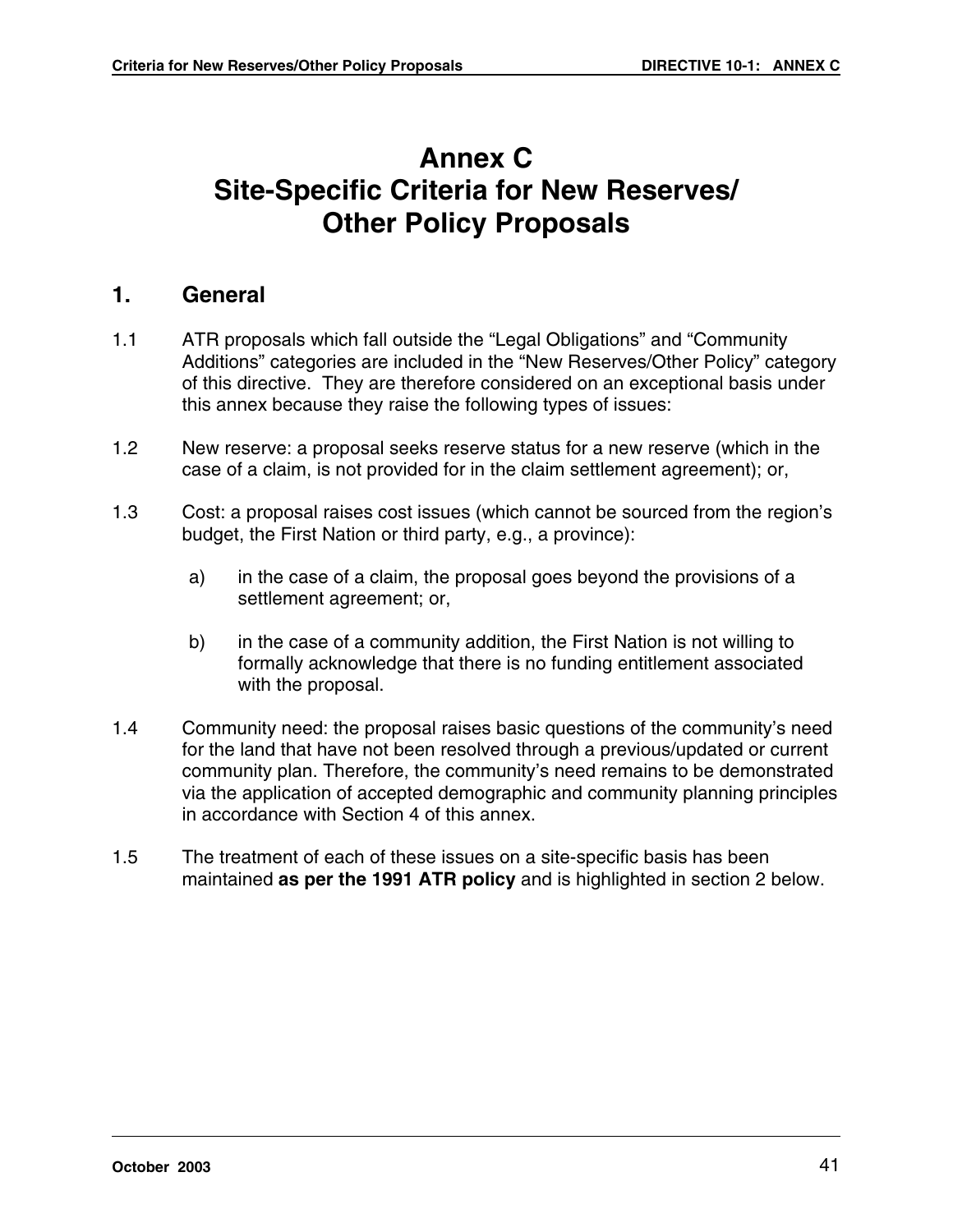### **2. New Reserves**

- 2.1 **Economic purposes:** Proposals to create new reserves for economic reasons will not be approved if the economic benefit could be substantially achieved under another form of land holding (i.e., non-reserve land owned by a First Nation corporation). The tax advantage associated with reserve status is not in itself considered to be sufficient justification for reserve status under this heading.
- 2.2. **Social Need:** In order to consider new reserve proposals based on social need (e.g., housing, schools, churches, recreational areas, community buildings), it must be demonstrated that the social need cannot be addressed through some other form of land holding (i.e., non-reserve land held by a First Nation owned corporation) or from the existing reserve community land base.
- 2.3. **Provincial Land Offerings:** There may be instances where a province has an interest in offering land to a First Nation and the First Nation wishes to have the land made into a new reserve. INAC may consider a new reserve proposal which involves the provision of land from a province to a First Nation under the following specific circumstances.
	- 2.3.1 **Land Claims:** INAC may consider creating a new reserve to facilitate a land claim settlement between a province and a claimant First Nation. However, it should be consulted by the parties at the outset of negotiations on its position in view of the following considerations:
		- i) reserve status should only be considered where other forms of land holding are either unfeasible or inappropriate;
		- ii) the question of offsetting claims or obtaining a release for a related claim the First Nation may have against Canada (this question should be put to Specific Claims for review); and
		- iii) the cost implications associated with the transfer of the land to reserve status, as well as those related to planned development, should normally be borne by the province.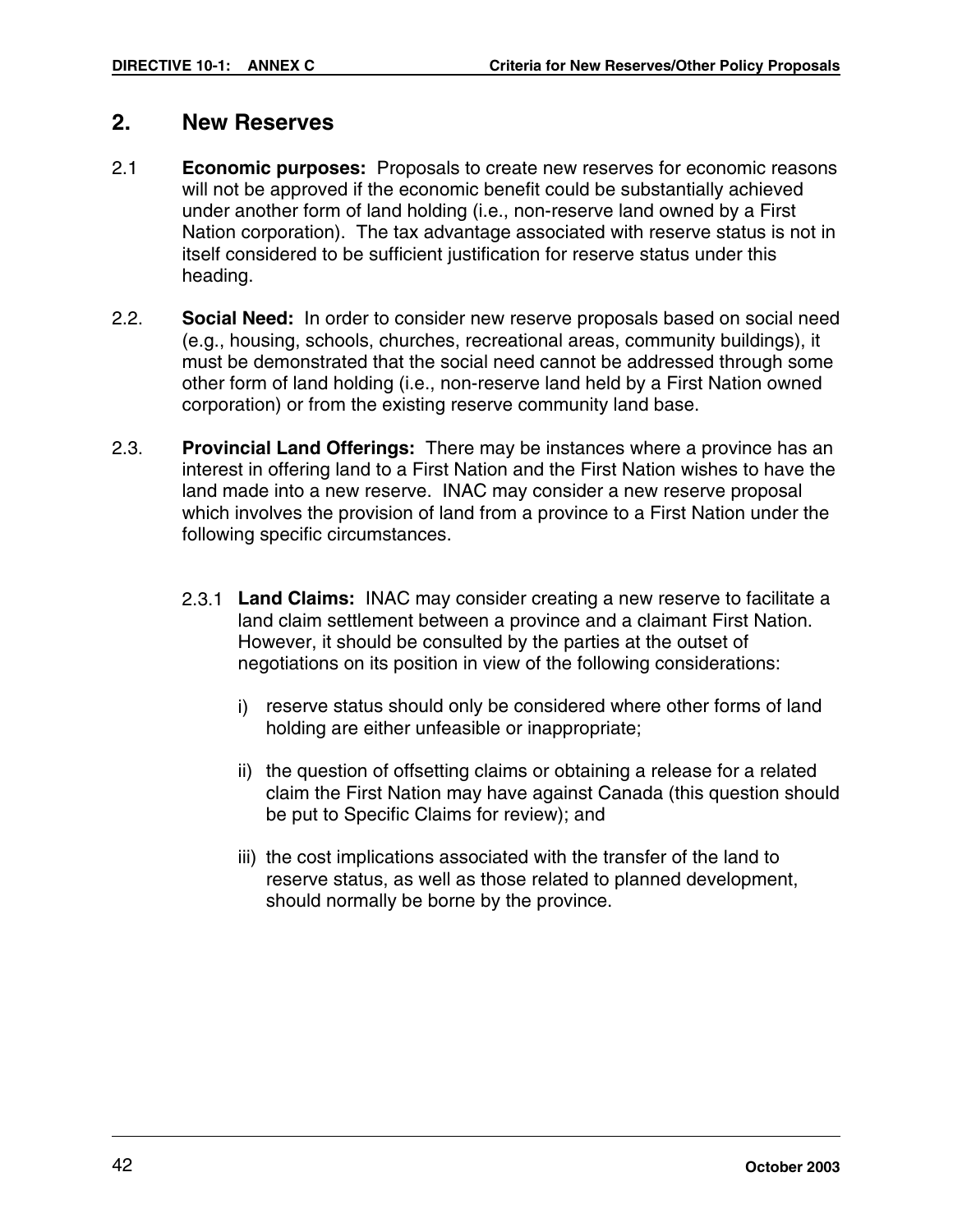- 2.3.2 **Social/Economic Purposes:** INAC may consider creating a new reserve from a provincial land offering for social or economic purposes where the following considerations are satisfied:
	- i) existing INAC policy relating to social or economic need will be applied; and
	- ii) the province has agreed to pay for the costs of infrastructure and related support once the lands are granted reserve status or INAC has agreed to cost share or pay for infrastructure and ongoing program costs.
- 2.3.3 Where a proposal is based on economic purposes, INAC should encourage the province and the First Nation to explore other arrangements, e.g., instead of reserve land, land held by a First Nation owned corporation or the execution of resource-sharing agreements with respect to the development of provincial Crown lands.
- 2.4 **Community Relocations:** New reserve proposals involving relocations of reserve communities to land added to a reserve or a new reserve land base derive from the occurrence of natural disasters such as flooding, or restrictive reserve development potential. The site-specific considerations relate to comparing the cost-benefit of the relocation against a variety of other options.
	- 2.4.1 **Natural Disasters:** INAC will continue to provide the necessary assistance (including the provision of reserve land by adding to or creating a new reserve or by relocating a reserve community within an existing reserve) where a natural disaster (e.g., flooding) threatens the immediate safety of a community's residents, or where such a disaster has already occurred. When relocation is the most viable long-term option according to the criteria set out below, INAC will assist the First Nation in relocating the community on an urgent basis. INAC should, however, seek to mitigate the threat by taking preventive or remedial action before considering relocation.
	- 2.4.2 A proposed relocation must be assessed according to other site-specific considerations as well as the following considerations which are unique to proposals resulting from a natural disaster: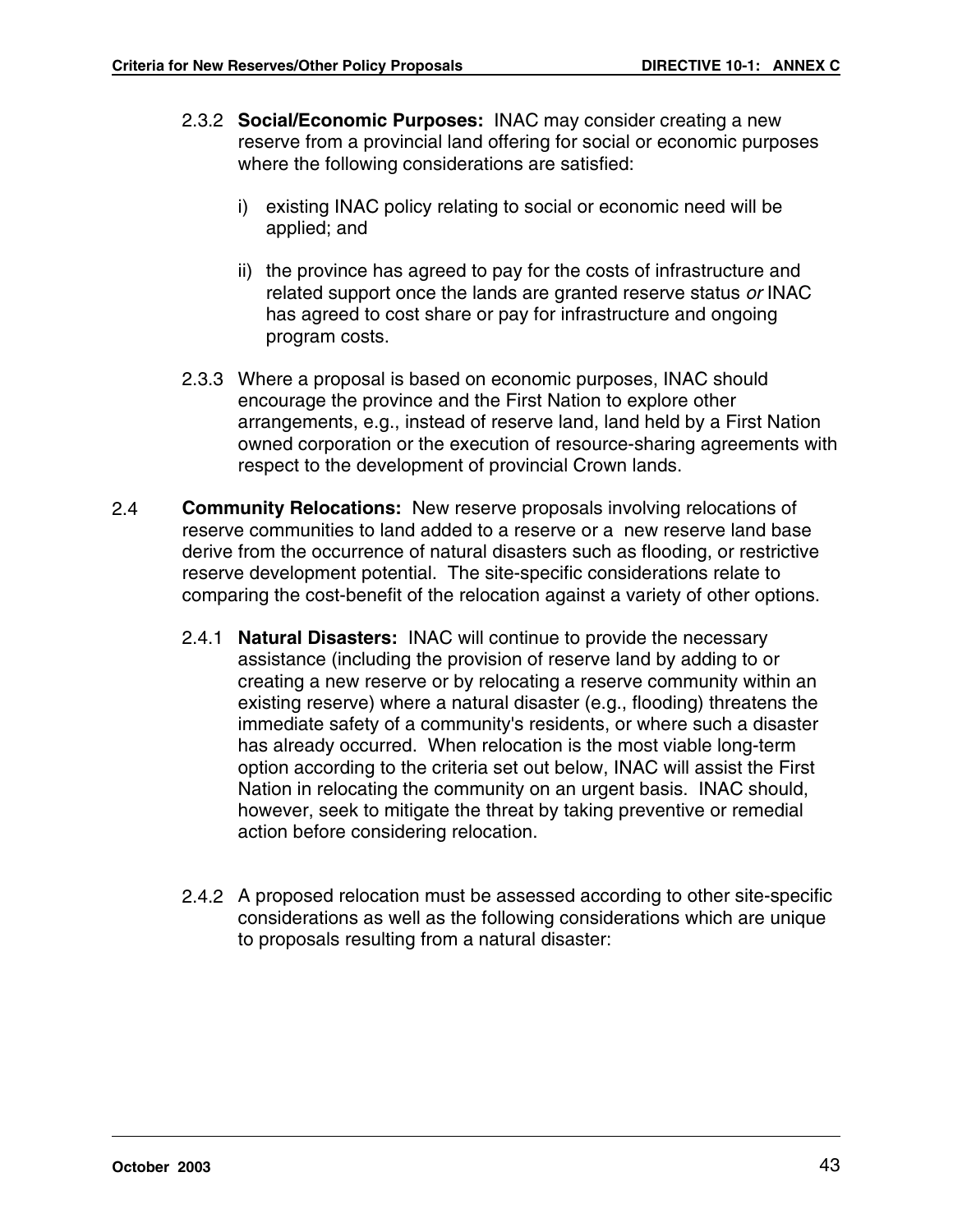- i) the risk involved if the community remains at the original site;
- ii) the nature and extent of future risk;
- iii) the extent of preventive or remedial action required;
- iv) the cost of undertaking preventive or remedial measures compared to the cost of relocation; and
- v) the overall benefits to the community for each option.
- 2.4.3 Where a natural disaster has occurred, INAC and the First Nation should immediately assess options available for re-establishing the community. If the possibility of a recurrence is high and on-site mitigation is limited, relocation should be seriously considered. INAC will assist the First Nation in re-establishing the community to its pre-disaster state as quickly as possible.
- 2.4.4 **Restricted Reserve Development:** INAC may consider proposals involving the relocation of a reserve community (by adding to or creating a new reserve or by relocating a reserve community within an existing reserve) where the following criteria are met:
	- i) the normal physical development at the existing reserve location is restricted due to adverse topographic or soil conditions, or results from other exceptional circumstances related to health and safety; and
	- ii) the development of the community at the proposed reserve site is the most cost effective option.
- 2.4.5 The cost effectiveness of a proposal should be determined by comparing a detailed analysis of the costs associated with relocating the community to the costs of meeting the community's needs at the existing reserve. A land exchange option should be considered in all proposals and a net increase in the reserve land base should only be considered where a specific rationale to justify the increase is provided and approved.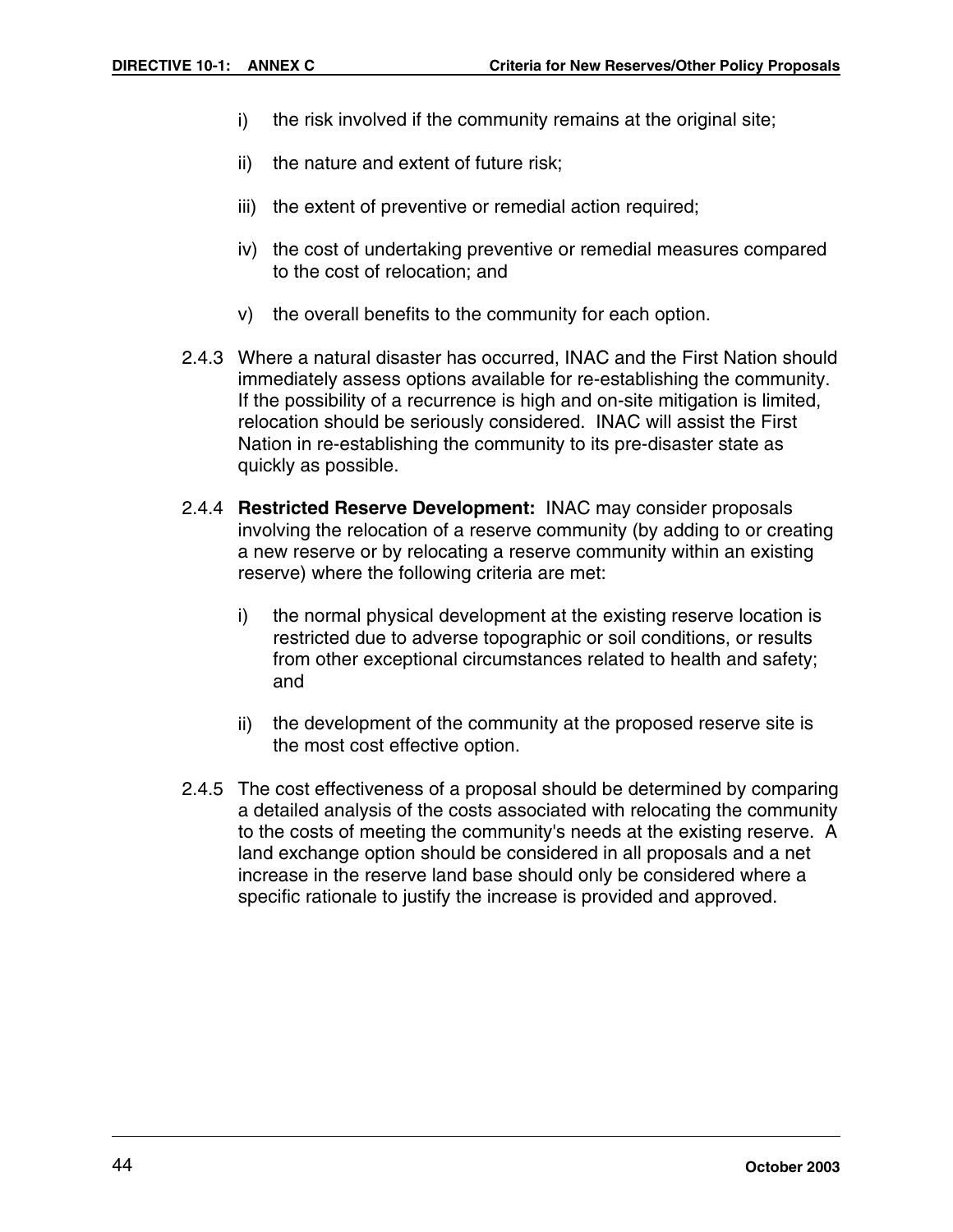- 2.5 **Landless Bands/Indian Communities:** INAC will consider requests to provide a reserve land base for landless bands or landless Indian communities on a case-by-case basis in accordance with the criteria outlined below.
	- 2.5.1 **Landless Bands:** A request for a reserve land base under this policy justification must meet the following criteria:
		- i) the request should originate (by way of BCR) from an officially recognized band which does not have a land base (the request may also form part of a proposal to create a new band under INAC's New Bands policy, in which case the request will originate from a community which will only become an officially recognized band once the Ministerial Order creating the new band has been signed);
		- ii) the requesting band must have an existing, viable and ongoing community located at the site of the proposed reserve or it must be able to justify a relocation from an existing, viable and ongoing community to a new site under the relocation provisions of this policy (long-term cost to INAC will be a major factor under a relocation justification).
		- iii) where appropriate, a provincial contribution to the necessary capital and ongoing operation and maintenance (O & M) costs should be sought and negotiated by the band; and
		- iv) all other options must have been diligently pursued and eliminated, e.g., the provision of land from an existing reserve which has been set aside for another band.
	- 2.5.2 **Landless Indian Communities:** Proposals under this heading are divided into two categories: those involving a community which is contiguous/adjacent to an existing reserve and those where the community is physically separate from an existing reserve. Each proposal will be dealt with separately as outlined below.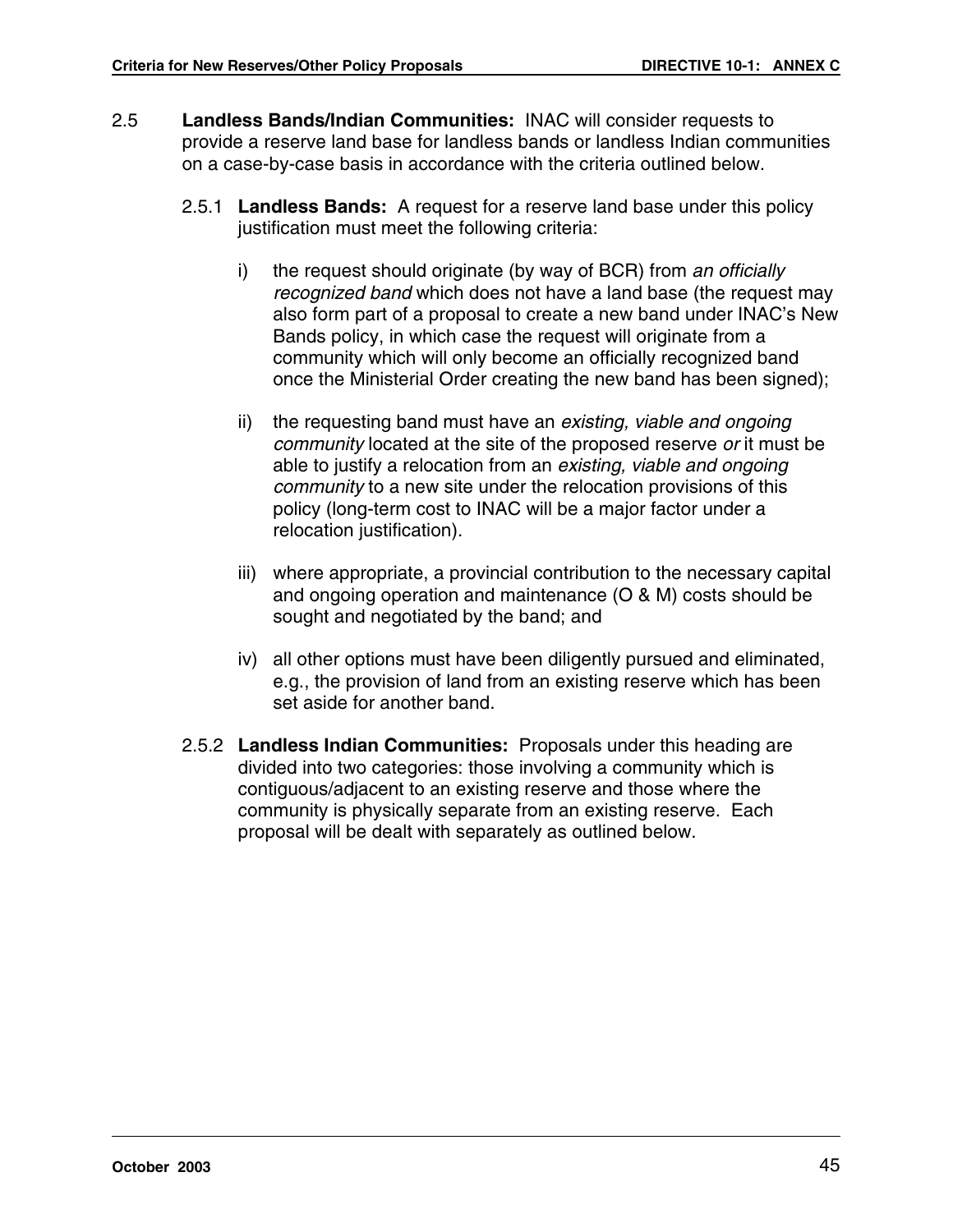#### a) Contiguous Communities

- 5. INAC will consider proposals for an addition to reserve in order to facilitate reserve residence for a landless community composed of mainly status Indians living off, but contiguous to, an existing reserve. In addition to satisfying the other site-specific considerations, the proposal must meet the following criteria:
	- vi) the proposal must originate (by way of BCR) from the band for whose benefit the existing reserve has been set aside;
	- ii) most of the residents of the off-reserve community must be status Indians comprising an existing, viable and ongoing community located at the site of the proposed reserve;
	- iii) there must be documented evidence that a majority of the residents of the off-reserve community support the proposal (such support may be indicated in a manner satisfactory to the members of the community in accordance with community customs);
	- iv) where appropriate, a provincial contribution to the necessary capital and ongoing O & M should be sought and negotiated by the band; and
	- v) all other options must have been diligently pursued and eliminated, e.g., the relocation of the contiguous community to the existing reserve.
- 2. It is recommended that the members of the off-reserve community undertake membership in the band for whose benefit the existing reserve has been set aside by the time the land is added to reserve. Otherwise, community residents should be advised that they will be treated as third parties and that their interests will be addressed accordingly.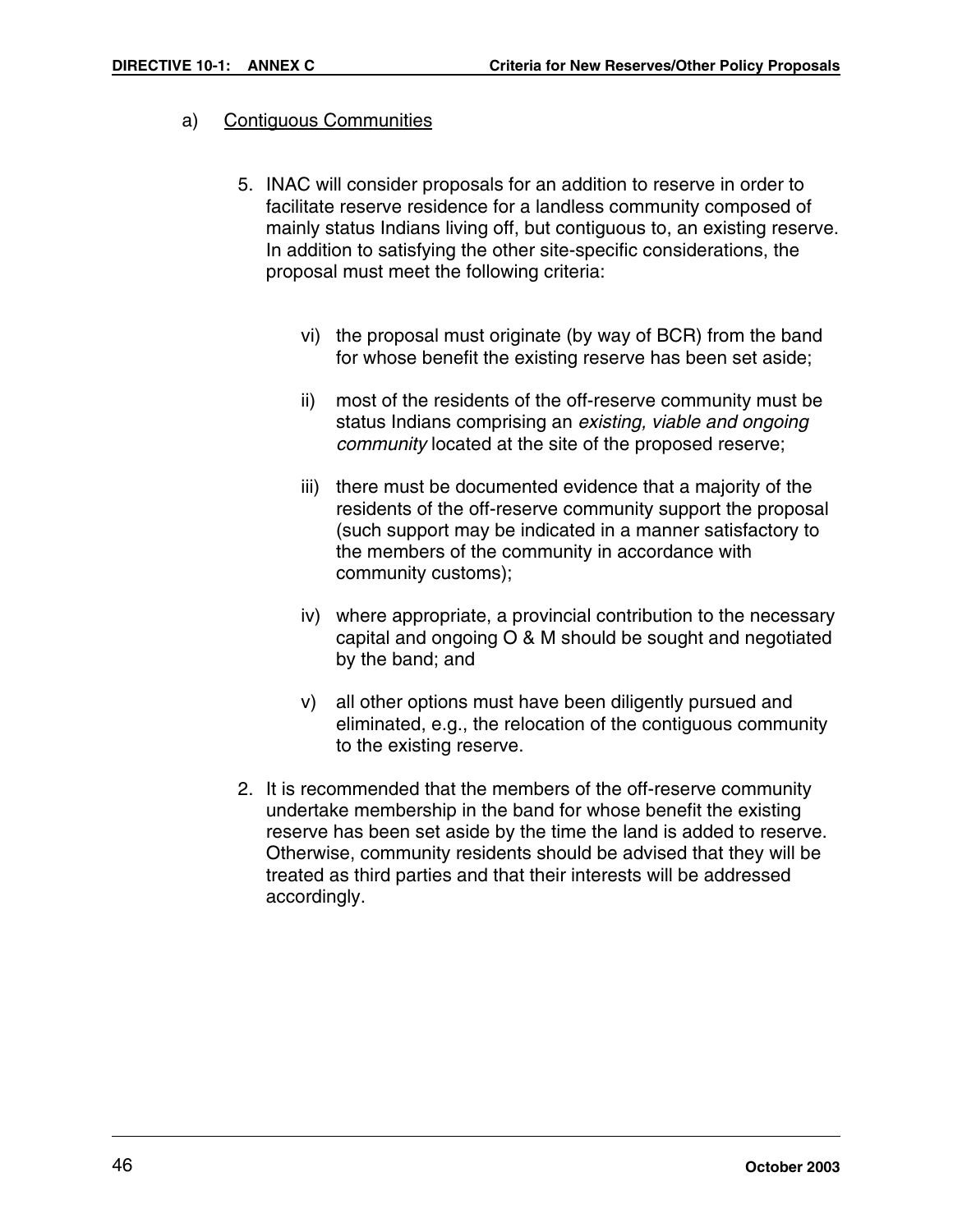#### b) Non-Contiguous Communities

- 1. INAC will consider proposals to provide reserve land for a landless community which is physically separate from an existing reserve and which is composed mainly of status Indians who want to become affiliated with an existing band. This type of community generally does not wish to form a new band but does want security of tenure and to enjoy the advantages of reserve residency, e.g., taxation exemptions, access to federal programs and services and the extension of band administration and by-laws to the community.
- 2. In addition to satisfying the site-specific considerations set out below, the proposal must meet the following criteria:
	- ii) the proposal must originate (by way of BCR) from the band for whose benefit the existing reserve has been set aside;
	- ii) most of the residents of the off-reserve community must be status Indians comprising an existing, viable and ongoing community located at the site of the proposed reserve;
	- iii) there must be documented evidence that a majority of the residents of the off-reserve community support the proposal (such support may be indicated in a manner satisfactory to the members of the community in accordance with community customs);
	- iv) where appropriate, a provincial contribution to the necessary capital and ongoing O & M should be sought and negotiated by the band; and
	- v) all other options must have been diligently pursued and eliminated, e.g., a release of land from the band to which most of the members of the off-reserve community belong.
- 3. It is recommended that those community residents who are not members of the existing band undertake to obtain band membership by the time the reserve is created. Otherwise, community residents should be advised that they will be treated as third parties and that their interests will be addressed accordingly."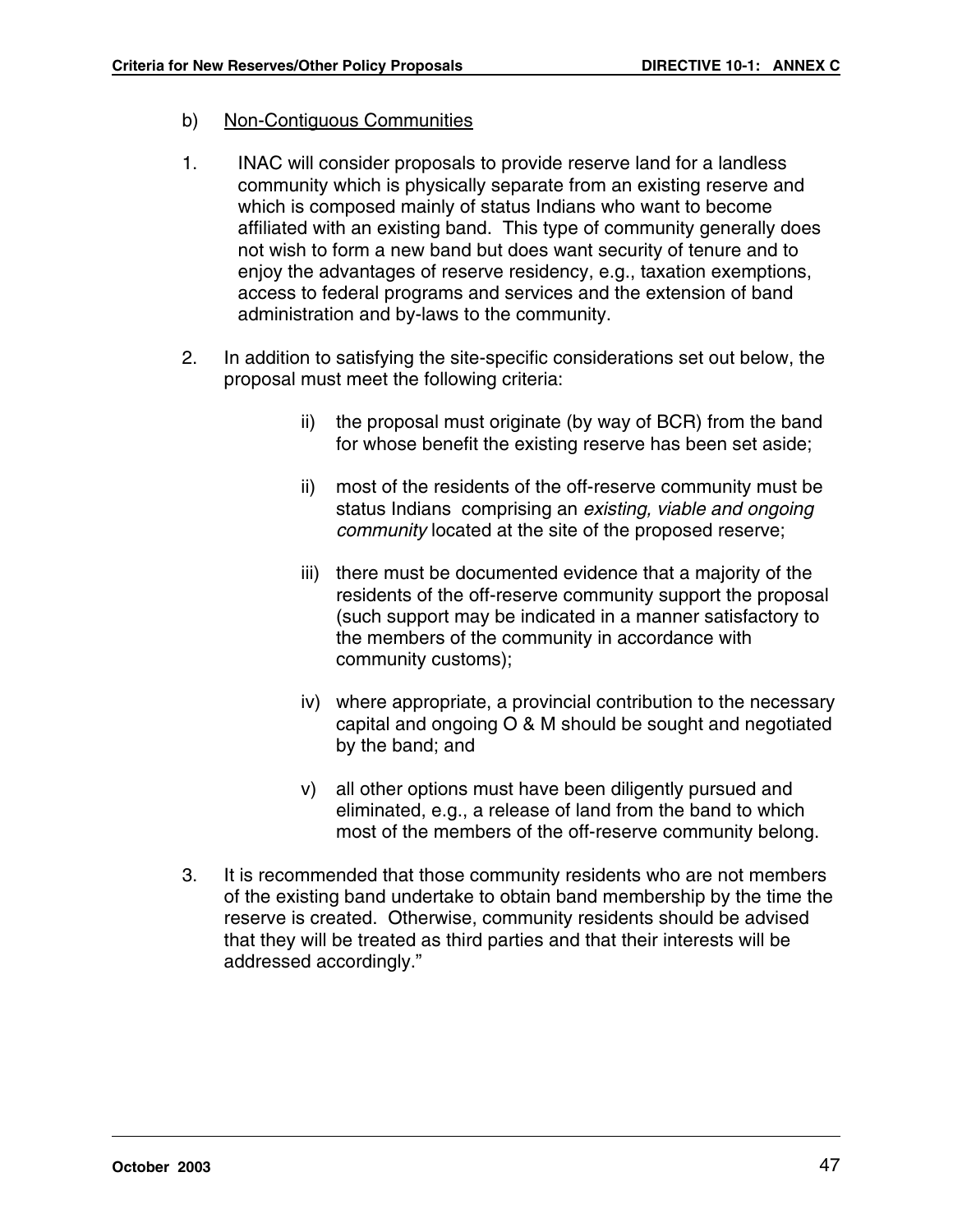### **3. Cost Issues:**

- 3.1 For an ATR proposal with unresolved cost issues to be reviewed on an exceptional basis, a rigorous cost-benefit analysis is required to show that the associated costs are reasonable in terms of the benefits which will accrue. The benefits of a proposal must be demonstrated through a community land needs study/plan based on accepted demographic and community planning principles. (See Section 4 in this Annex).
- 3.2 The proposal must also be cost-effective in relation to the following options:
	- i) the availability of suitable surplus federal Crown lands from Public Works and Government Services Canada, or other federal government departments;
	- ii) the possibility of an exchange of an unused or unsuitable portion of the reserve for other suitable land (e.g., provincial Crown land);
	- iii) the acquisition of provincial Crown land and a provincial contribution towards the capital and ongoing costs associated with the proposal (such contribution to be sought and negotiated by the First Nation, with technical support from INAC if requested by the First Nation);
	- iv) the acquisition of private land;
	- v) the use of other reserve land set aside for the First Nation;
	- vi) a First Nation owned corporation holding title to the land (as opposed to reserve status) or using other First Nation owned land already held in fee simple;
	- vii) a First Nation's ability to contribute to land purchase and any program costs;
	- viii) the acquisition of other land generally contiguous to or in the service area of the existing reserve;
	- ix) the long-term potential of the new reserve to foster a division of the existing First Nation requesting the new reserve, and the resulting long-term cost implications.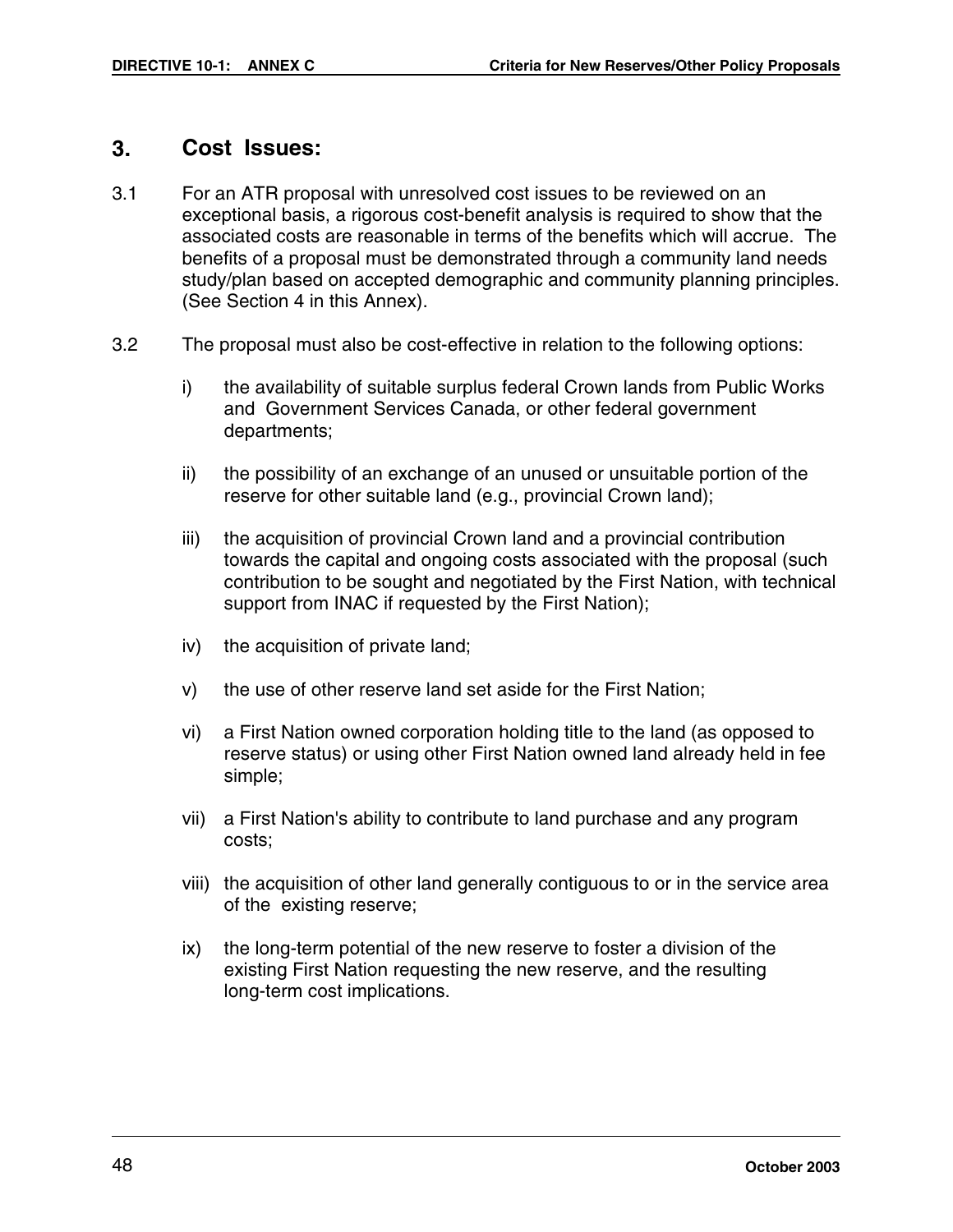### **4. Community Need Issues**

- 4.1 Questions of community need can only be effectively resolved through the use of sound community planning principles.
- 4.2 The following factors will be considered in determining band requirements:
	- i) data on the future requirements of land for community purposes, based on a demographic analysis (future projections should cover at least 15 years but generally not more than 25 years);
	- ii) where the proposal is based on housing requirements, a review of existing and projected housing density;
	- iii) the potential of the existing reserve base to meet future land requirements, taking into account:
		- a) the topography of the reserve (size, location, soil, etc.);
		- b) existing land use;
		- c) existing land use plans or zoning by-laws which are being actively implemented (these should be considered in determining how much land is available for residential purposes); and
		- d) existing patterns of land holding on the reserve (where there are large areas of reserve land which are held by a few individuals and are suitable for community development purposes, an internal land reallocation may be required before INAC will consider adding land to the existing reserve land base, especially where this would be the least costly option);
	- iv) the possibility of exchanging an unused or unsuitable portion of the reserve for other land.

Where a land reallocation is required by INAC and the First Nation and the locatee cannot agree on a voluntary sale of the land, the Minister may, pursuant to subsection 18(2) of the Indian Act and with the consent of the band council, authorize the "expropriation" of locatee land in accordance with INAC policy and procedures (set out in Chapter 4, INAC's Land Management Manual, as amended from time to time).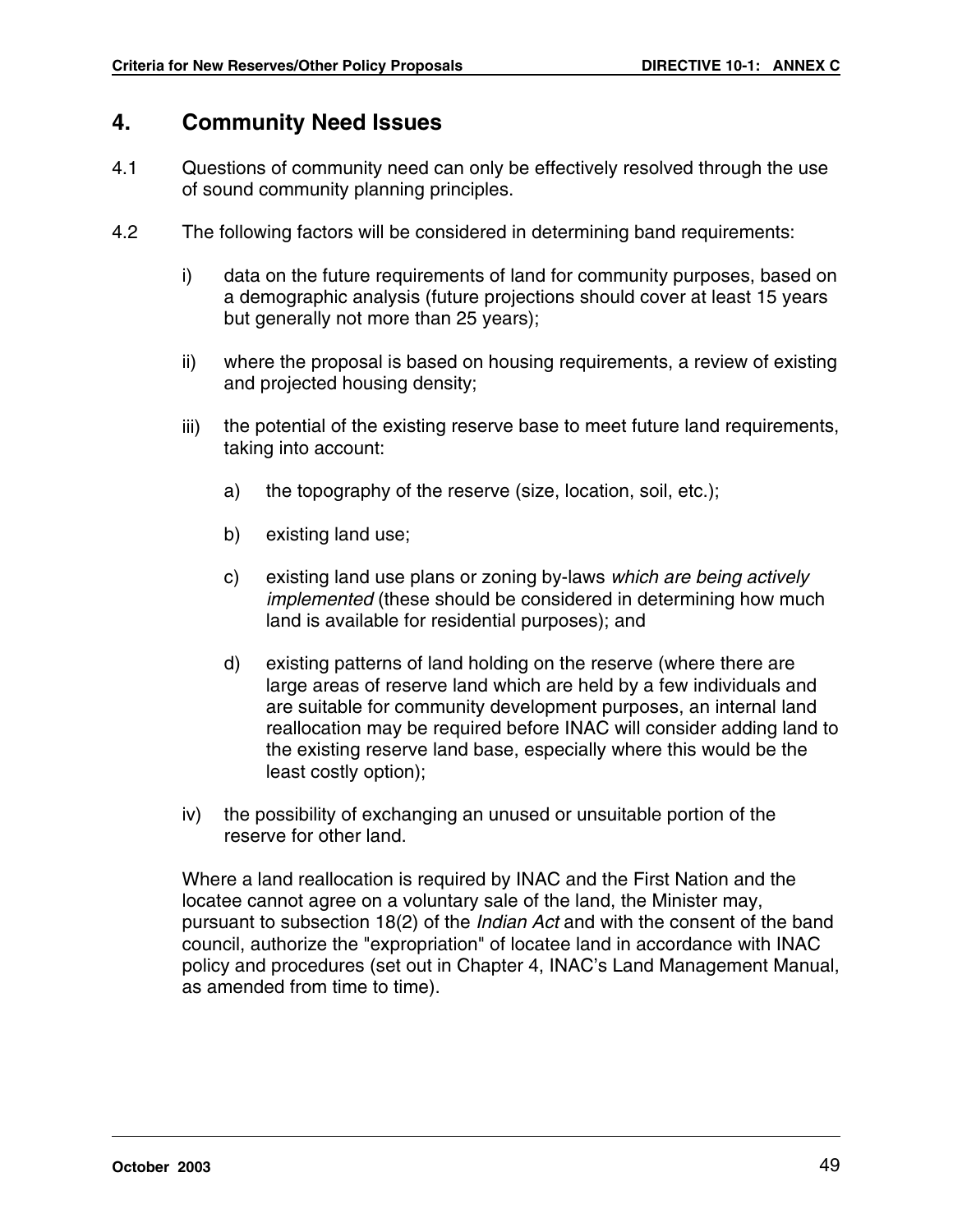### **5. Environmental Site Assessment (ESA)**

- 5.1 As directed by Treasury Board policy, an environmental site assessment shall be conducted for any land acquisition. Therefore, an environmental site assessment must be conducted for any addition to reserve in accordance with Chapter 12 of INAC's Land Management Manual, as amended from time to time, to determine the environmental state of the existing site. The policy aims to determine what **past or present activities** might have adversely affected the site, and to have the previous/current user(s) correct these conditions prior to setting the land aside for the use and benefit of the First Nation(s).
- 5.2 Proposed ATR submissions should also include an estimate of the costs of an environmental site assessment, if the department has determined it will pay for such costs.

### **6. Environmental Impact Assessment (EIA) for Any Project**

- 6.1 Further to the Canadian Environmental Assessment Act (CEAA), a federal authority must carry out an environmental impact assessment before it exercises any prescribed power or authority, duty or function, which would enable a project as defined under that Act to proceed either in whole or in part. Therefore, if there is a known project proposed on the land to be set aside as reserve which triggers the application of CEAA, then CEAA requires that an environmental impact assessment (EIA) be carried out for these proposed activities.
- 6.2 Note that it is the project proposed for the land under consideration for ATR that may trigger CEAA, not the Governor in Council or Ministerial Order creating the reserve. The EIA report will normally be prepared by the project proponent, under the direction of the First Nation and the department.
- 6.3 This assessment is for **future proposed activities**, and is different from the environmental site assessment required under Paragraph 2 above, which is for past or current activities which took place on the land and which may have contaminated the land.
- 6.4 Refer to Chapter 12 of INAC's Land Management Manual, as amended from time to time.

### **7. Financial Implications and Funding Sources**

7.1 As proposals which cannot be funded within INAC's A-base (current approved financial authorities), will not normally be approved (except in cases of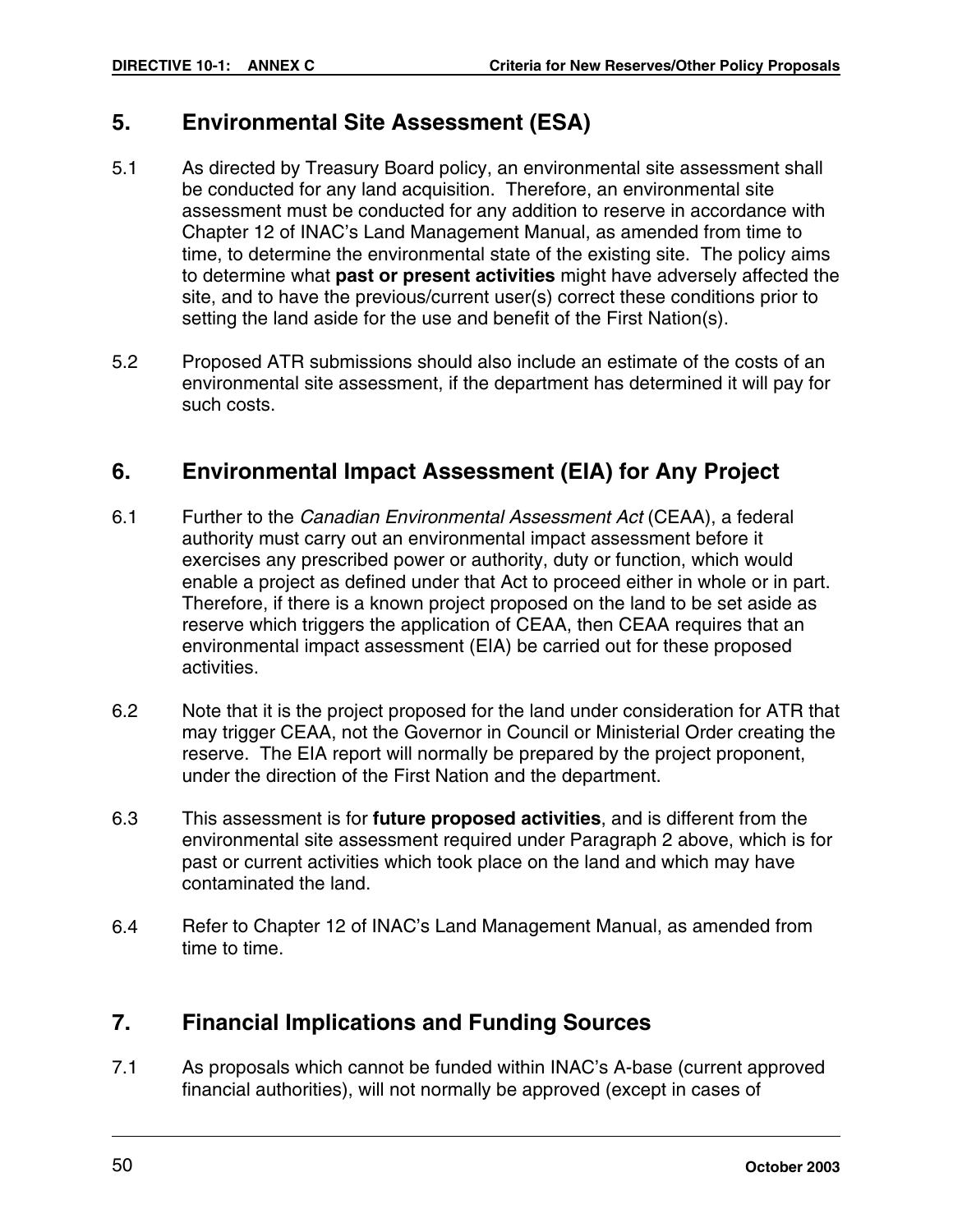mandated claim settlements or treaty/legal obligations), all short-term and longterm financial implications must be defined and sourced prior to AIP. These include, but are not limited to, costs of land acquisition, environmental review and remediation, capital, band support, and ongoing and incremental operation and maintenance costs. Detailed assessment of such costs should be multisectoral at the regional level, particularly from the capital and finance programs.

7.2 On an exceptional basis, reserve proposals beyond a region's budget may be submitted, with regional recommendations, to the Deputy Minister of INAC for decision. Regions must demonstrate in a detailed costing assessment (see 3.1 above) how the proposal is beyond the region's and First Nation's financial capacity and how a detailed cost-benefit analysis warrants further consideration.

### **8. Long Term Site Potential**

8.1 The long-term business, resource, employment and taxation and demographic/community needs potential of the proposed reserve site(s) must be considered in relation to its impact on the economic self-reliance of the First Nation.

### **9. Other Government Departments**

9.1 Other federal government departments and agencies, e.g., Health Canada, the RCMP, should be contacted by INAC regions and given the opportunity to assess the potential impact on their program delivery resulting from ATR proposals. This forecasting should be done as part of the normal community planning process. Where this has not already been done, INAC regions must notify relevant federal departments and agencies in writing and allow three months for any comments to be provided.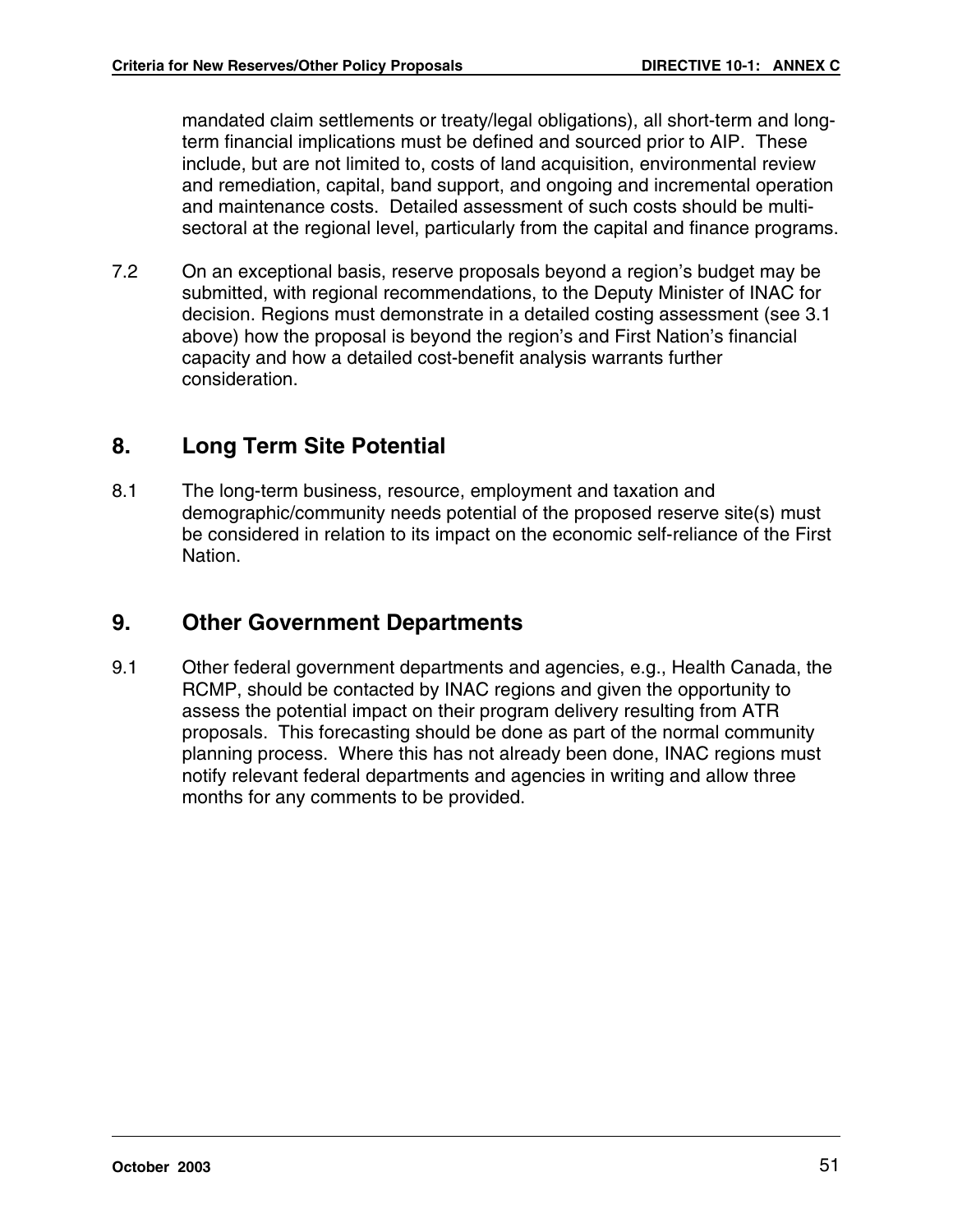### **10. Existing Encumbrances**

- 10.1 Land to be acquired under an ATR proposal may have existing legal interests or be subject to rights to use the land. Examples of such encumbrances are leases, licences, permits, easements, rights of way, etc.
- 10.2 In order to determine what, if any, encumbrances there are, INAC should ask the Department of Justice to arrange for a title search to be done against the land which is the subject of a proposal.
- 10.3 These encumbrances, which are legal interests in or rights to use the land, are distinct from the non-legal issues or concerns that a municipality or other third party may raise and should not be confused with such issues.
- 10.4 Any existing encumbrances should be minimized to the extent possible by the time the land is granted reserve status. If necessary, a limited degree of encumbrance is acceptable, as long as it does not affect the First Nation's proposed land use and does not conflict with the Indian Act.
- 10.5 Existing encumbrances must be specifically identified and mechanisms for dealing with them must be determined in conjunction with the Department of Justice prior to the proposed acquisition by INAC. Encumbrances include both registered and unregistered interests/uses (where such unregistered interests are known).
- 10.6 Consistent with the objective of speeding up the ATR process for the First Nation, consideration should be given to taking title to the land subject to the existing interests/uses, as opposed to negotiating the revocation of such interests/uses and their conversion into an interest/use under the Indian Act. On this last point, if a third-party is concerned over the legality and/or certainty of its interest or right to use the land, another technical option is to create the interest/use under the Federal Real Property and Federal Immovables Act (FRPFIA), set the land aside subject to the FRPFIA interest/use and then convert the interest/use into an Indian Act transaction once the land has reserve status.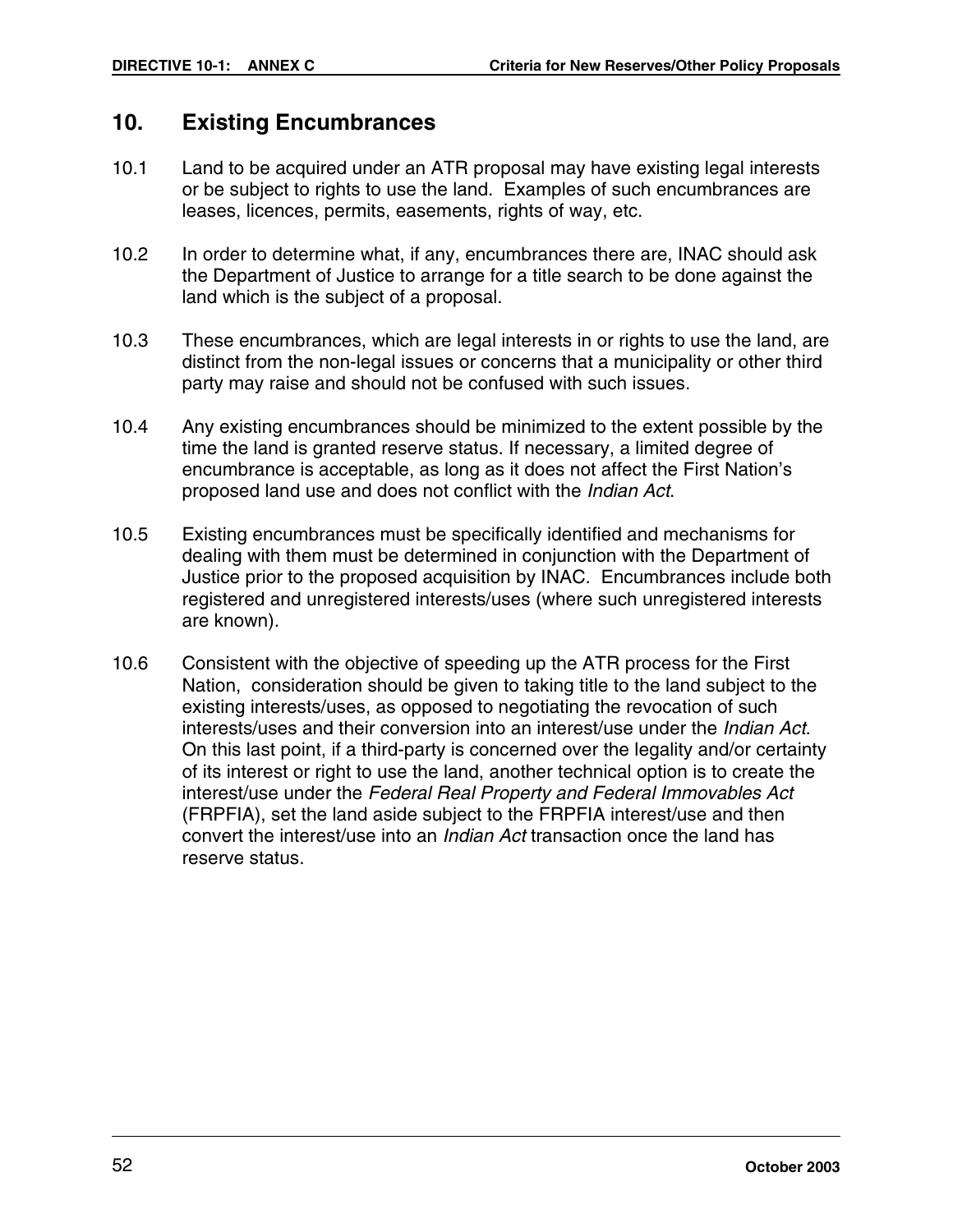### **11. Access**

11.1 Where third party land would be "landlocked" by the addition to reserve or new reserve, legal access over the proposed reserve is to be negotiated by the First Nation, as a legal conveyancing requirement, before agreement in principle is granted. In addition, the need for access to utilities should be negotiated with respect to the proposed reserve land. Upon the First Nation's request, INAC may provide technical assistance in support of the First Nation's negotiating lead.

### **12. Contiguity Of Multiple Parcels**

12.1 Where more than one parcel is proposed to be set aside as reserve, they should be contiguous to one another.

### **13. Parcel Boundaries**

- 13.1 Where relevant, the boundaries of additions/new reserves should follow natural water boundaries.
- 13.2 Parcel boundaries shall be described in accordance with the February 6, 1998 INAC/NRCan agreement on legal descriptions.

### **14. Mines and Minerals**

- 14.1 Where the First Nation is not conducting the land purchase, INAC shall ensure that the First Nation Council is advised of any exclusions with respect to mine and mineral rights.
- 14.2 If a third party has subsurface rights for the parcel of land to be set aside as reserve, access over the reserve to exercise those rights, or a buy-out of those rights, is to be negotiated by the First Nation prior to the lands being granted reserve status. Upon the request of the First Nation, INAC may have a role in providing technical assistance in support of the First Nation's lead.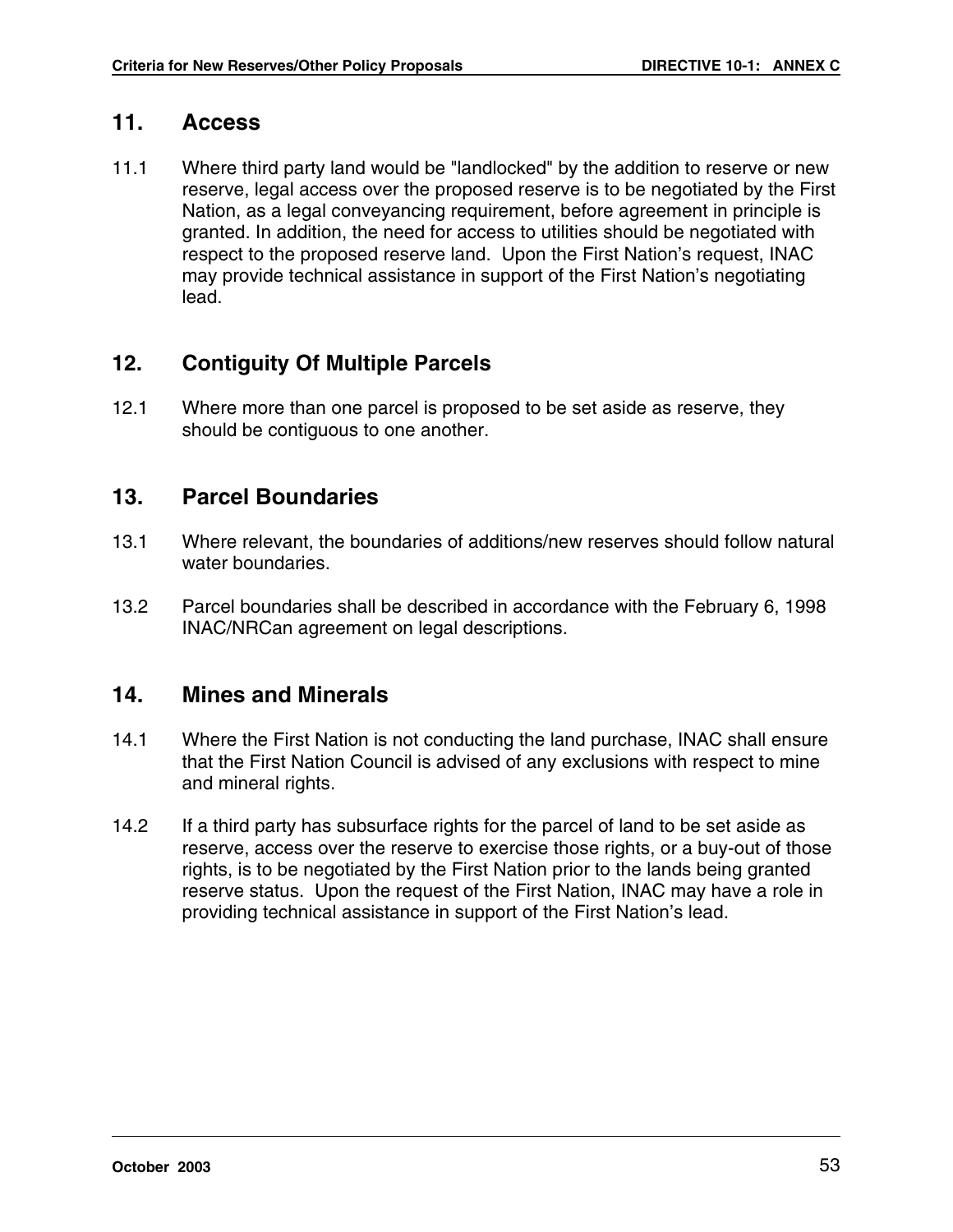### **15. Provincial Considerations**

- 15.1 The affected province must be notified by the First Nation of the ATR proposal in writing. Three months must be given to the province to set out any issues for discussion. Subsequent discussions however should not unreasonably delay the proposal.
- 15.2 The First Nation must ensure the province does not have competing land use plans for the land in question.
- 15.3 Provincial concurrence will be required for returns of unsold surrendered land in those provinces where the unsold surrendered land is under provincial title, e.g., in Ontario, pursuant to the Indian Lands Agreement (1986).
- 15.4 Upon the request of the First Nation, INAC may have a role in providing technical assistance in support of the First Nation's discussions/negotiations with a province.

### **16. Municipal Considerations**

- 16.1 **General:** In recognition that First Nation communities and non-First Nation communities live side by side, the federal government promotes a "good neighbour" approach. This involves First Nations and municipalities sitting down together to discuss issues of mutual interest and/or concern. Where requested by a municipality or a First Nation, there is a requirement to negotiate arrangements in such areas as joint land use planning/by-law harmonization, tax considerations, service provision and future dispute resolution.
- 16.2 The potential requirement to negotiate in these areas means that both parties must engage in discussions based on good will, good faith and reasonableness. Note that the need for discussion may be with respect to ATR proposals within the boundaries of a municipality (where consultation/negotiations leading to an agreement may be necessary) or with adjacent/abutting municipalities (where consultations alone may be necessary).
- 16.3 While municipalities must be consulted in accordance with this policy, they have no general or unilateral veto with respect to reserve proposals.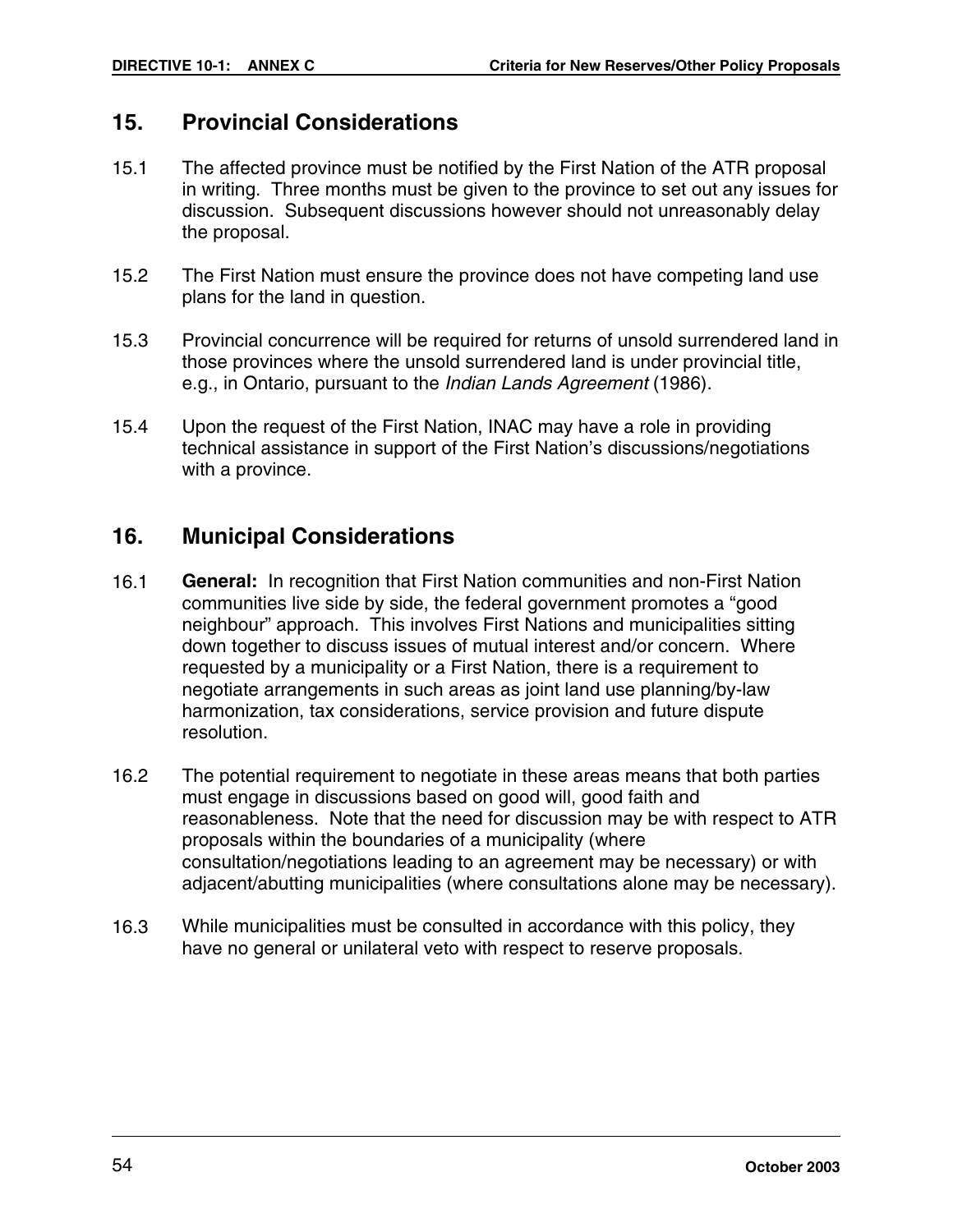- 16.4 While the First Nation has the lead role in discussions and/or negotiation with neighbouring municipalities, upon request from the First Nation, INAC may have a role in providing technical assistance in support of that lead. Canada is not a party to any concluded agreements between a First Nation and a municipality.
- 16.5 **Municipal/First Nation Consultation:** Where the land to be set aside as reserve is within or adjacent/abutting a municipality, the First Nation must inform that municipality in writing of the proposal under consideration. Municipalities must be given three months to respond in writing with any issues. Subsequent discussions however should not unreasonably delay the addition.
- 16.6 The First Nation must ensure a neighbouring municipality does not have competing land use plans for the land in question. Other issues that might arise and which may need to be covered in a First Nation-municipal agreement are the provision of municipal services, by-law compatibility, a consultation and dispute resolution process for matters of mutual concern and potential net tax loss adjustments due to the loss of municipal jurisdiction over the land. The municipality and First Nation are entitled to formalize such an agreement in writing.
- 16.7 The First Nation can accelerate the proposal by preparing draft agreements in these areas. The Indian Taxation Advisory Board may be a good source for First Nations to consult, with respect to model agreements developed by other First Nations.
- 16.8 **Municipal Tax Considerations:** Unless otherwise provided for in a claim settlement or legal agreement, the First Nation is required to negotiate a net tax loss adjustment where requested by a municipality, with assistance of the region if requested. The First Nation is responsible for paying for any negotiated net tax loss sum. The objective of such negotiations is to allow the municipality to adjust to the net effect of the combined reduction in municipal servicing costs and reduced tax base caused by an addition proposal. It is not to compensate in perpetuity for the gross level of lost taxes, given that servicing costs are also being reduced or are subject to a separate Municipal Service Agreement. (The Indian Taxation Advisory Board has computer software which can support First Nations' analysis in these areas).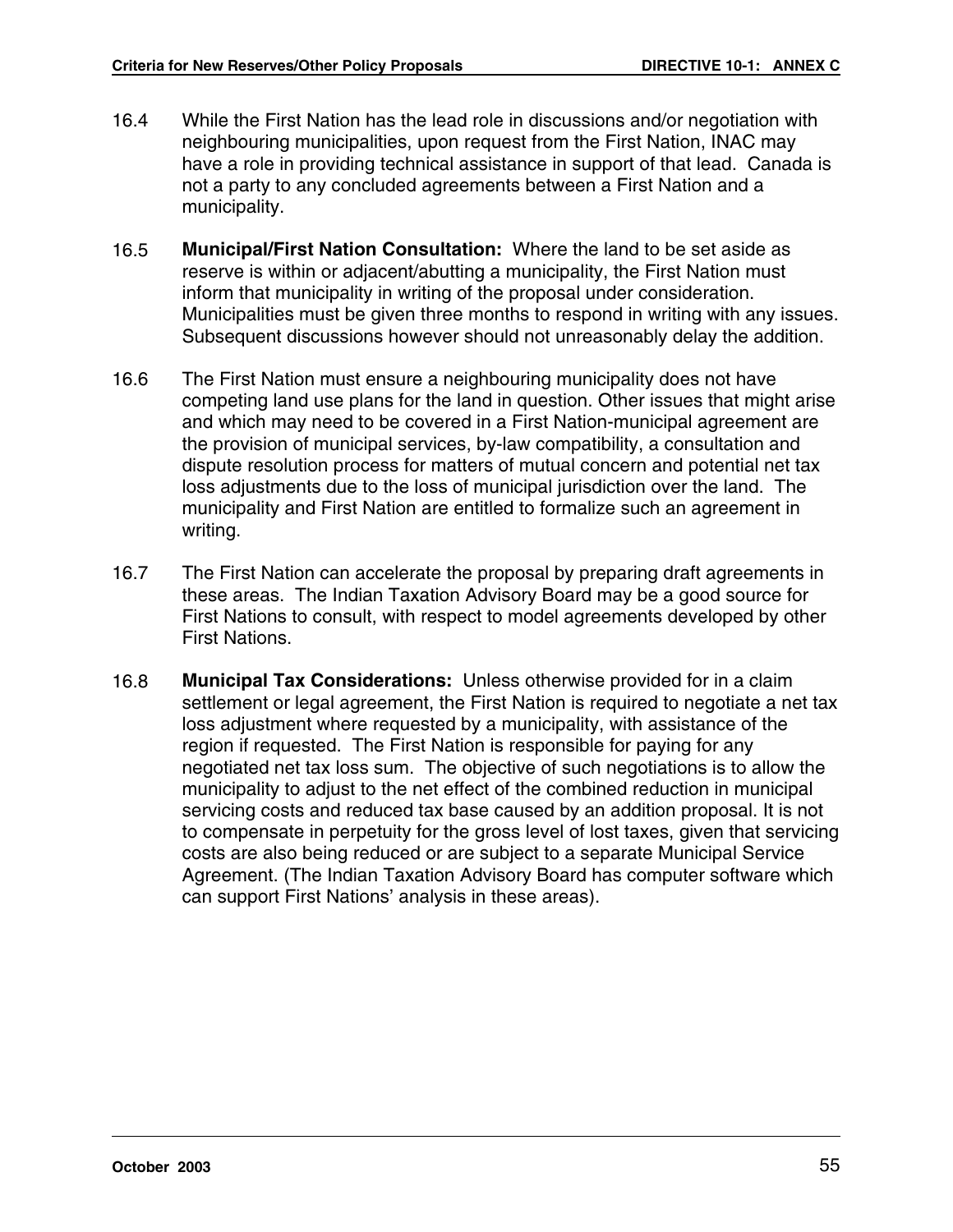- 16.9 A reasonable compensation may be determined using the following information:
	- 1. the gross amount of taxes currently assessed on the land to be set aside as reserve, limited to the municipal share of annual taxes, excluding school and hospital taxes;
	- 2. any funds the municipality is receiving in provincial equalization payments;
	- 3. any savings which will result from a reduced delivery of services following the granting of reserve status;
	- 4. the relative size of the loss in relation to the total tax revenues of the municipality;
- 16.10 School boards do not need any compensation for tax loss adjustment given that they are already funded for tuition costs for on-reserve students and funding arrangements are available for subsidizing boards for the proportionate capital costs for reserve students. However First Nations may negotiate such a payment if it is seen by them as appropriate. Upon a First Nation's request, INAC may have a role in providing technical assistance in support of the First Nation's negotiating lead.

### **17. Unresolved Provincial or Municipal Issues**

- 17.1 **If outstanding provincial issues:** Where provincial consultations indicate that there are competing land use or other issues that cannot be resolved with the province, and the First Nation/RDG wish the project to be considered, then the proposal will have to be forwarded, with options, to the Deputy Minister and/or Minister for review.
- 17.2 **If outstanding municipal issues:** Where the First Nation and the municipality cannot resolve competing land use or other issues, such as tax loss, by-law harmonization, etc., but the First Nation and the RDG still want to proceed, the proposal must be forwarded, along with the region's recommendation, for consideration by the Deputy Minister and/or Minister. A proposal may proceed in cases where the First Nation is prepared to enter into an agreement on the issues raised by the municipality and it is deemed by the RDG that the municipality is unwilling to respond in good faith.
- 17.3 There is a reasonable expectation on both the municipality and the First Nation that the 'good neighbour' principle is used to guide and underlie good faith negotiations throughout the process.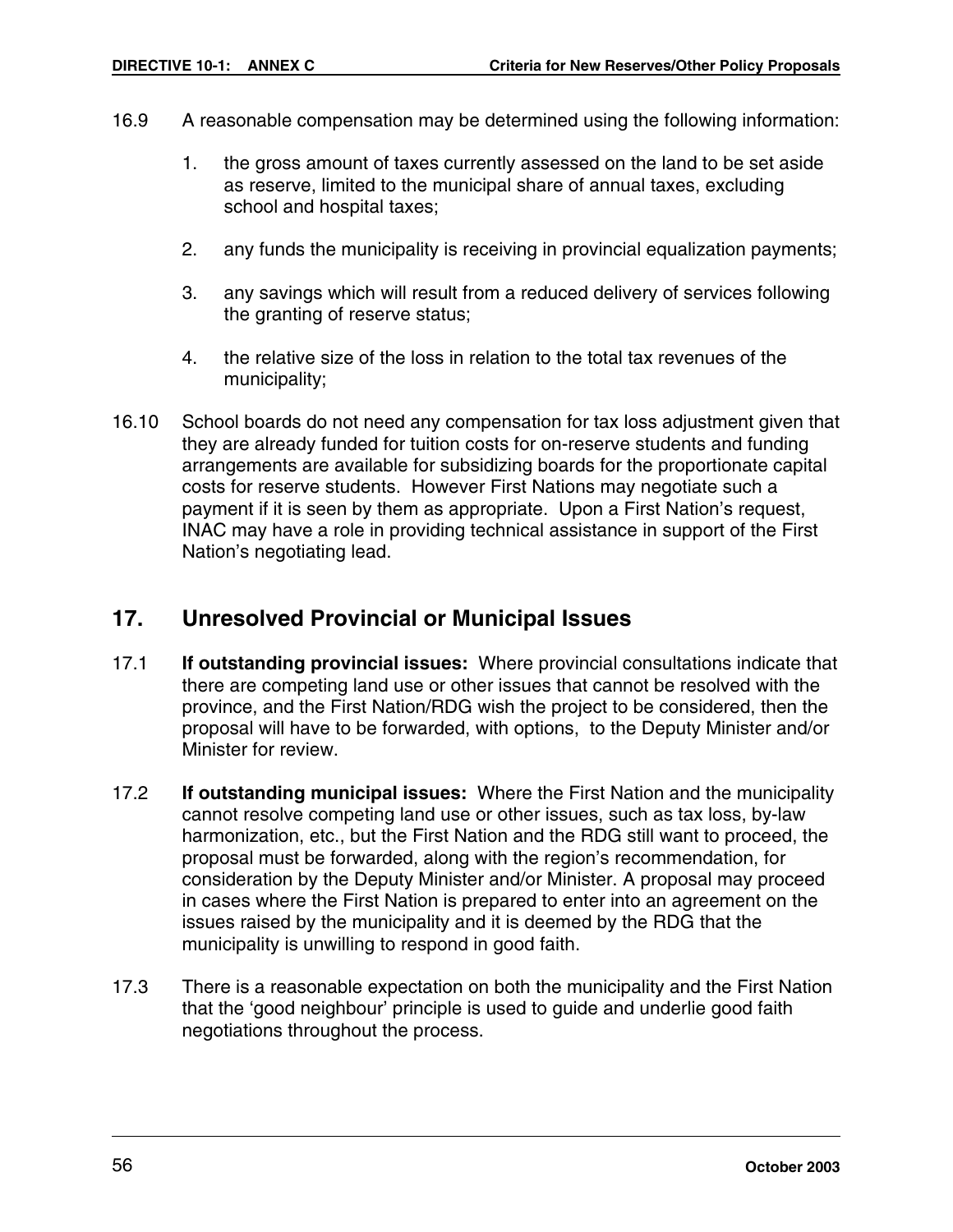### **18. Aboriginal or Treaty Rights.**

- 18.1 Unless otherwise provided for in a claim settlement agreement, the First Nation must consult with other First Nations or Aboriginal groups who claim Aboriginal and/or Treaty Rights (as well as with other First Nations who could reasonably be expected to have such claims), in the area of the land selected for the addition to reserve or new reserve. All groups should work together to resolve any competing interests.
- 18.2 Competing claims should be expressed in writing by the claimant group. The First Nation selecting land proposed for reserve status must advise INAC in cases where competing claims are asserted.
- 18.3 While other competing First Nations or Aboriginal groups therefore must be consulted and their views respected, they have no general veto with respect to reserve additions.
- 18.4 Where there is continuing disagreement among competing First Nations or Aboriginal groups on a proposed selection, and the selecting First Nation advises INAC that it wishes to proceed, the proposal must be submitted, with options, to the Deputy Minister and/or Minister for decision.
- 18.5 INAC staff should consult the LTS Lands and Environment Fiduciary Management Strategy for guidance with respect to any INAC responsibilities in such cases and consult Specific Claims, Comprehensive Claims or the Federal Treaty Negotiation Offices, as appropriate.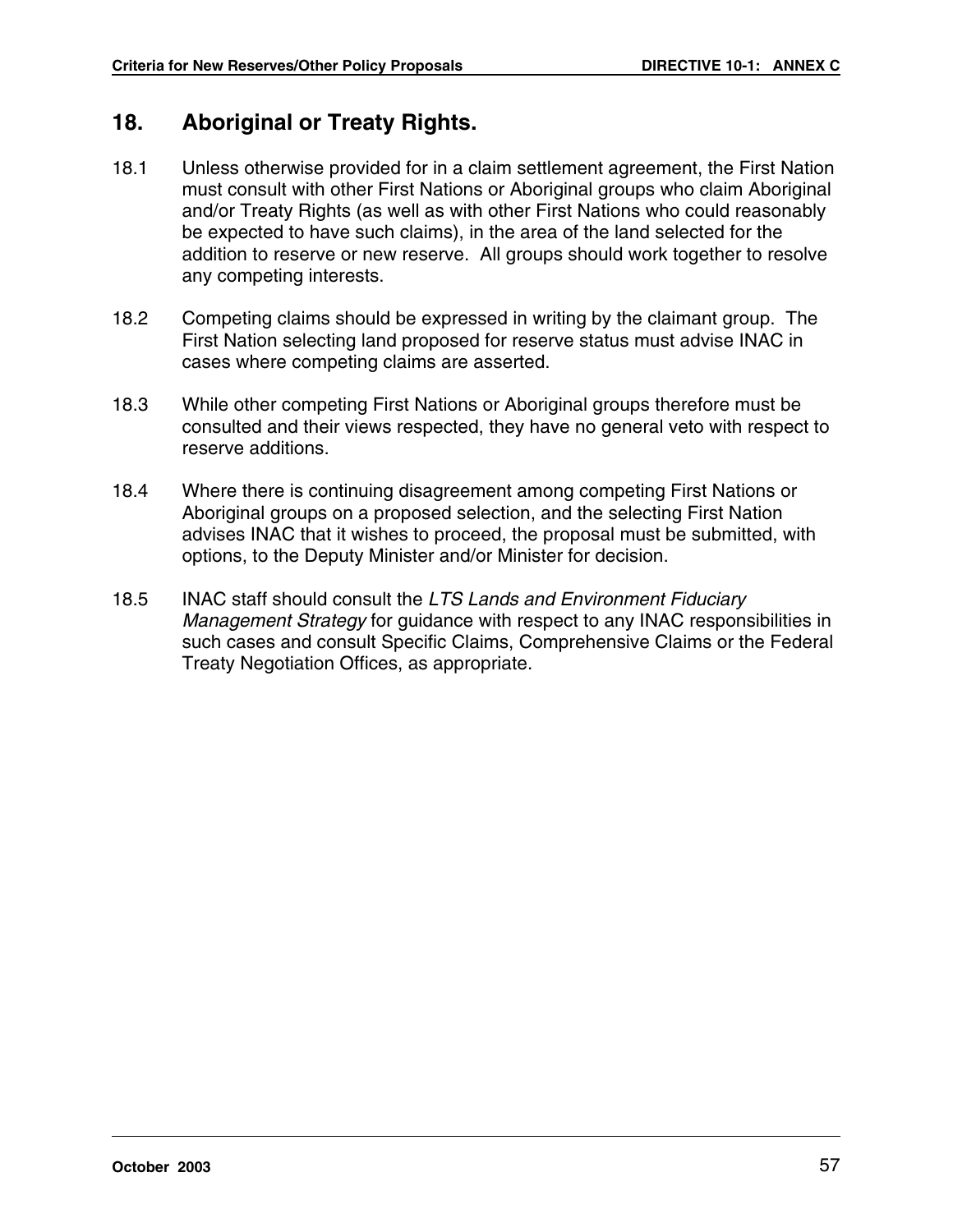# **Annex D The ATR Process**

- 1. This annex provides a fairly detailed overview of the review and approval process which guides a First Nation's ATR proposal. It includes some process improvements recommended by both First Nation and INAC land management technicians at an ATR Process Mapping Workshop held in February 2000 (sponsored by the Joint Initiative). While most recommendations involve followup at the regional level, there are some which require the involvement of INAC headquarters. Additional process improvements suggested at the workshop will be incorporated into the ATR process as this work continues.
- 2. The ATR process officially begins when the First Nation council submits a Band Council Resolution (BCR) containing the formal proposal seeking the addition to reserve or new reserve. If the proposal involves an addition to reserve, the name and number of the existing reserve should be stated in the BCR. If the proposal involves the creation of a new reserve, the name and number of the new reserve should be identified in the BCR. Naming should be guided by the principles set out by the Geographical Names Board of Canada.
- 3. Wherever possible, the First Nation should submit any pertinent documentation (that will either facilitate the process or be required) with the BCR. Some examples are conditions of TLE/Specific Claims Settlement Agreements (for a "Legal Obligations" proposal), a community plan showing the demographic need, information that the cost of any proposed development can be met within the First Nation's existing regional budget allocation (for a "Community Additions" proposal), etc..
- 3. INAC staff will discuss the applicable ATR policy category with the First Nation, along with the need for supporting documentation which the First Nation has not already provided.
- 4. Once the policy category and supporting documentation have been identified, all the relevant site-specific requirements should be identified with the First Nation, who together will determine their respective roles and responsibilities within the process, e.g., with respect to communications planning, environmental site assessments, surveys, community planning requirements, third parties, etc.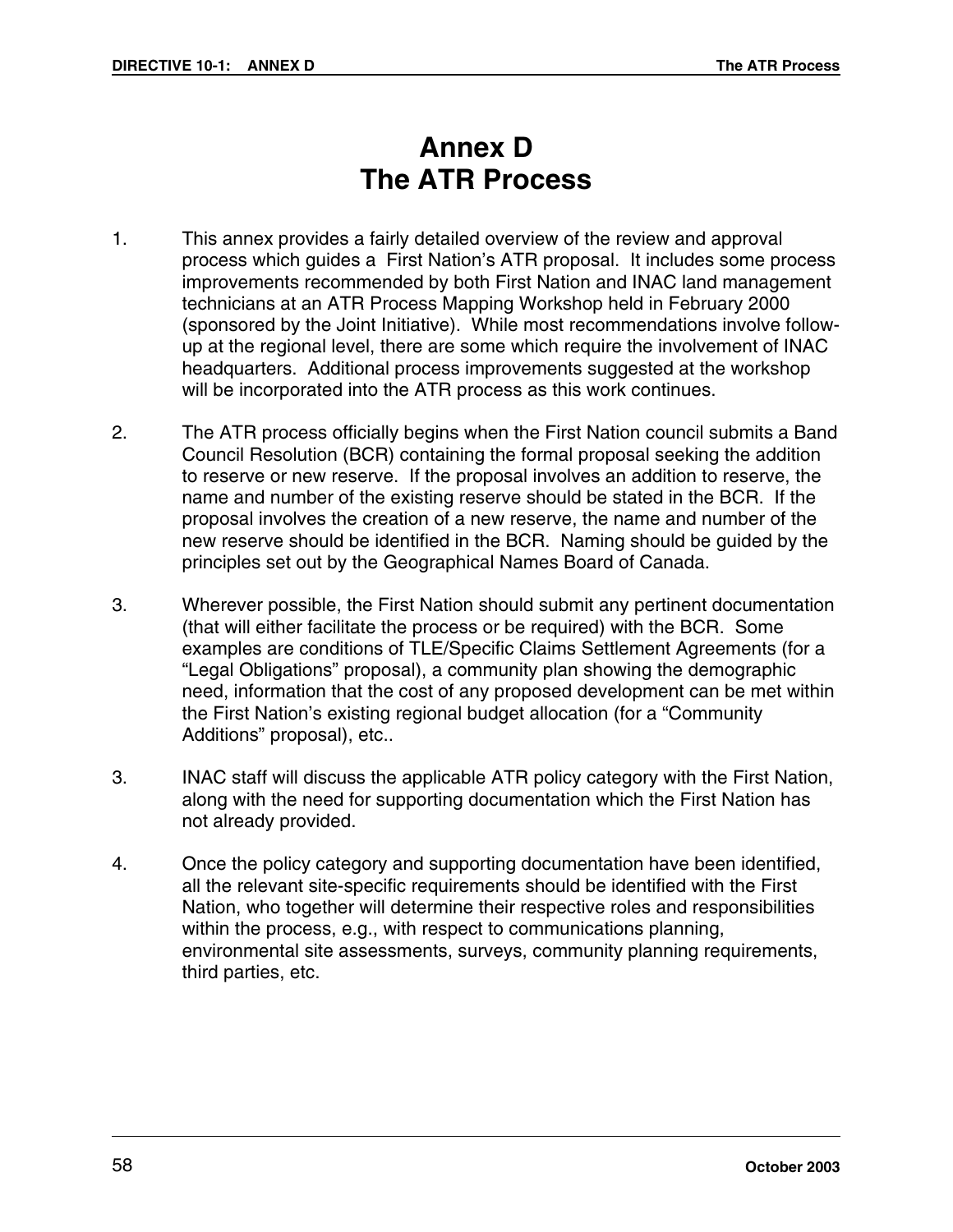#### **The ATR Process (continued)**

- 5. The First Nation will contact the province, the municipality or other federal government departments/agencies as necessary and, where applicable, initiate discussions to resolve any areas of concern with respect to the proposal. Normally, municipal issues involve the provision of services, land use/zoning harmonization, net loss of municipal tax revenue, dispute resolution, etc. Every effort should be made to complete reasonable arrangements between the municipality and the First Nation bearing in mind that formal agreements are desirable but not necessarily essential. Third-party interests must be identified and dealt with before the proposal can proceed.
- 6. The regional ATR Committee will review the proposal to ensure that the requirements of the ATR policy have been satisfied. To ensure that the proposal receives speedy consideration, it is important that the First Nation and INAC staff provide all the information required for the committee to make an informed decision. The committee will then recommend the proposal to the Regional Director General (RDG) for approval in principle (AIP) or rejection.
- 7. If a proposal is outside the RDG's AIP authority but the RDG and the First Nation still wish to proceed, the RDG must forward the proposal to be considered by the headquarters ATR Committee and subsequent Deputy Minister AIP or rejection.
- 8. The RDG (or the Deputy Minister of INAC) will grant an AIP or reject the proposal. The approval may be subject to conditions which must be satisfied before the Minister will recommend the granting of reserve status to the lands under the proposal.
- 9. It is important that any conditions attached to the approval are capable of being readily satisfied. If it is unlikely that the condition can be met, the proposal should not be sent to the RDG or the Deputy Minister for approval.
- 10. Any conditions attached to the approval by the RDG or Deputy Minister must be satisfied before the proposal can proceed to the next step. The First Nation will be advised by letter if the proposal has been rejected, approved, or approved with conditions. In the event of a conditional approval, the conditions will be specified in the letter.
- 11. After the conditions have been met, the First Nation or INAC regional office can proceed with the acquisition of the lands.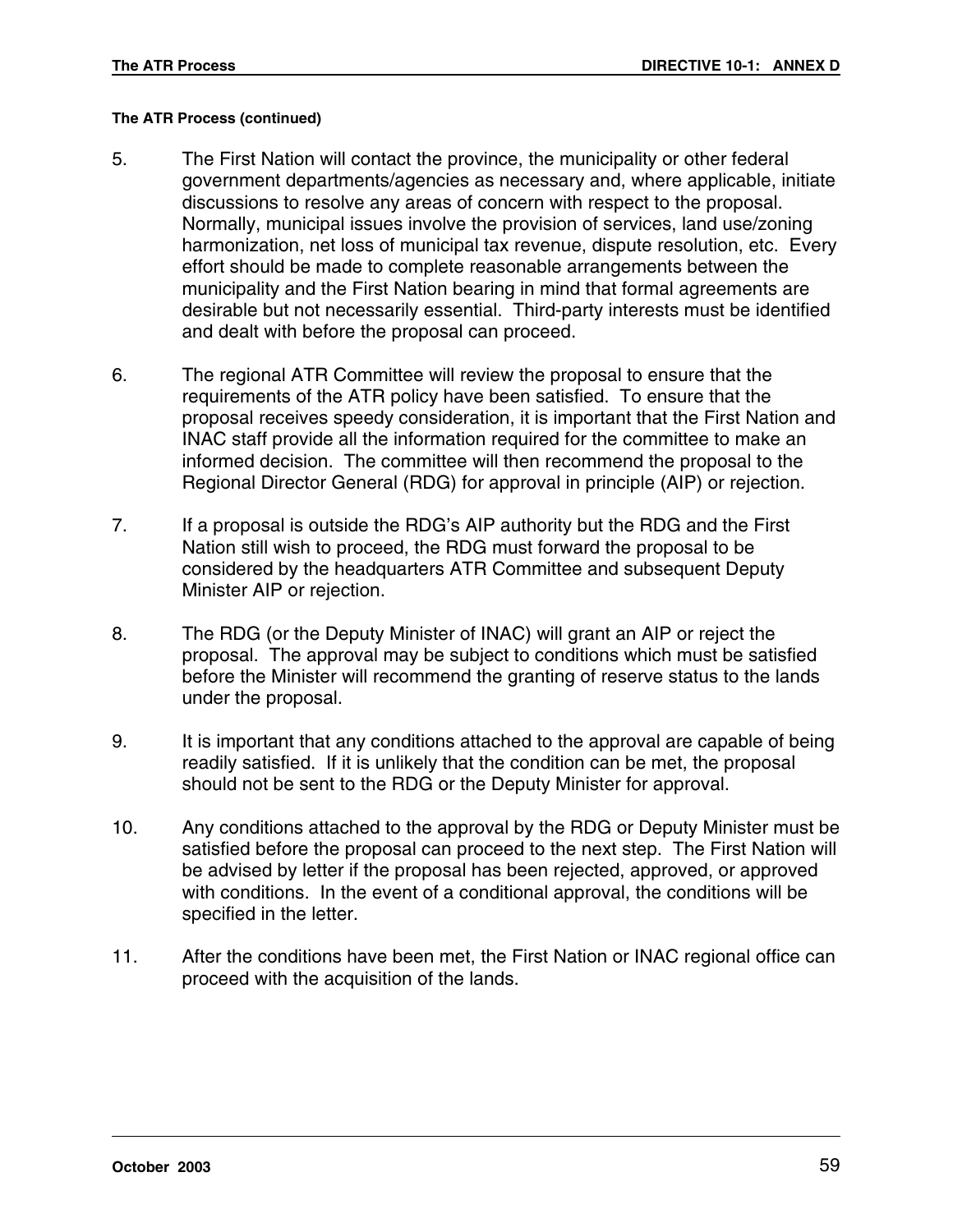#### **The ATR Process (continued)**

- 12. Regional INAC staff will prepare the Order in Council (OIC) recommendation and submission requesting that the lands be granted reserve status, or the Ministerial Order granting reserve status.
- 13. The OIC submission or the Ministerial Order is sent to the Minister who recommends its approval to the Privy Council, or signs the Ministerial Order.
- 14. The Privy Council either rejects or approves the OIC submission.
- 15. If the Ministerial Order or OIC submission has been approved, the Ministerial Order or OIC is registered in INAC's Indian Lands Registry. Regional Lands staff should arrange for the registration of all related land title documents in the Indian Land Registry to be attached to, or accompany, the registration of the Ministerial Order or OIC.
- 16. The First Nation and other relevant parties are notified of the granting of reserve status and are provided with the registration particulars as required.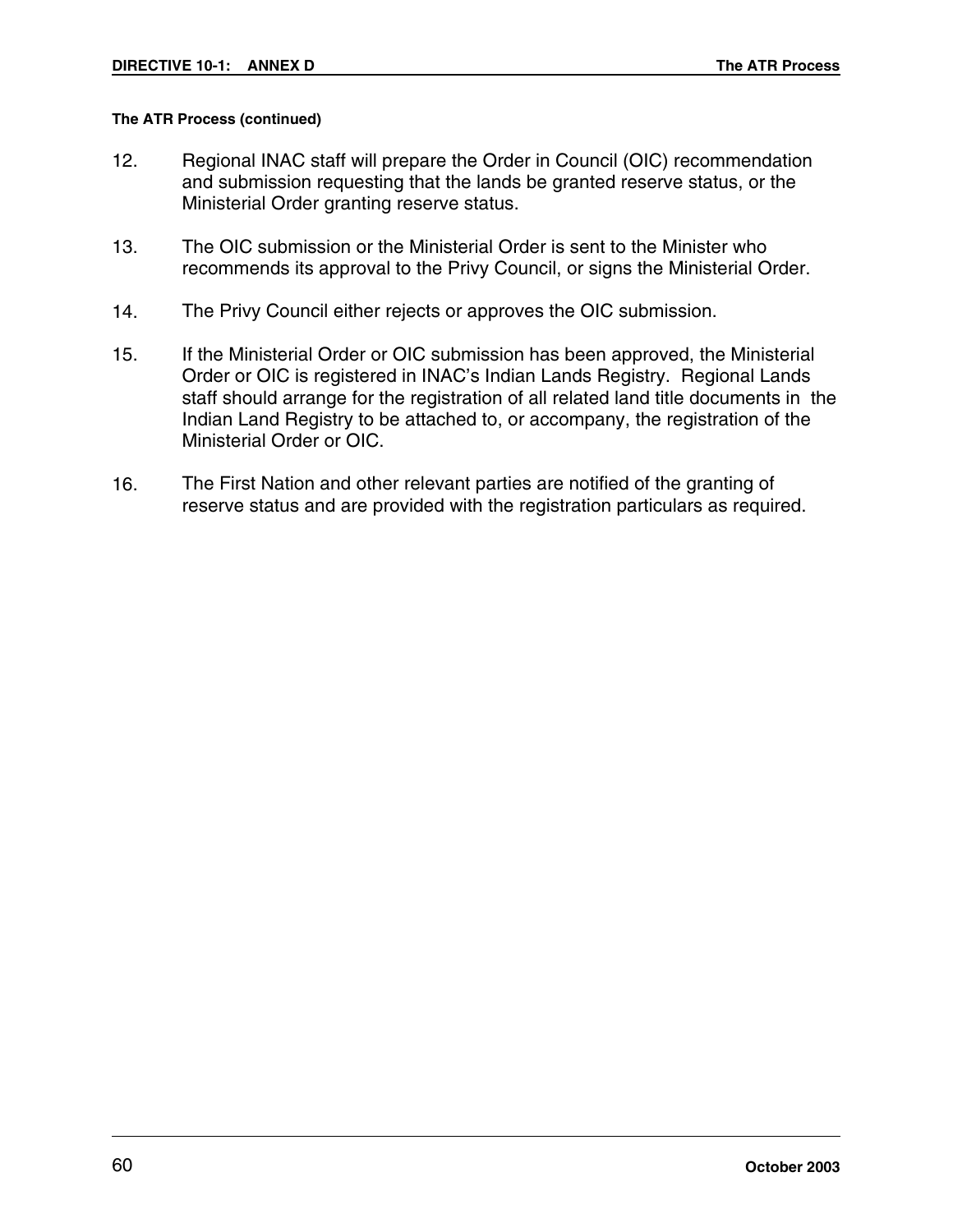# **Directive 10-2 Partial Subsurface Interest Additions**

### **1. Purpose**

1.1 The purpose of this directive is to inform users of the possibility of setting apart partial interests in mines and minerals as reserve under the conditions set out in section 4 of this Directive.

## **2. Background**

2.1 The issue of setting apart partial interests in mines or minerals as reserve was raised when First Nations began purchasing partial interests in mines and minerals under specific claim settlements and/or treaty land entitlements.

# **3. Definitions**

3.1 **"Partial interests in mines or minerals"** means that a First Nation would acquire only a part of an interest in mines and minerals. For example, if a 1/4 interest is purchased, only that 1/4 interest can be set apart as reserve providing that the conditions set out in section 4 of this Directive are met.

# **4. Policy**

- 4.1 The following conditions will apply when partial interests in mines and minerals are being set apart as reserve:
	- a) the surface of the land under which a partial interest in mines and minerals is proposed as reserve must have reserve status pursuant to the Indian Act;
	- b) title to the partial interest in the mines and minerals must be acquired by the First Nation and transferred to Canada before the lands are set apart as reserve;
	- c) the First Nation must be fully informed of the complexities of dealing with partial interests in mines and minerals;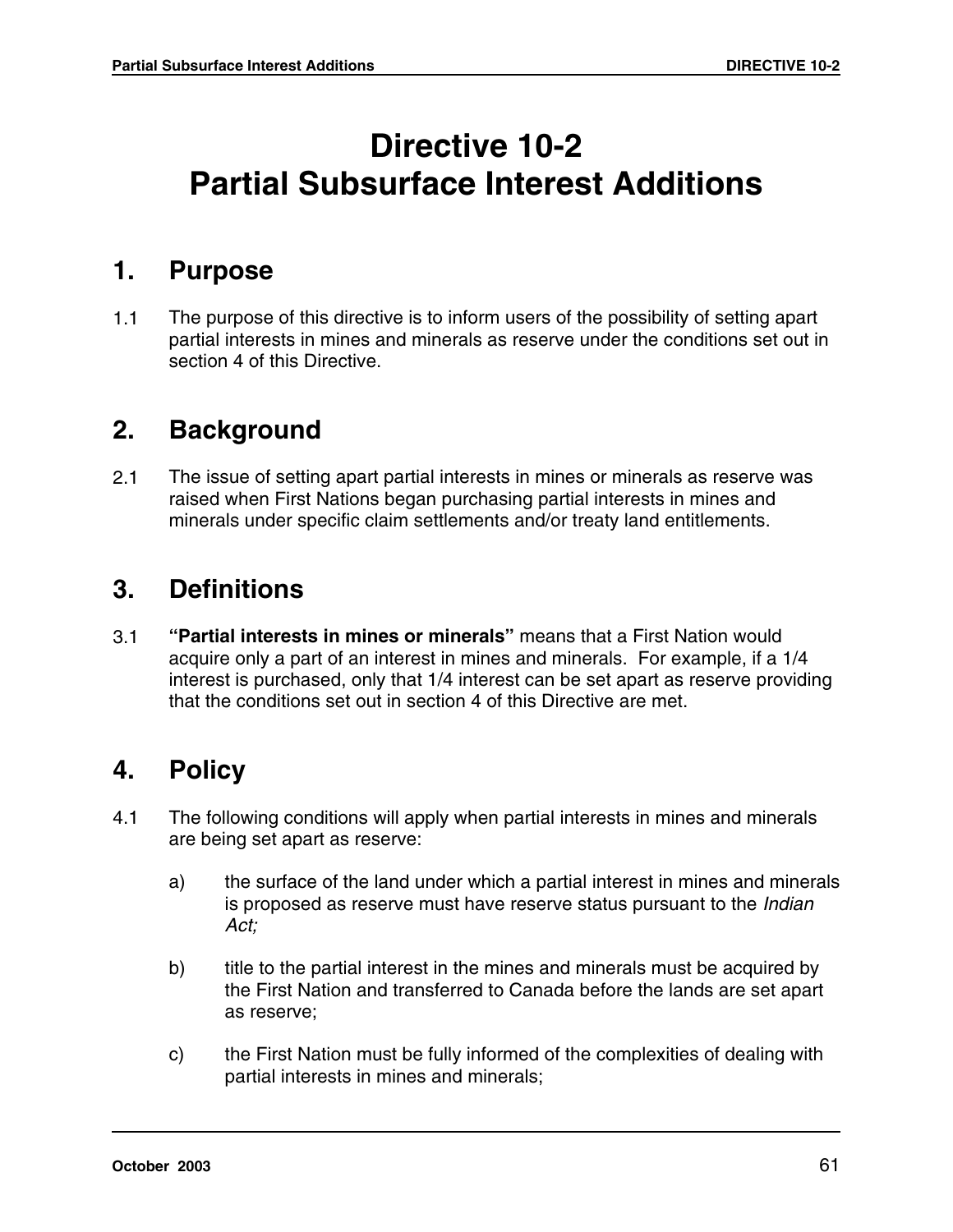- d) a partial interest in mines and minerals cannot be explored or exploited without the appropriate provincial instrument having been first obtained, and any such instrument for mineral exploration and exploitation will not be granted by the province without the proponent having first obtained the consent of each partial interest holder;
- e) all the owners of the partial subsurface interests must sign a Joint Agreement prior to Canada proceeding with setting apart the partial interest as reserve. This agreement must detail the conditions under which this interest would be held and how it would be managed for the group of owners; and
- f) the Additions to Reserve policy must be followed when partial interests are being proposed as reserve.

# **5. Implementation**

5.1 This Directive takes effect immediately.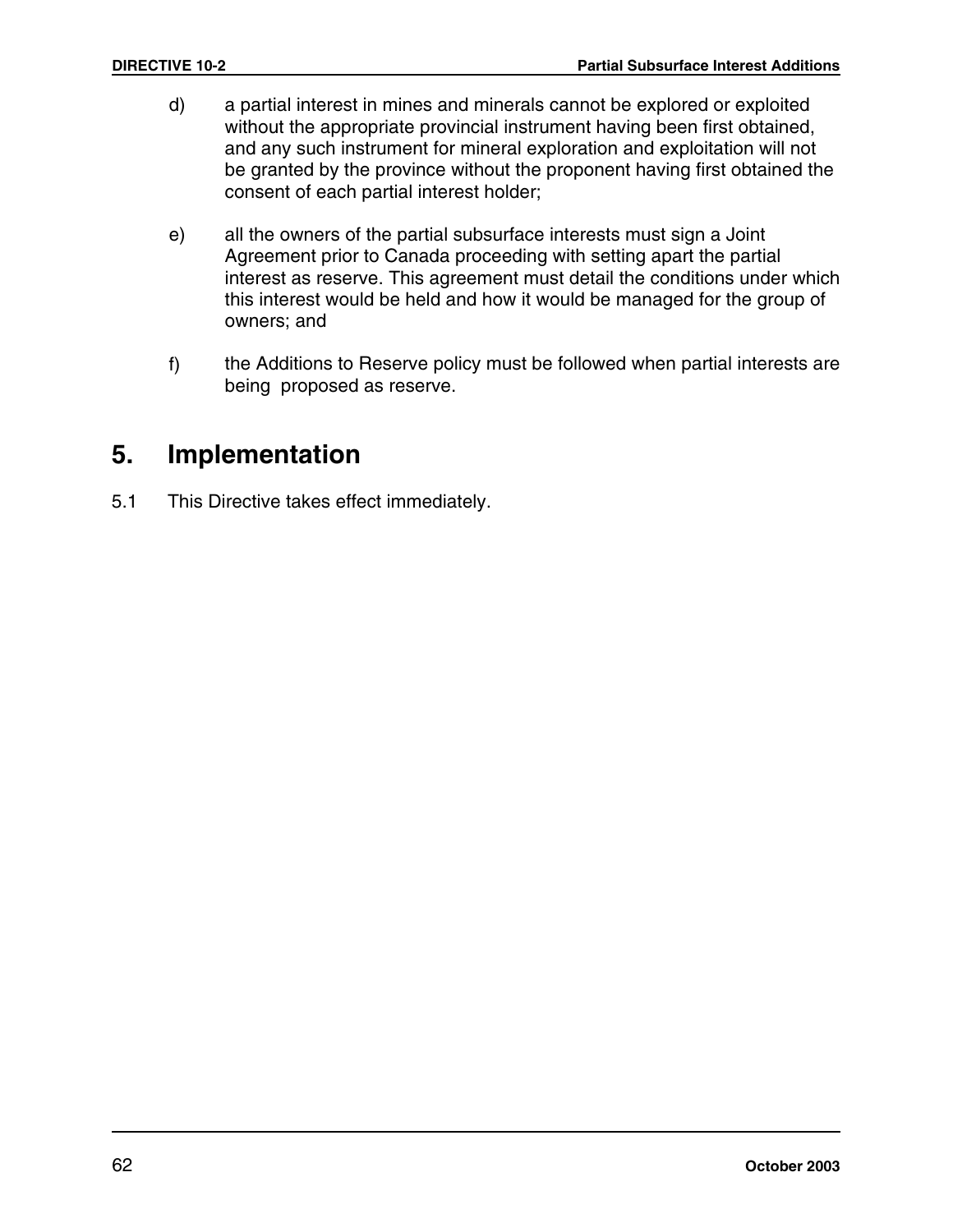# **Directive 10-3 Accretion / Erosion**

### **1. Purpose**

1.1 The purpose of this Directive is to clarify the position of the Department concerning the natural movement of water boundaries on reserve land.

# **2. Definitions**

- 2.1 "**Natural movement of water boundaries"** means change in the position of a water boundary due to accretion or erosion.
- 2.2 **"Accretion"** means the imperceptible and gradual addition to land by the slow action of water.
- 2.3 **"Erosion"** means the imperceptible and gradual loss of land by the slow action of water.
- 2.4 **"Artificial means"** means a structure that will slowly and gradually change the natural flow of a river or a stream and cause accretion or erosion.
- 2.5 **"Riparian"** means of, relating to, or living on the bank of a river, stream, etc.
- 2.6 **"Littoral"** means of, on or along the shore of the sea, a lake, etc.

# **3. Policy**

- 3.1 The following general principles will apply when natural movement of water boundaries occurs on reserve lands:
	- a) any lands accreting to a reserve would take on the characteristics of the reserve and any lands lost by erosion will lose the characteristics of the reserve. No order in council is required to rectify the boundary of the reserve unless there are exceptional or controversial circumstances such as litigation or contentious relations with parties. These exceptional or controversial circumstances will be determined on a case by case basis;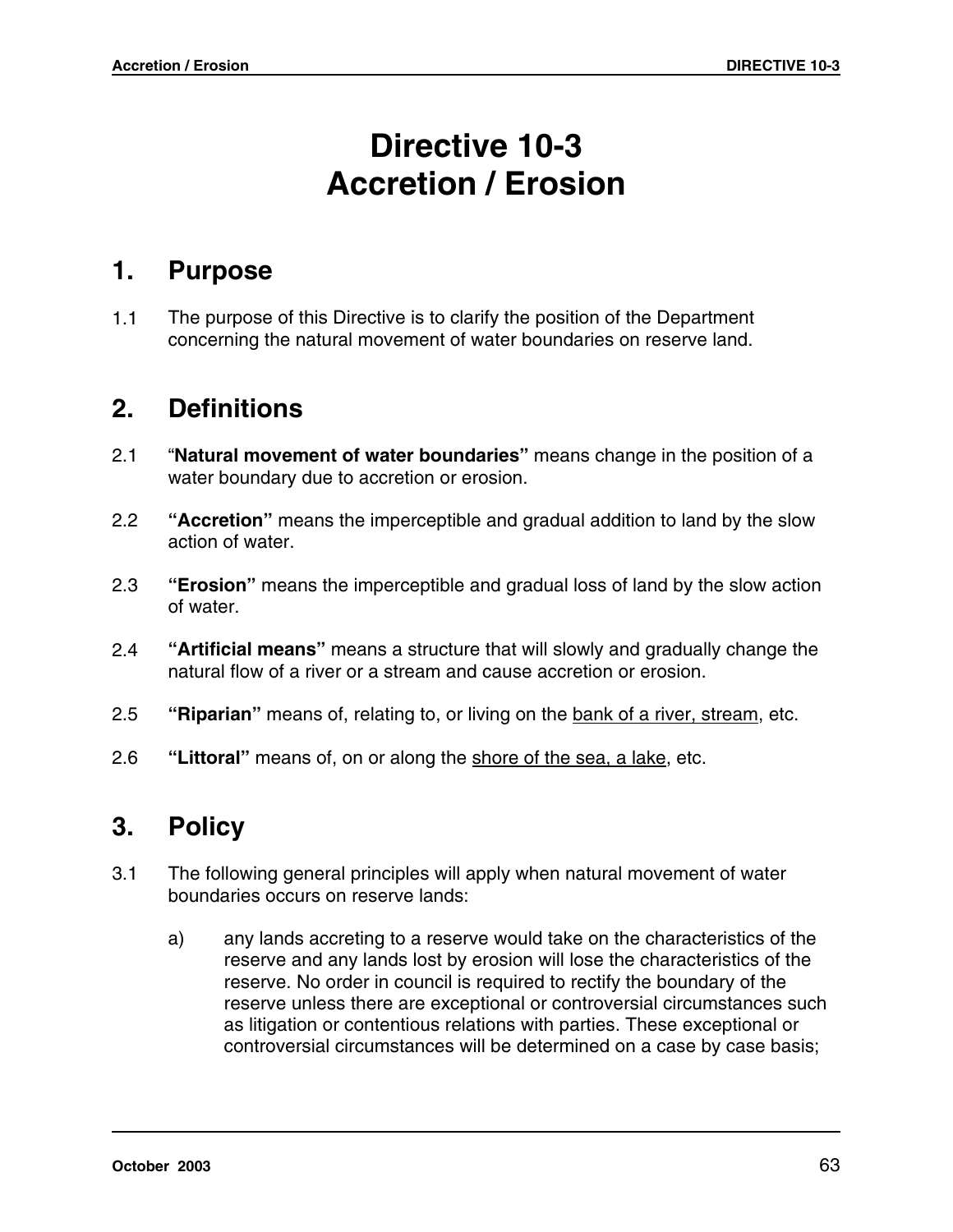- b) the fact that accretion or erosion of the reserve land is caused in whole or in part by some artificial means does not prevent it from being true accretion or erosion as long as the artificial means was employed lawfully and not with the intention of producing accretion or erosion;
- c) reserve lands lost by erosion acquire the same legal characteristics as the waterbed of the water forming the boundary;
- d) accreted lands acquire the same legal characteristics as the lands being enhanced by the accretion and, as such, the accreted land will become a part of any individual interest or leasehold on the lands being enhanced;
- e) if an interest had been created on reserve lands adjacent to the accreted lands, the interest holder would obtain the benefit of the accretion, provided that the legal description of the lands over which the interest has been granted, has a riparian or littoral boundary as one of its boundaries;
- f) the right of accretion or erosion is one of the riparian or littoral rights naturally incident to lands bordering water, and any locatee or interest holder will derive the benefit from any accretion or suffer any loss due to erosion; and
- g) the person relying on the doctrine of accretion has the onus of establishing on a balance of probability that accretion did in fact occur rather than a sudden change attributable to storm, flood or human interference.

# **4. Implementation**

4.1 This Directive takes effect immediately.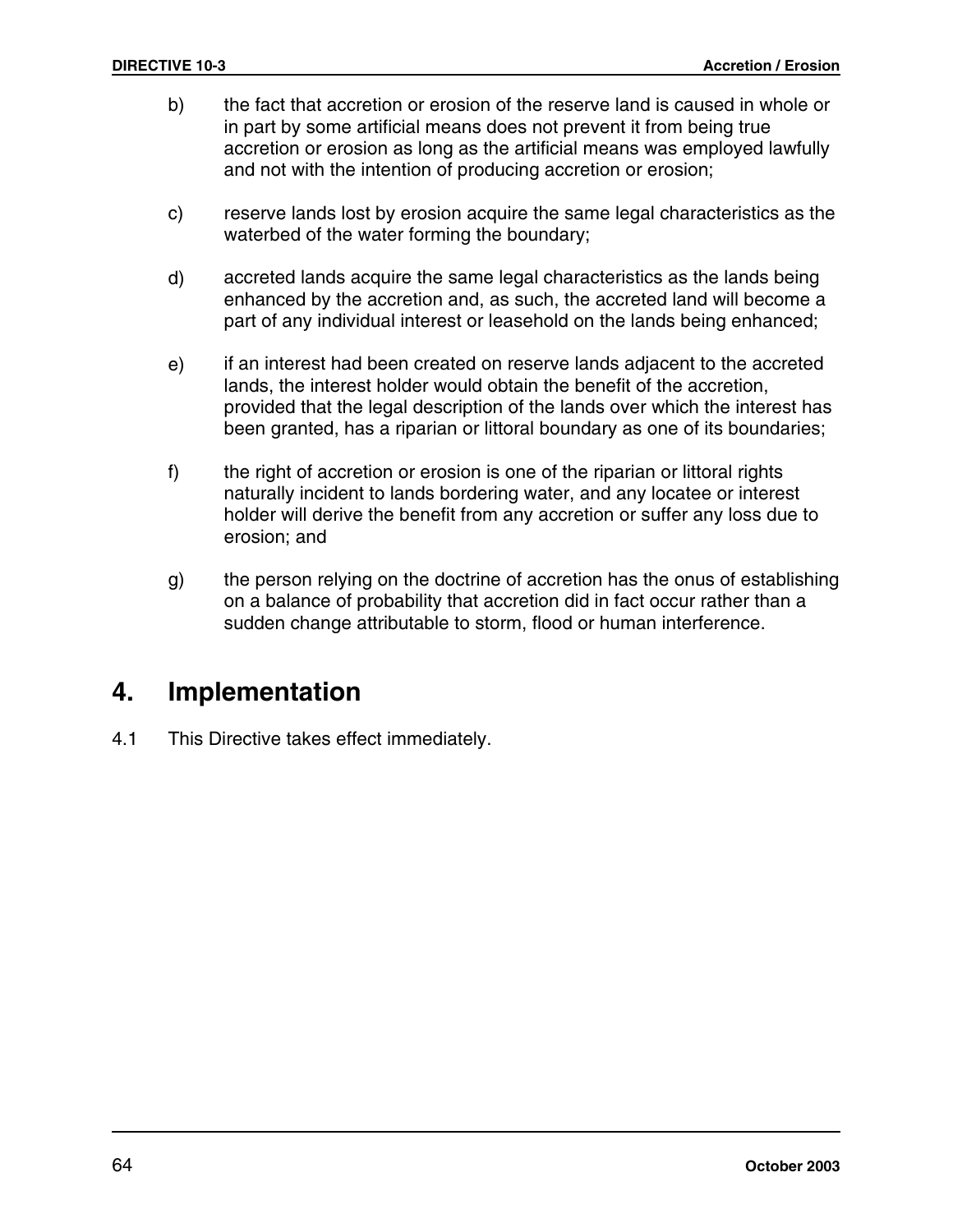# **Directive 10-4 Small Mineral Additions**

# **1. Purpose**

1.1 This directive covers the limited circumstances in which reserve status will be granted to subsurface rights (i.e. mines and minerals) even though reserve status is not being granted to the surface. This situation normally arises where a province is excluding surface portions of the land from the transfer to Canada for the granting of reserve status. The common provincial exclusions to the surface title are public roads, highways, certain water bodies and water courses.

# **2. Background**

- 2.1 There may be additions to reserve proposals where the subsurface rights are greater than the surface rights due to the exclusions by the province from the surface title. These subsurface rights can include mines and minerals which are potentially valuable resources for First Nations. The following would create this situation:
	- a) The province holds the title to the surface while a private individual holds title to the subsurface. The province is willing to transfer its interest to the surface for the purpose of granting reserve status but wishes to reserve a portion for purposes such as public roads, highways, certain water-bodies and water courses. However, the subsurface owner is willing to transfer the entire underlying subsurface interest. This will result in a lesser amount of surface rights being granted reserve status than subsurface rights.
	- b) A private individual holds title to both the surface and subsurface and is willing to transfer this interest for the purpose of granting reserve status to the land. The mines and minerals may be included with the surface title or may be held under a separate subsurface title. However, the province has the option of reserving a portion of the surface title for purposes such as public roads, highways, certain water-bodies and water courses. This will result in a lesser amount of surface rights being granted reserve status than subsurface rights.
	- c) Either the province or a private individual has title to the surface and the province holds title to the subsurface. The province may, upon negotiated agreement, choose to transfer subsurface rights while reserving portions of the surface title to itself for purposes such as public roads, highways,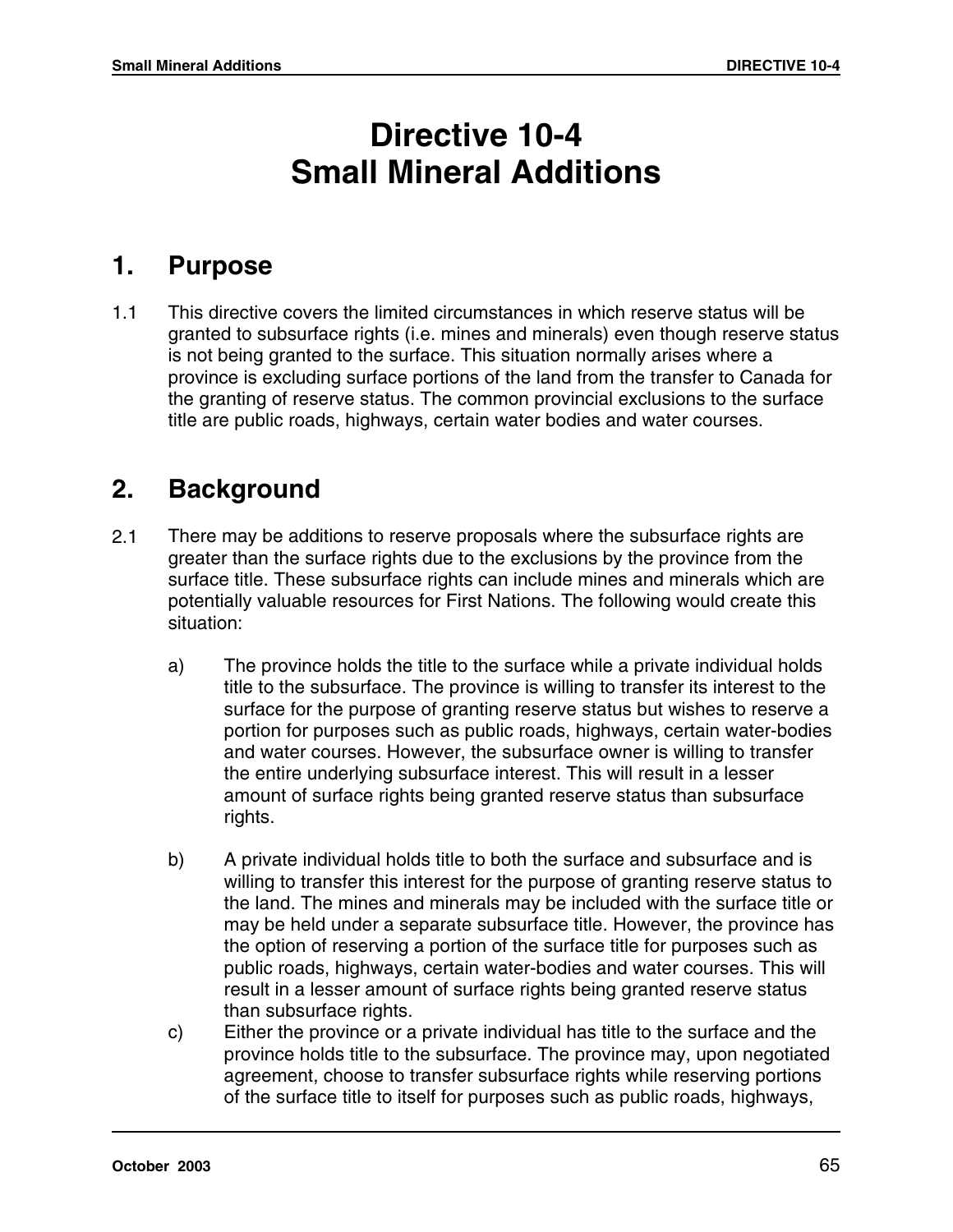certain water-bodies and water courses. This will result in a lesser amount of surface rights being granted reserve status than subsurface rights.

# **3. Policy**

- 3.1 This directive does not authorize the creation of a reserve which consists of subsurface rights only. This directive does authorize setting apart as reserve the specific portions of subsurface rights described in paragraph 2.1 of this Directive.
- 3.2 When land is being acquired for the purpose of setting it apart as reserve every effort should be made to acquire equal surface and subsurface rights. However, when the land being set apart as reserve is subject to a provincial exception in the surface title, every effort should be made to include the mineral rights underlying the exception even if this makes the subsurface rights greater than the surface rights.
- 3.3 A First Nation may negotiate with either the province or a private land owner for the acquisition of the subsurface rights and may request that these mines and minerals be granted reserve status.
- 3.4 Where an addition to reserve or new reserve proposal includes a "small mineral additions" issue, the Order In Council (OIC) must be reviewed with Regional Justice and the Department Headquarters during the drafting stage to ensure that it accurately and clearly achieves its objective.
- 3.5 Where provincial Crown land has been acquired and set apart as reserve by an OIC from Canada and it is unclear what surface or subsurface rights were set apart, an amending order from the province, followed by an amending OIC from Canada, is required to clarify the rights.
- 3.6 Where small amounts of mineral rights were purchased with the intention of setting them aside as reserve but this has not been done, an omnibus OIC from Canada may be used to set the minerals apart as reserve.

# **4. Implementation**

4.1 This Directive takes effect immediately.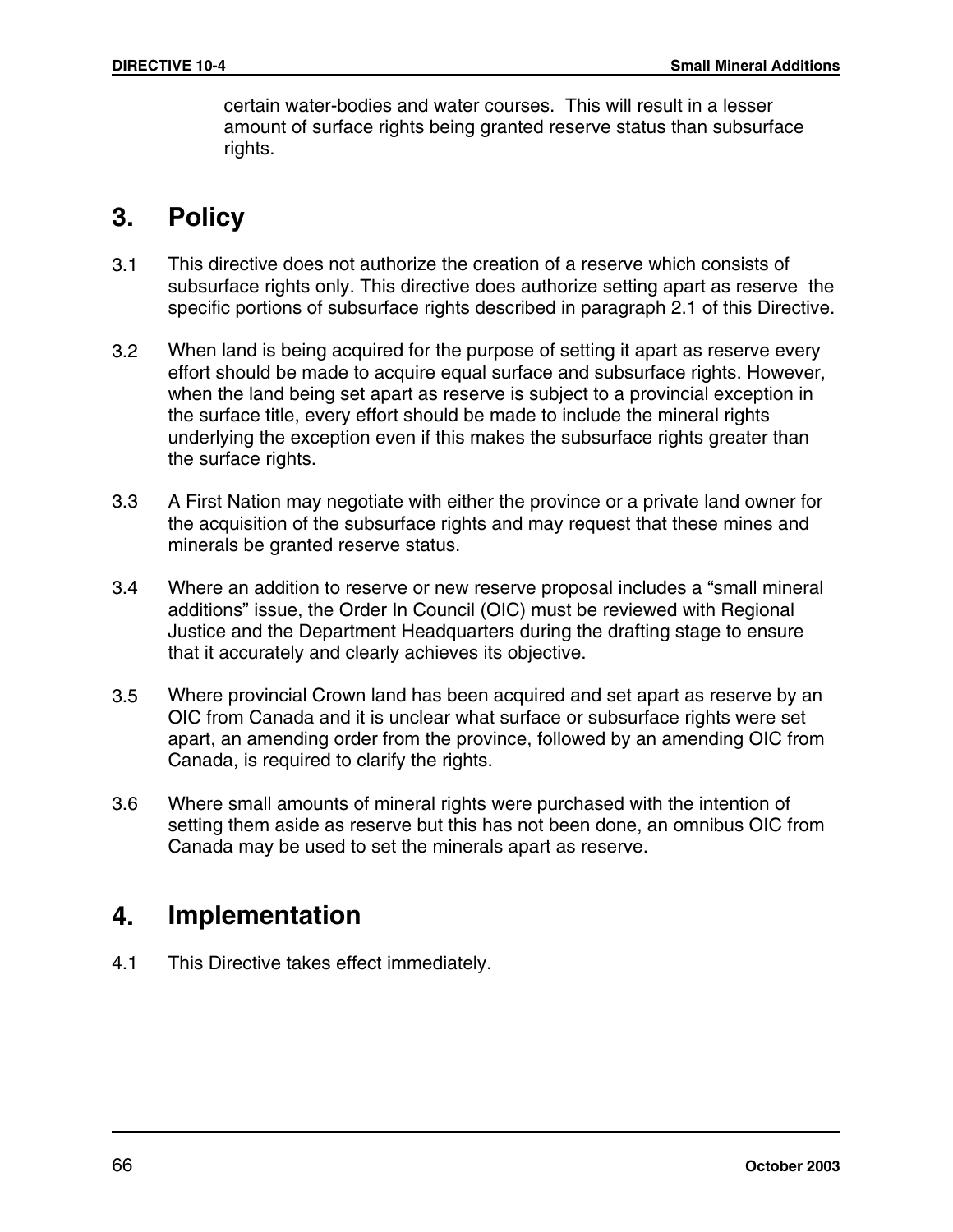# **Directive 10-5 Small Surface Additions**

## **1. Purpose**

- 1.1 This Directive establishes the circumstances concerning an accelerated process (fast-track or reduced steps) to grant reserve status when the addition is very small and there are no contentious issues.
- 1.2 The intention of this Directive is to establish the circumstances whereby micropockets of land can be added to reserves so as to preserve the integrity of reserve boundaries by eliminating small pockets of land that do not have reserve status within those reserve boundaries.

## **2. Background**

- 2.1 This Directive will only apply to small parcels of land which are additions to existing reserves.
- 2.2 This Directive will provide process instructions for granting reserve status in these specific situations.

# **3. Authority**

- 3.1 Provincial order Grant to Canada from a municipality for transfer of land to the Federal Crown;
- 3.2 Federal Real Property and Federal Immovables Act (FRPFIA) to accept the land into the federal inventory;
- 3.3 Order in council, under the Crown's Royal Prerogative to grant reserve status to the lands.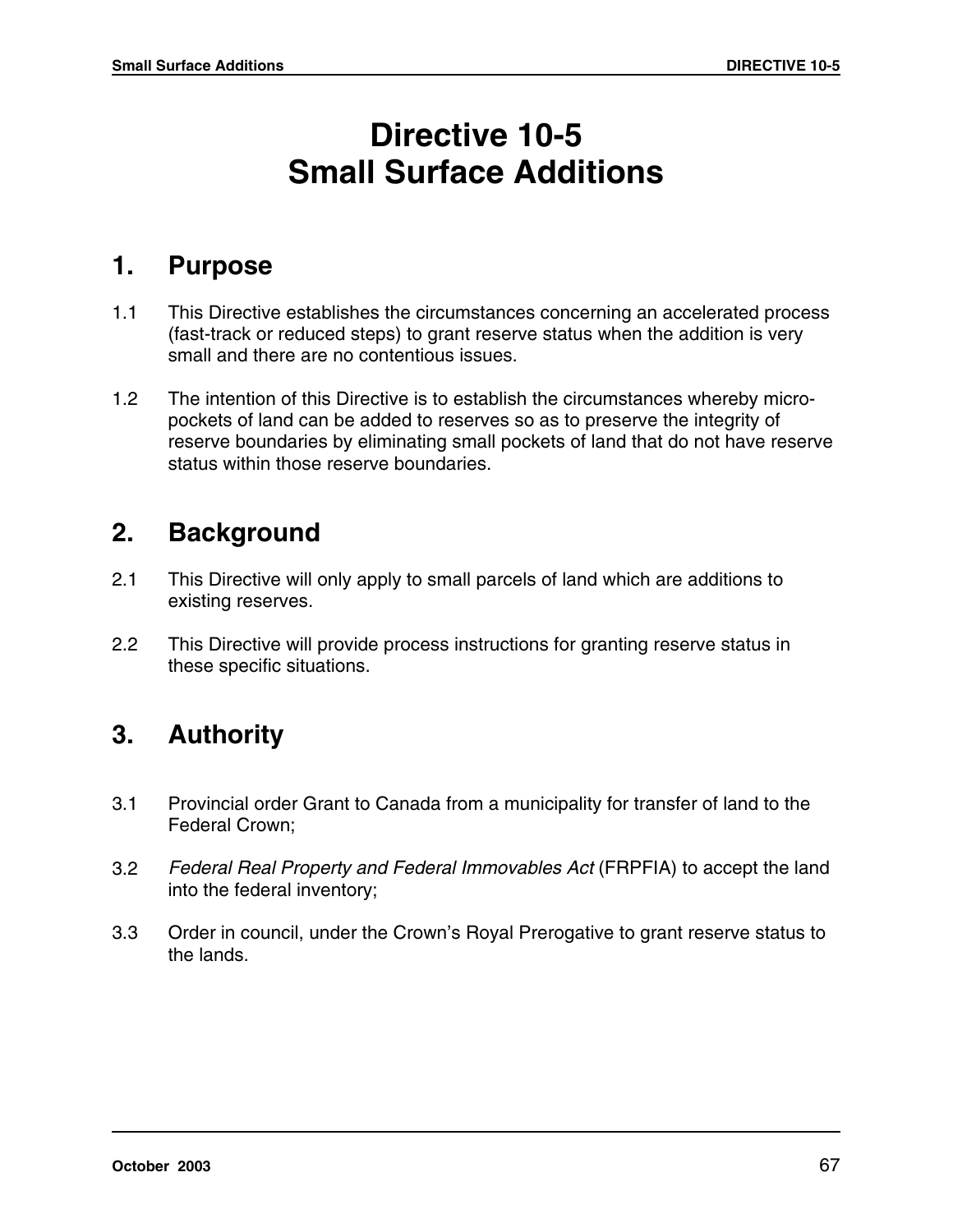# **4. Policy**

- 4.1 This policy applies to small parcels of land which are usually related to lands which have been removed from reserve status through section 35 of the Indian Act, and which may not otherwise qualify as reversionary clause additions, such as:
	- a) construction allowances small parcels of land previously held and used for construction of roads, but that are no longer required by the province or municipality;
	- b) alignment adjustments small parcels of land which previously formed part of an existing road, but for construction or road alignment reasons are no longer required by the province or municipality (e.g. straightening of a dangerous curve).

Note: These lands may be within an urban community or municipality.

4.2 Provided there are no factors which would warrant a full review by the regional additions to reserve committee, these small additions may be approved in principle by the Regional Director of Lands and Trust Services or the equivalent position.

# **5. Process**

- 5.1 Small surface additions do not follow the normal additions to reserve approval process.
- 5.2 A chronology of events/background, together with the site specific considerations is put together by the lands officer.
- 5.3 While small surface additions are not subject to the same requirements as normal additions to reserve, the following provides an overview of the major steps involved in the processing, approving and registering of these additions:
	- a) **Title**: The lands officer must obtain title documentation from the province or municipality and should complete a Lands Status Report to verify the title of the lands.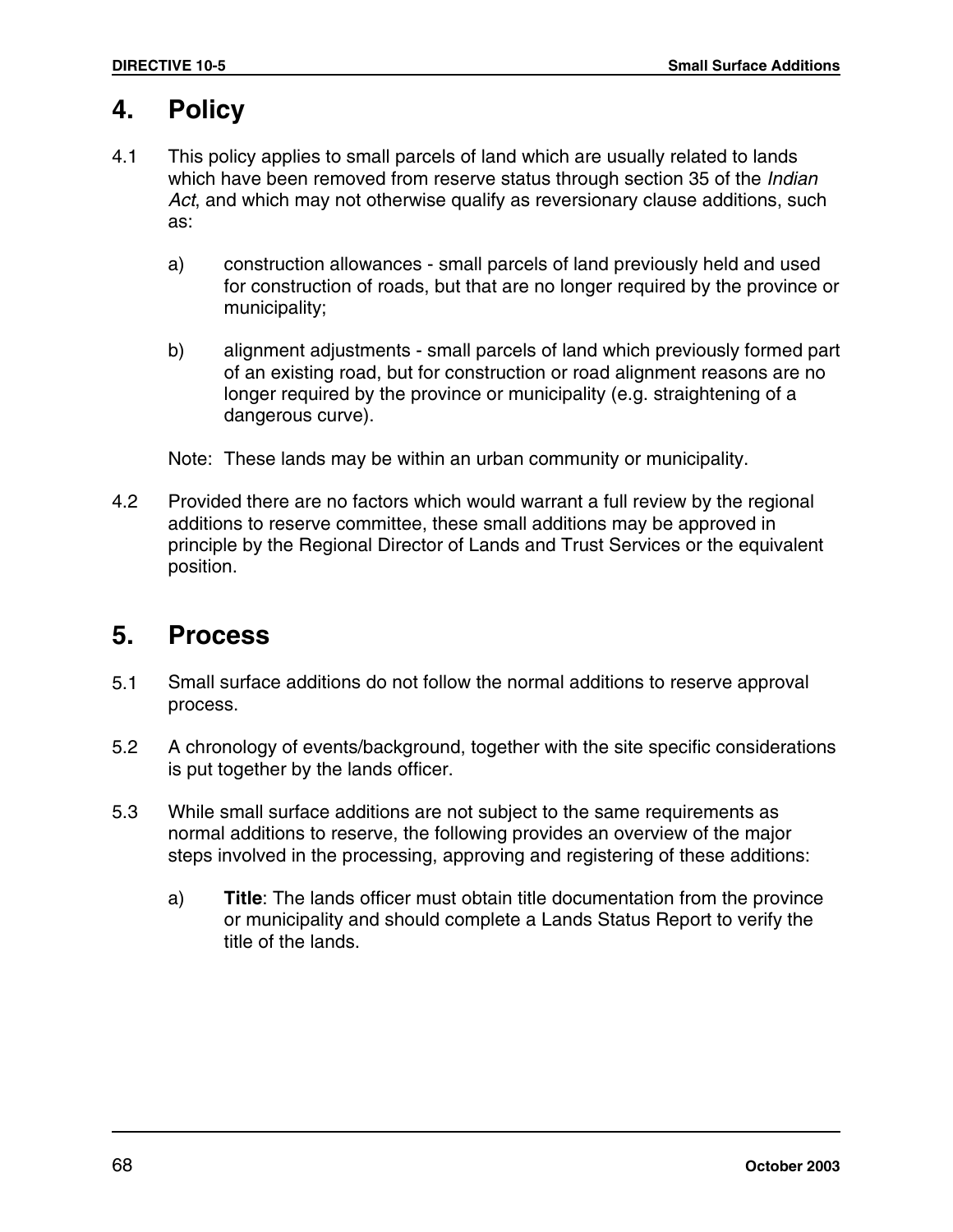- b) **Land Description**: The province or municipality must provide a registerable legal description for the lands to be reviewed and approved by the Regional Surveyor, Natural Resources Canada. A CLSR survey is required. The province or municipality should assume the survey costs.
- c) **Environmental Compliance**: Although only a small parcel of land, the lands officer must ensure that the lands are subjected to an environmental assessment. An environmental clean-up (such as an agreement to remove pavement from the lands), if required, should be done by the province or municipality prior to the transfer of the lands to Canada.
- d) **Land Value**: Given the nature and size/shape of the subject lands, they will typically be of little value. However, an attestation should be completed by the province or municipality to ensure that the appropriate delegated authority executes the FRPFIA acceptance document.
- e) **First Nation Consent**: Consent in the form of a Band Council Resolution.
- f) **Approval in Principle**: The lands officer either prepares a letter for the signature of the Regional Director, Lands and Trust Services (or equivalent position), or, if required by the Regional Director, prepares a full submission to the regional additions to reserve committee to obtain approval in principle.
- g) **Federal Acceptance of the Lands**: The Department of Justice will draft a FRPFIA acceptance document which is executed by the appropriate departmental authority. The FRPFIA acceptance document is then countersigned by the Department of Justice.
- h) **Order in Council Submission:** The lands officer prepares a submission recommending approval of the addition to reserve. The approval in principle letter and the FRPFIA acceptance document are included in the submission package which is forwarded to the Department HQ (see Chapter 13 of this Manual).
- i) **Registration:** Upon approval, the order in council and FRPFIA acceptance document are registered in the Indian Lands Registry and in the Department of Justice's federal real property document depository.

#### **6. Implementation:**

6.1 This Directive takes effect immediately.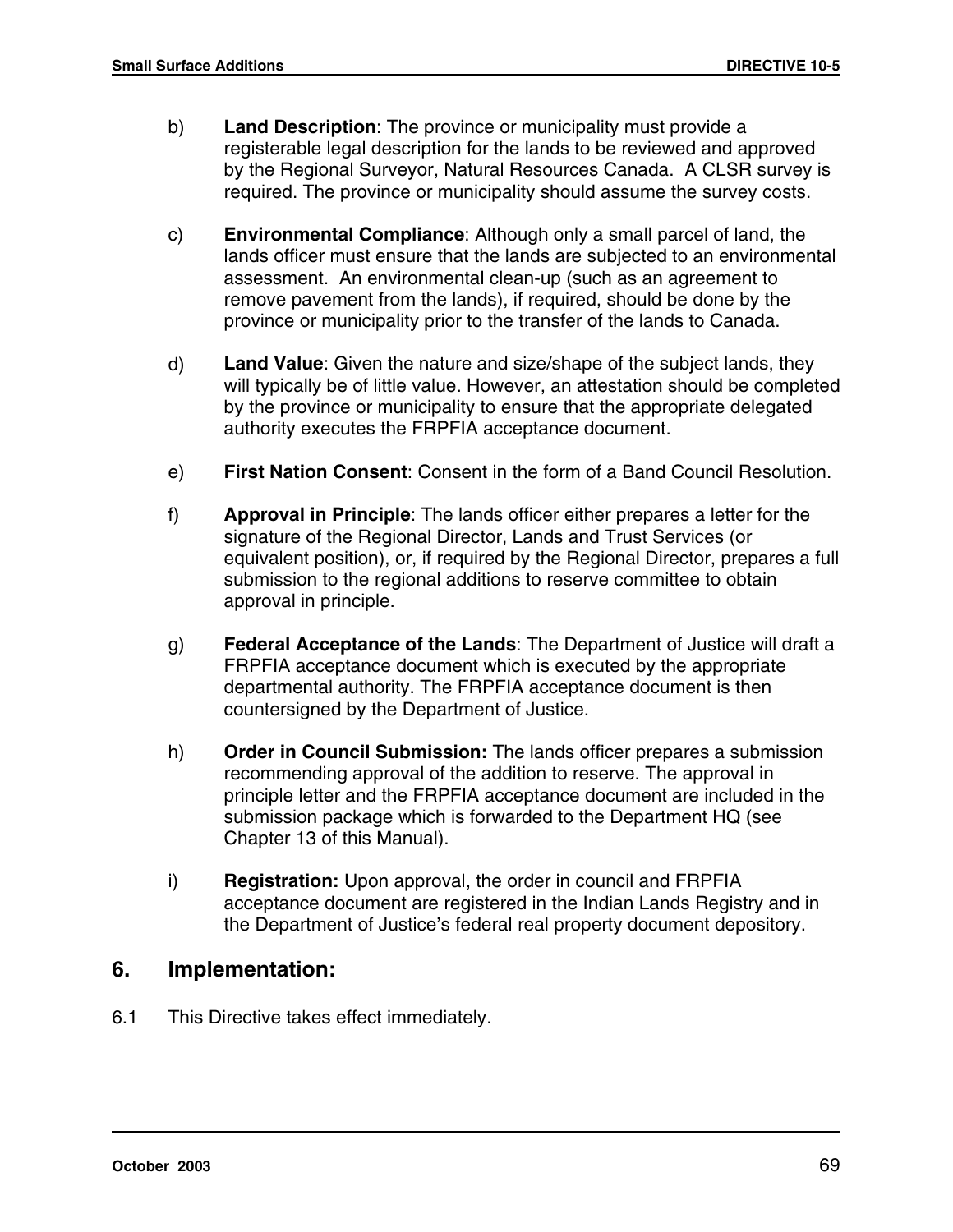# **Directive 10-6 Section 36 - Special Reserves**

## **1. Purpose**

1.1 The purpose of this Directive is to clarify the position of the Department concerning special reserves pursuant to Section 36 of the Indian Act.

# **2. Authority**

2.1 Section 36 of the Indian Act states: Where lands have been set apart for the use and benefit of a band and legal title thereto is not vested in her Majesty, this Act applies as though the lands were a reserve within the meaning of this Act.

# **3. Policy**

- 3.1 Section 36 of the Indian Act is of historical importance only, its predecessors having originally been enacted to bring within the authority of the *Indian Act* lands held by churches or charitable organizations in trust for Indian communities in pre-confederation days. Special Reserves were few in number and existed only in four of the original five provinces of Confederation (Quebec having none). Title to all of these lands have since been acquired by Canada and the lands have subsequently been "normalized" into ordinary reserves under the Indian Act.
- 3.2 While the continued existence of section 36 in the Indian Act points to the continued ability to create further special reserves, no special reserve may be created except with the agreement of the Federal Crown as reserve creation requires the exercise of the Royal Prerogative. A special reserve cannot be created by the unilateral act of a third party.
- 3.3 The Department's policy is that no special reserves will be created.

# **4. Implementation**

4.1 This Directive takes effect immediately.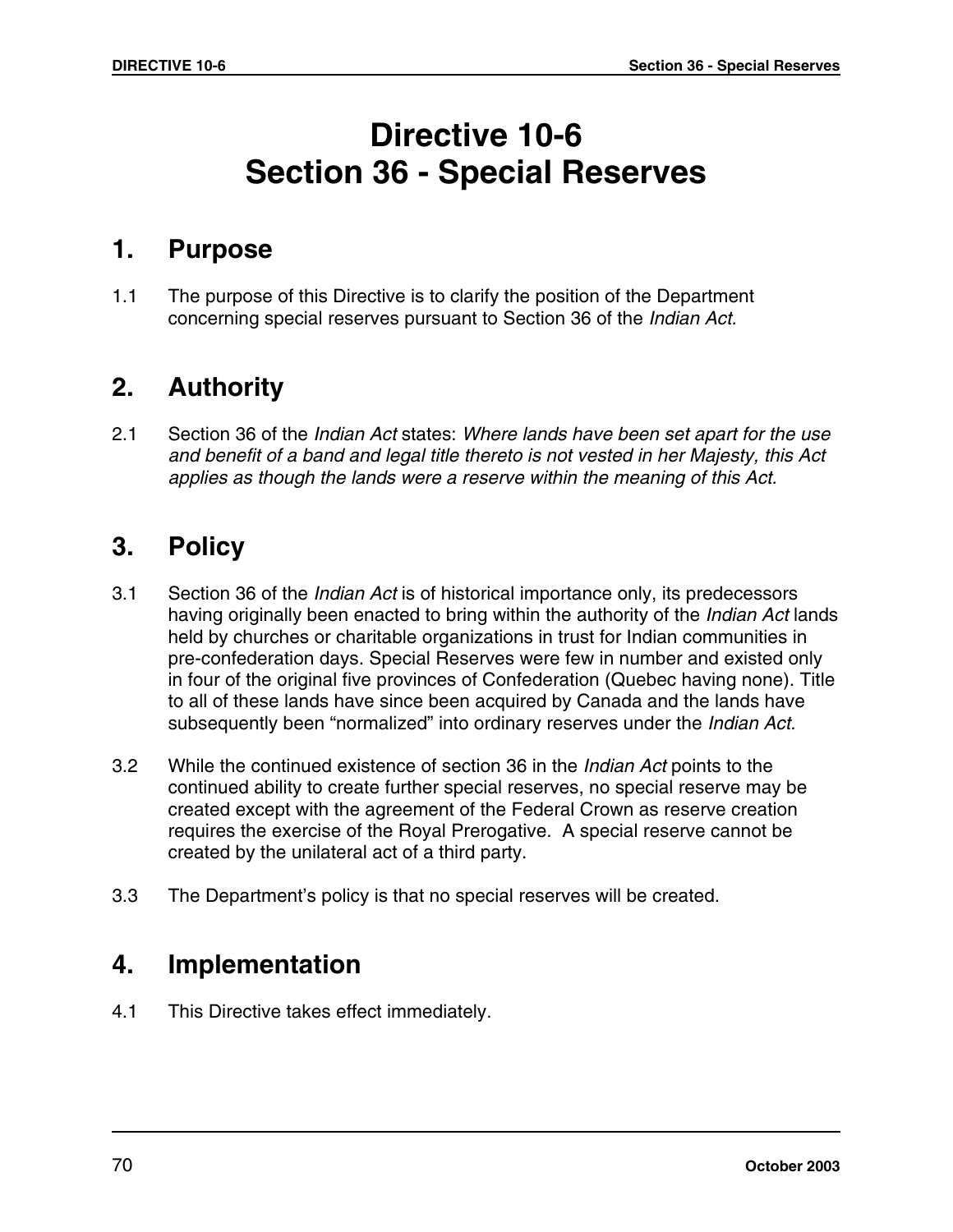# **Directive 10-7 Joint Reserves**

### **1. Purpose**

1.1 The purpose of this Directive is to set out the minimum requirements for the consideration of joint reserve proposals.

# **2. General**

- 2.1 Even though there are currently many reserves which are held by more than one First Nation, our policy today remains one that discourages joint reserves, except under the most compelling circumstances.
- 2.2 The *Indian Act* has no provisions for the governance of a reserve set aside for two or more First Nations or the surrender of reserve land held for the benefit of two or more First Nations. Joint reserve proposals will be considered on case by case basis in light of potential cost implications and other factors associated with the management of a joint reserve .

# **3. Definitions**

- 3.1 "**Department"** means Indian and Northern Affairs Canada or the Department of Indian Affairs and Northern Development.
- 3.2 **"Joint reserve"** means a reserve set aside for two or more First Nations.
- 3.3 **"Reserve"** has the meaning set out in the Indian Act.

# **4. Objectives**

4.1 In setting out the policy on joint reserves, the Department's objectives are to ensure that First Nations contemplating the sharing of a reserve have been made aware of the problems that the Department anticipates they will face with respect to managing that particular parcel of land.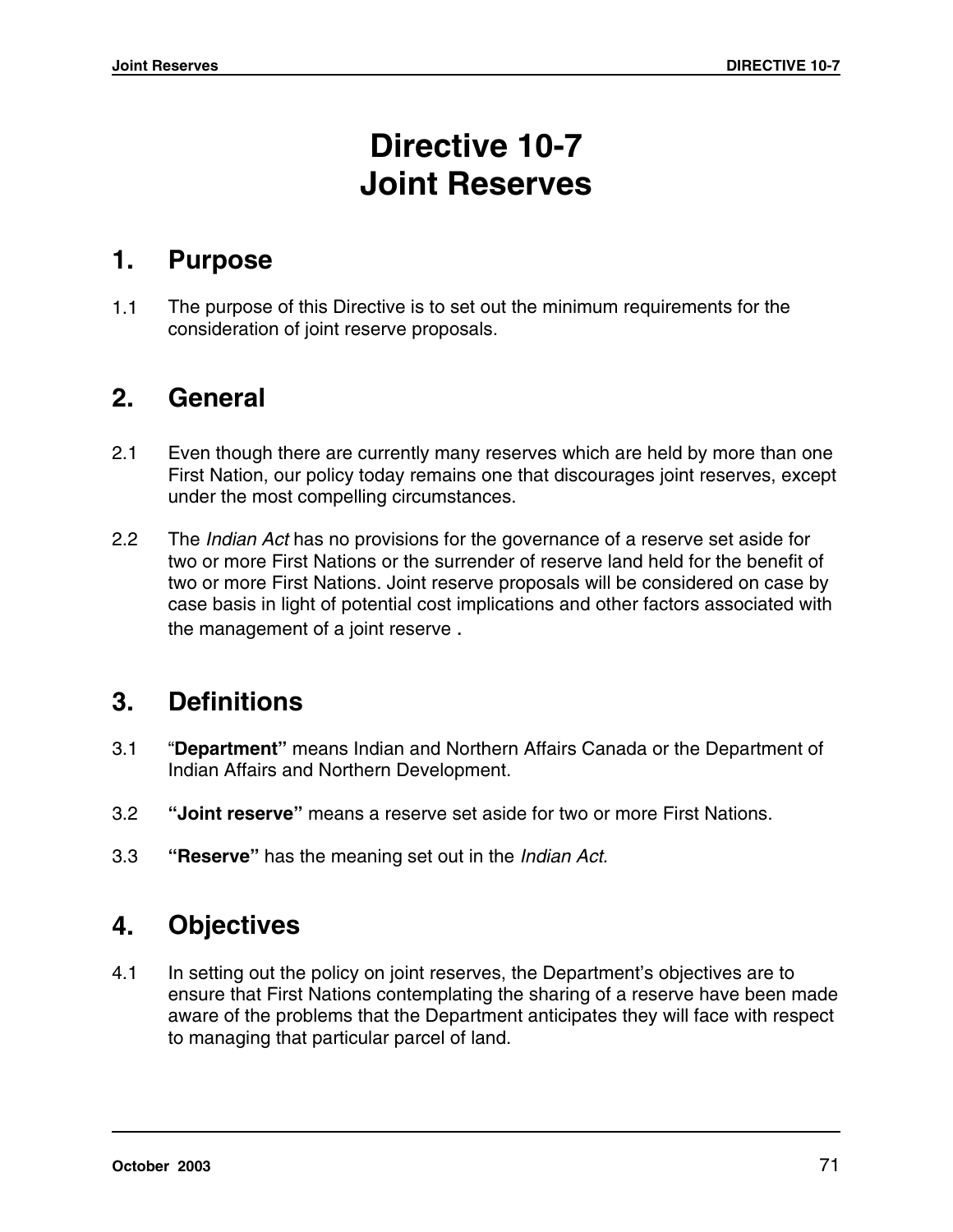# **5. Authorities**

- 5.1 While the Indian Act defines a "Reserve", it does not set out how reserves are created. Lands are granted reserve status under the Crown's Royal Prerogative (a non-statutory power) by way of an Order in council (OIC) exercised by the Governor in Council. New legislation for Manitoba, Saskatchewan and Alberta allows the Minister to create reserves in those provinces by Ministerial Order. In the case of a joint reserve, the OIC or Ministerial Order grants reserve status to the land in question and names the First Nations for whose use and benefit the reserve is being created.
- 5.2 The authority for administration of a reserve is derived from the Indian Act and regulations respecting activities on a reserve.

# **6. Policy -** Approval Process

- 6.1 Proposals for joint reserves raise complex legal and administrative issues that must be addressed. Therefore, the Department must inform all First Nations involved:
	- a) in writing, of the anticipated potential problems that may be associated with the proposal;
	- b) that the reserve will be set apart with each of the First Nations receiving an equal undivided interest in the reserve lands regardless of the size; and
	- c) that the First Nations must negotiate a co-management agreement among themselves.
- 6.2 The proposal to create a joint reserve must be put to a vote by the electors of each First Nation involved, with the question decided by a simple majority of the eligible electors of each First Nation.
- 6.3 **Information Session.** At a minimum, one information session must take place for the benefit of the electors of each First Nation before its vote is held. The information session should include all the details of the proposal including, but not limited to, the day-to-day administration, the requirement for unanimity for any decision affecting the use of the land and what that means, etc.
- 6.4 **Separate Votes.** While all the First Nations may vote at the same time, separate voting results must be tabulated for each. This requirement is to ensure that the membership of each First Nation actually supports the joint reserve.
- 6.5 **Failed Votes.** If one or more of the First Nations fail to consent to the joint reserve proposal, the joint reserve will not be created. A second vote must be